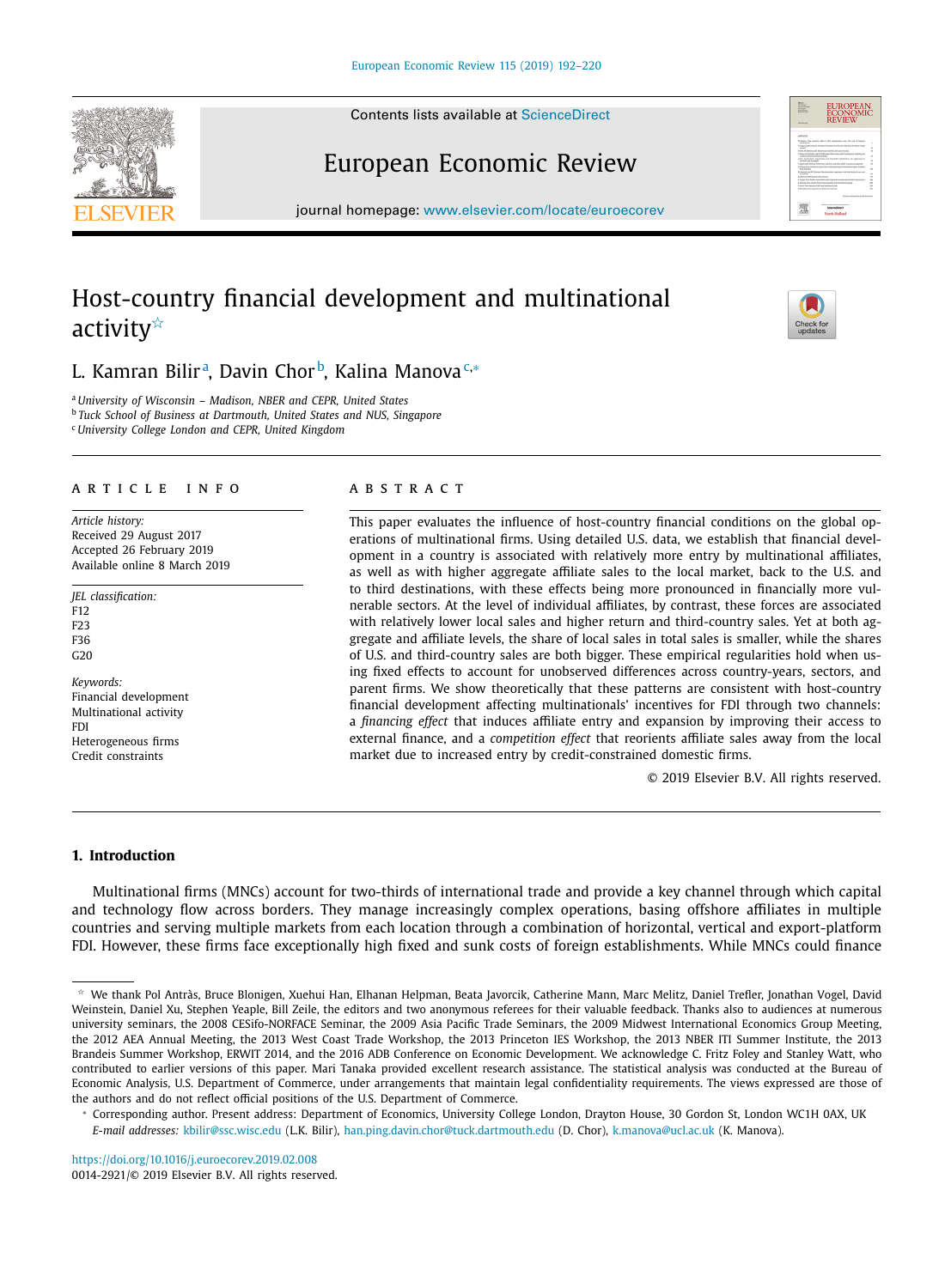

<span id="page-1-0"></span>

**Fig. 1.** An Example: MNC Sales Shares in Host Countries at Different Levels of Financial Development. *Notes:* This figure illustrates how the level and composition of aggregate MNC affiliate sales vary across three host countries at the 50th, 60th and 75th percentiles of the distribution of financial development. Financial Development is measured by the ratio of private credit to GDP.

these costs through both internal and global capital markets, in practice they receive significant funding for their affiliate activities in a given country from local sources external to the firm: Among the affiliates of U.S.-based multinationals, for example, nearly two-thirds of affiliate debt is raised in the host country, while U.S. headquarters hold only one-sixth. In fact, anecdotal evidence indicates that weak local capital markets can pose significant obstacles to firms seeking to establish an affiliate, while countries have engaged in financial reforms in part to stimulate the inflow of  $FDI$ <sup>1</sup>

These observations suggest that multinational firms may be responsive to financial conditions in host economies, and raise the important question of how policy-makers can expect financial market reforms to influence inbound FDI. Two motivating facts indicate that host-country financial development might indeed shape the level and composition of MNC activity, and that the latter might in turn have implications for aggregate growth. First, looking at the pattern of U.S. multinational operations across three illustrative host countries and adjusting for market size, local financial development is associated with higher aggregate affiliate sales (see Fig. 1). At the same time, it is accompanied by a decline in the share of sales to the local economy and a rise in sales back to the U.S. and to third countries. Second, consistent with the idea that MNCs can stimulate growth, host countries that saw a bigger increase in U.S. MNC affiliate sales during 1989–2009 experienced faster GDP per capita growth over that period (see Appendix Fig. 1 and Appendix [Table](#page-8-0) 1).<sup>2</sup> Host-country growth was also stronger when the share of affiliate sales to the local market expanded faster. While we view these relationships as suggestive correlations, they nevertheless indicate that the nature of FDI – whether it is horizontal, vertical and/or export-platform – can matter for the host economy; this could be due for example to the differential productivity spillovers from MNC subsidiaries to domestic firms in the same industry versus upstream or downstream industries, that has been documented in the literature.<sup>3</sup>

Motivated by these stylized facts, we provide evidence that the financial development of individual host countries is strongly associated with observable differences in the global operations of multinational affiliates. Using detailed data from the Bureau of Economic Analysis (BEA) on U.S.-based multinational firms during 1989–2009, we establish three sets of empirical regularities. First, countries with high levels of financial development attract more subsidiaries from the United States in sectors that require more external capital. Second, the distribution of affiliate sales across destination markets varies systematically with financial development. Stronger financial institutions in the host country are associated with higher

<sup>&</sup>lt;sup>1</sup> The summary statistics on the breakdown of affiliate debt of U.S. multinationals is based on [Feinberg](#page-28-0) and Phillips (2004), which we have corroborated in our own calculations. See also [Section](#page-14-0) 4.2 for more motivating examples of the importance of host-country sources of financing for facilitating inward FDI.

<sup>&</sup>lt;sup>2</sup> These patterns are documented using the public aggregate statistics from the BEA survey of U.S. multinational activity abroad. Appendix [Table](#page-8-0) 1 documents that they hold when controlling for initial GDP per capita, or when instead considering non-overlapping five-year intervals.

<sup>&</sup>lt;sup>3</sup> See for example [\(Javorcik,](#page-28-0) 2004) and (Javorcik and [Spatareanu,](#page-28-0) 2009).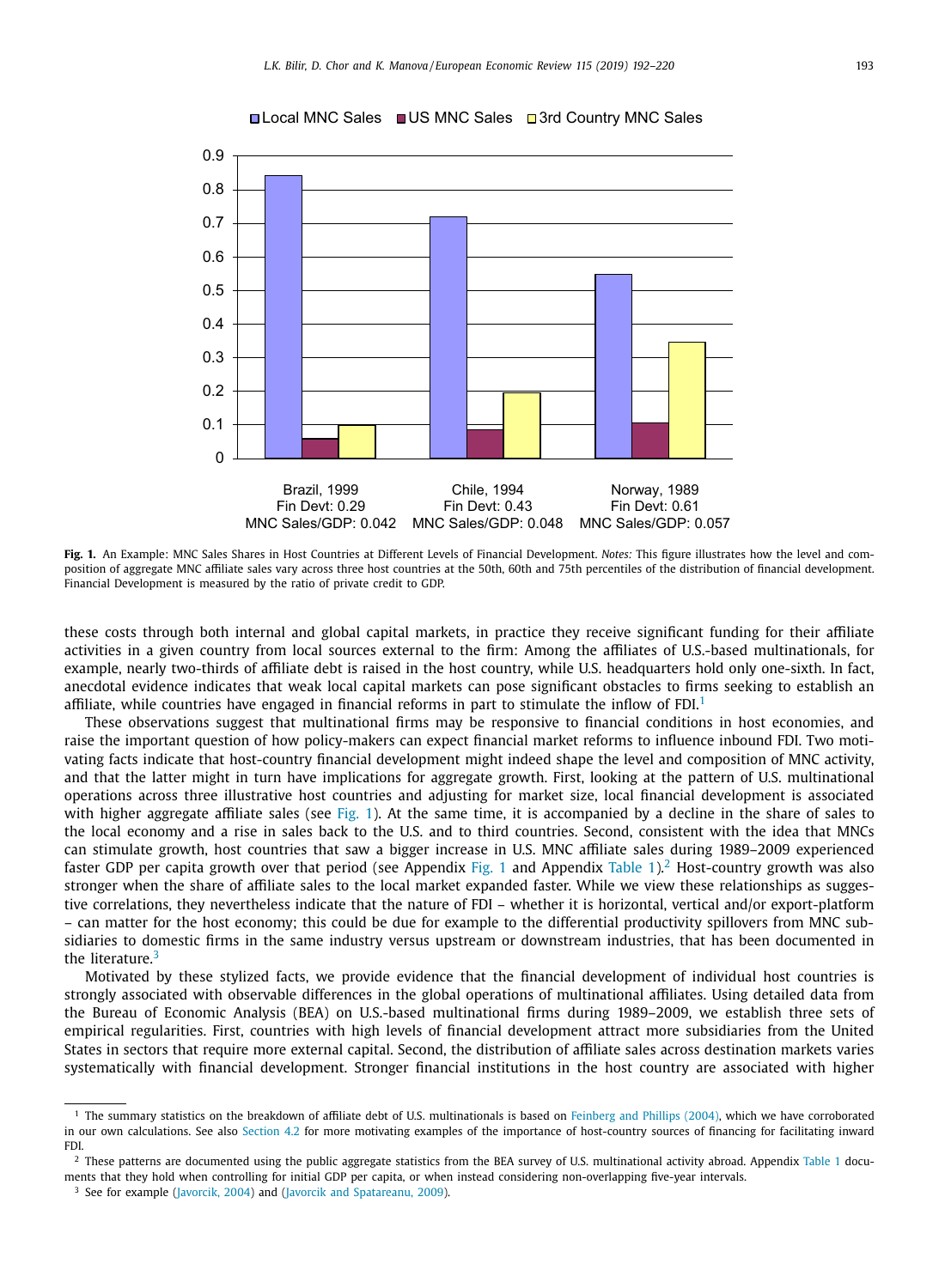aggregate affiliate sales to the local market, the United States, and third destinations in financially more vulnerable sectors. At the level of the individual affiliate, by contrast, exports to the United States and to other markets increase, but local sales decline. Third, the share of affiliates' local sales in total sales falls faster with host-country financial development in financially more dependent sectors, while the shares of return and platform sales rise; these patterns hold at both the aggregate and the affiliate level.

To rationalize these empirical regularities, we present a stylized three-country model with heterogeneous firms, imperfect capital markets in the host country, and variation in external finance dependence across sectors. The model shows how host-country financial development can influence MNC activity through two channels. The first is the *competition effect*: In the presence of credit market frictions, an improvement in host-country financial conditions stimulates entry by creditconstrained domestic firms and thereby intensifies competition in the local product market. This discourages multinational affiliate presence, and conditional on survival, induces affiliates to sell less in the local market and to instead export more to the home and third-country markets. The second is the *financing effect*: Host-country financial development facilitates affiliates' use of host-country external finance and thus reduces their cost of operating there, even accounting for their access to global capital markets. This induces more affiliate entry and raises affiliate sales in the aggregate. Together, these two effects jointly explain why aggregate measures of affiliate activity can rise with host-country financial development, even while surviving affiliates decrease sales to the host market. Importantly, financial conditions exert stronger competition and financing effects on MNC activity in sectors that require more external finance.

Our model makes specific assumptions about the nature of capital market imperfections in order to transparently illustrate the competition and financing effects. In particular, we consider credit rationing in the host country that arises from endogenous default risk. We also switch the financing effect on and off, to compare the case where multinationals can perfectly arbitrage capital markets across borders to the case where they cannot due to cross-border frictions in international lending. As we note in [Section](#page-4-0) 2, however, the same mechanisms will remain active and generate similar predictions for MNC activity under alternative micro-foundations for the source or type of credit frictions and in settings where MNCs can more flexibly choose how much host-country financing to use.

The U.S. BEA data reveal that the relationship between host-country financial development and multinational activity is of an economically significant magnitude. Comparing two industries at the  $10<sup>th</sup>$  and  $90<sup>th</sup>$  percentile by external finance dependence, improving a country's financial conditions from the  $10<sup>th</sup>$  to  $90<sup>th</sup>$  percentile is associated with 7.8% more MNC subsidiaries and 18.6% higher aggregate affiliate sales in the financially more vulnerable industry. Sales adjust differentially across markets, however, so that the share of affiliate sales to the host market falls by 2.8 percentage points more in the financially more sensitive sector, while the shares of exports to the United States and to third-country destinations rise by 2.1 and 0.7 percentage points more, respectively.

Our primary measure of financial development is the amount of bank credit to the private sector relative to host-country GDP. This is a standard measure in the literature which captures the actual availability of external finance and reflects the strength of underlying financial institutions and their ability to support financial contracting. This measure is moreover consistent with our stylized model, as we can show that it moves monotonically with the key model parameter that governs financial frictions. Our empirical results are robust nevertheless to using alternative measures of financial development related to institutional reforms of the financial sector, or to equity instead of debt financing (i.e., stock market capitalization).

We pursue several estimation strategies to establish the causal effect of host-country financial conditions on multinational activity. First, we exploit the variation in external finance dependence across sectors, in the spirit of Rajan and Zingales (1998). The premise of this approach is that sectors' [technologically-determined](#page-28-0) reliance on outside capital defines firms' sensitivity to credit availability, but less so to general institutional or economic conditions. We thus identify the differential effects that financial development exerts in financially more sensitive sectors, an approach that is more immune to endogeneity concerns that may bias its level effects. Second, we condition on a full set of country-year pair fixed effects, as well as sector fixed effects in specifications for aggregate FDI patterns and parent-firm fixed effects in regressions for individual affiliate outcomes. These fixed effects absorb various observed and unobserved supply- and demand-side factors other than financial conditions that may influence MNC behavior, as well as differences in firm characteristics. Third, we provide a series of sensitivity analyses that establish the robustness of the results. We find consistent patterns when using alternative measures of host-country financial development and sector financial dependence, when controlling for potentially differential effects of financial development based on sector or firm characteristics that are not directly related to financial frictions, and when performing checks on various subsamples. Finally, we present complementary evidence from affiliates' observed financing practices and for the level effects of host-country financial conditions in an average sector that further support our main conclusions.

This paper contributes to several active literatures. It advances a large body of work on the impact of financial frictions on firm operations. Evidence indicates that financial development improves aggregate growth by increasing entry by creditconstrained firms, as well as by [encouraging](#page-27-0) technology adoption and expansion along the intensive margin (Aghion et al., 2007; Beck, 2003; Beck et al., 2005; Hsu et al., 2014; King and Levine, 1993; Rajan and Zingales, 1998). Financial reforms also raise firms' export participation and aggregate export volumes, with effects concentrated among small firms and in sectors relatively reliant on external capital [\(Manova,](#page-28-0) 2008; 2013). Financial crises distort trade by tightening credit by affected banks, while international bank linkages increase bilateral trade (Amiti and [Weinstein,](#page-27-0) 2011; Caballero et al., 2018). We incorporate these insights into our analysis, and consider their implications for multinational firms' activity across countries at different levels of financial development.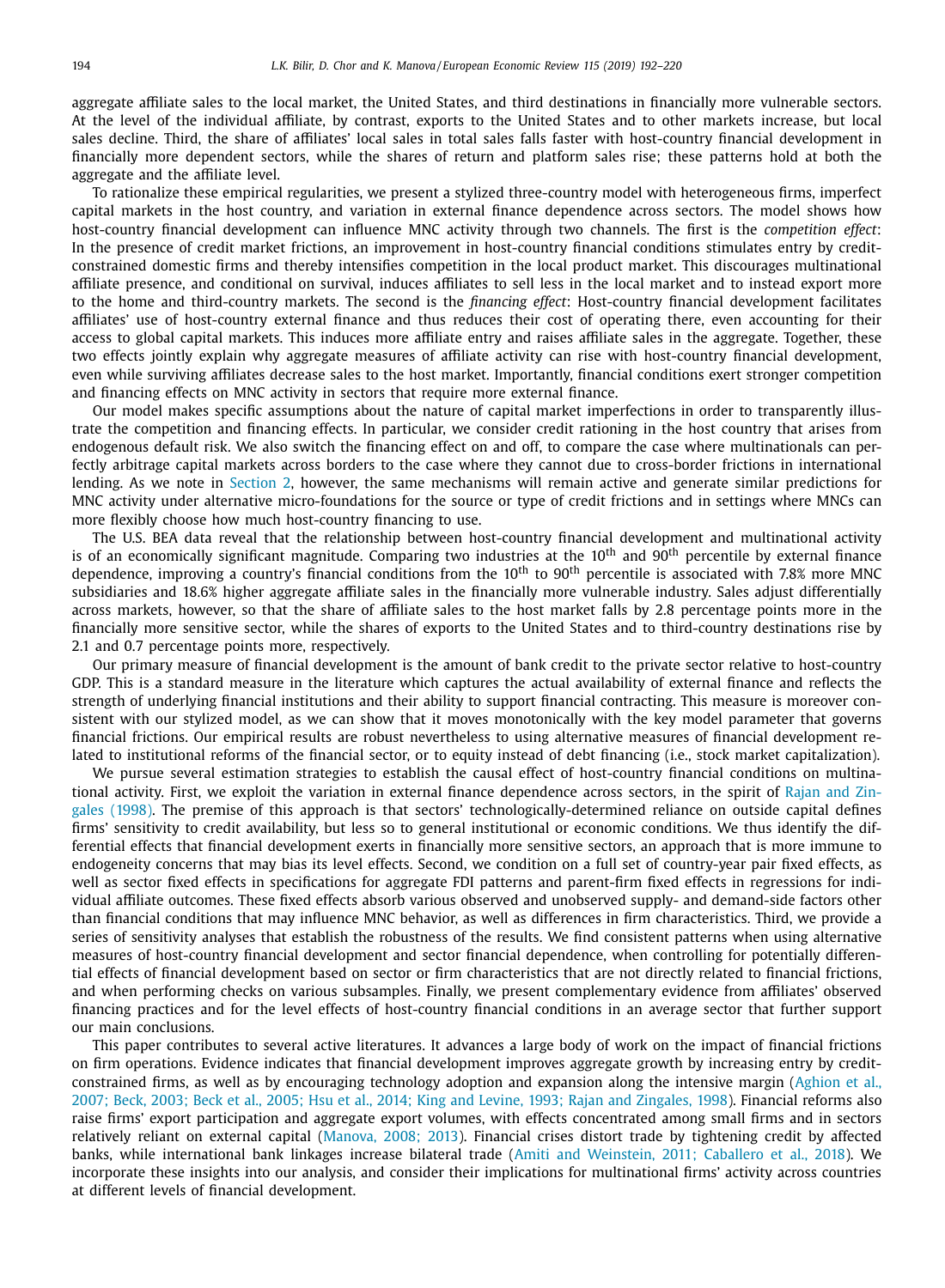We also extend a related line of research on the role of home- and host-country financial conditions for FDI.<sup>4</sup> Overall, multinational affiliates tend to be less constrained and thus more responsive to growth opportunities than domestic firms (Desai et al., 2008; [Manova](#page-28-0) et al., 2015). Although MNCs have been shown to use internal and external capital markets opportunistically to minimize their overall cost of capital, they nevertheless face frictions that prevent them from perfectly arbitraging differences in the cost of external capital across countries. In particular, MNCs raise outside finance in the host economy when possible, and access capital markets abroad or obtain direct financing from the parent company otherwise.

However, parent funding does not fully compensate for the shortfall in local financing in hosts with weak financial systems, such that local financial conditions do influence the scale of MNC operations. For example, Feinberg and Phillips (2004) report that during 1983–1996, close to two-thirds of the debt of U.S. MNC [subsidiaries](#page-28-0) abroad was raised locally, while funding from the parent company accounted for an additional 16%. Moreover, Desai et al. [\(2004\)](#page-28-0) and Antrás et al. (2009) find that U.S. MNC affiliates use less external debt in host [economies](#page-27-0) with lower levels of private credit and weaker creditor rights protection. Conversely, in such environments, U.S. MNC parents finance a bigger share of affiliate assets and hold a higher share of affiliate equity. Nevertheless, Desai et al. [\(2004\)](#page-28-0) estimate that parent debt substituted for only threequarters of the reduction in external borrowing induced by weak local credit markets. In addition, Feinberg and Phillips (2004) argue that MNCs operating in countries with weaker financial markets and more [restrictions](#page-28-0) on FDI are less able to reallocate activity across their affiliates in response to differential growth shocks. More broadly, there is good evidence that deeper financial markets and more international banks from the home country support more outward FDI activity, but also [host-country](#page-28-0) bank financing and bank deregulation encourage inward FDI (Kandilov et al., 2017; Klein et al., 2002; Poelhekke, 2015; Raff et al., 2018); that host-country financing conditions can affect the incidence of affiliate entry or acquisition in turn suggests that some component of local financing needs is associated with fixed FDI costs. We build on this earlier work by exploring how financial conditions in a host economy can shape the global operations of multinational firms by influencing their access to local capital, as well as where they produce and sell their goods. We thus consider not only MNCs' financing practices, but also their entry and sales decisions. Our findings suggest that credit market frictions in a host country can forestall the entry of less productive prospective multinationals and affect the sales composition of active multinationals.5,6

Our paper is also related to recent studies of multinational firms' complex global strategies. For example, Ramondo et al. (2016) analyze the importance of horizontal, vertical and [export-platform](#page-28-0) motives for U.S. multinationals. This literature has developed models that accommodate hybrid activities and deliver empirically testable predictions for trade flows and multinational operations (Arkolakis et al., 2018; Irarrazabal et al., 2013; Markusen and Venables, 2007; Ramondo and RodríguezClare, 2013; Tintelnot, 2017; Yeaple, 2003a; 2003b).<sup>7</sup> Our work speaks to the relative [importance](#page-27-0) of these three FDI motives: One interpretation of our findings is that stronger financial institutions in the host nation reduce the incentives to pursue FDI for horizontal motives, and instead favor vertical and export-platform motives. $8$ 

Finally, the competition effect we highlight relates to prior work on the interaction between foreign affiliates and domestic firms in FDI host countries. [Multinationals](#page-27-0) may crowd out local producers by raising competition (Aitken and Harrison, 1999; De Backer and Sleuwaegen, 2003), but they can also generate productivity spillovers and nudge indigenous companies to remove [X-inefficiencies,](#page-27-0) especially when local financial markets are strong (Alfaro et al., 2004; Haskel et al.,  $2007$ ).<sup>9</sup> This literature has identified knowledge spillovers through labor turnover, improvements in the provision of intermediate inputs, and productivity spillovers to domestic firms in the same industry or upstream/downstream from foreign affiliates (Arnold et al., 2011; Javorcik, 2004; Javorcik and [Spatareanu,](#page-27-0) 2009; Poole, 2013).<sup>10</sup> While this line of research has primarily emphasized the implications of FDI for the host economy, we also point out how local financial development and increased competition by domestic firms can affect the activity of foreign multinationals.

The rest of the paper proceeds as follows. [Section](#page-4-0) 2 develops the theoretical framework and introduces the competition and financing effects of host-country financial development on multinational activity. [Sections](#page-10-0) 3 and [4](#page-12-0) outline the estimation

<sup>4</sup> See Foley and [Manova](#page-28-0) (2015) for a detailed review.

<sup>&</sup>lt;sup>5</sup> Firms that offshore production abroad may also have an incentive to integrate their foreign supplier (and thus become multinational) if the latter faces credit constraints due to weak local financial markets (Antrás et al., 2009; Bustos, 2007; [Carluccio](#page-27-0) and Fally, 2012). Conversely, financially constrained firms are less likely to choose horizontal FDI over direct exporting because of the higher associated fixed costs (Buch et al., [2009\)](#page-28-0).

<sup>6</sup> Our analysis also contributes to research on the impact of broader institutional frictions on FDI. While we focus on financial institutions, other recent studies have emphasized the effects of contractual imperfections, investor protection laws, and intellectual property rights on multinational activity (Antràs, 2003; Antrás and Chor, 2013; [Bénassy-Quéré et](#page-27-0) al., 2007; Bernard et al., 2010; Bilir, 2014; Branstetter et al., 2006). Similar to Antràs and [Caballero](#page-27-0) (2009), our approach emphasizes the equilibrium interaction between FDI and trade flows in the presence of financial frictions.

<sup>&</sup>lt;sup>7</sup> Yeaple [\(2013\),](#page-28-0) Chapter 3, reviews the growing literature on hybrid models of FDI. It is conceptually challenging to write down a tractable multicountry model that simultaneously accommodates horizontal, vertical and export-platform FDI, due to the large number of combinatorial possibilities that a multinational firm faces in such a general setting.

<sup>8</sup> See also Fillat et al. [\(2015\)](#page-28-0) who demonstrate that the spatial dimension of U.S. MNC affiliate activity is consistent with risk diversification motives.

<sup>&</sup>lt;sup>9</sup> By X-inefficiencies, we mean any deviations in firm behavior from what would be optimal under profit maximization. These may arise due to rational or irrational factors such as principal-agent problems or behavioral bias, respectively.

<sup>&</sup>lt;sup>10</sup> See also [Alviarez](#page-27-0) (2019), who indicates that multinational entry can directly increase aggregate productivity even in the absence of technological spillovers to domestic firms, as the former are on average more productive than the latter.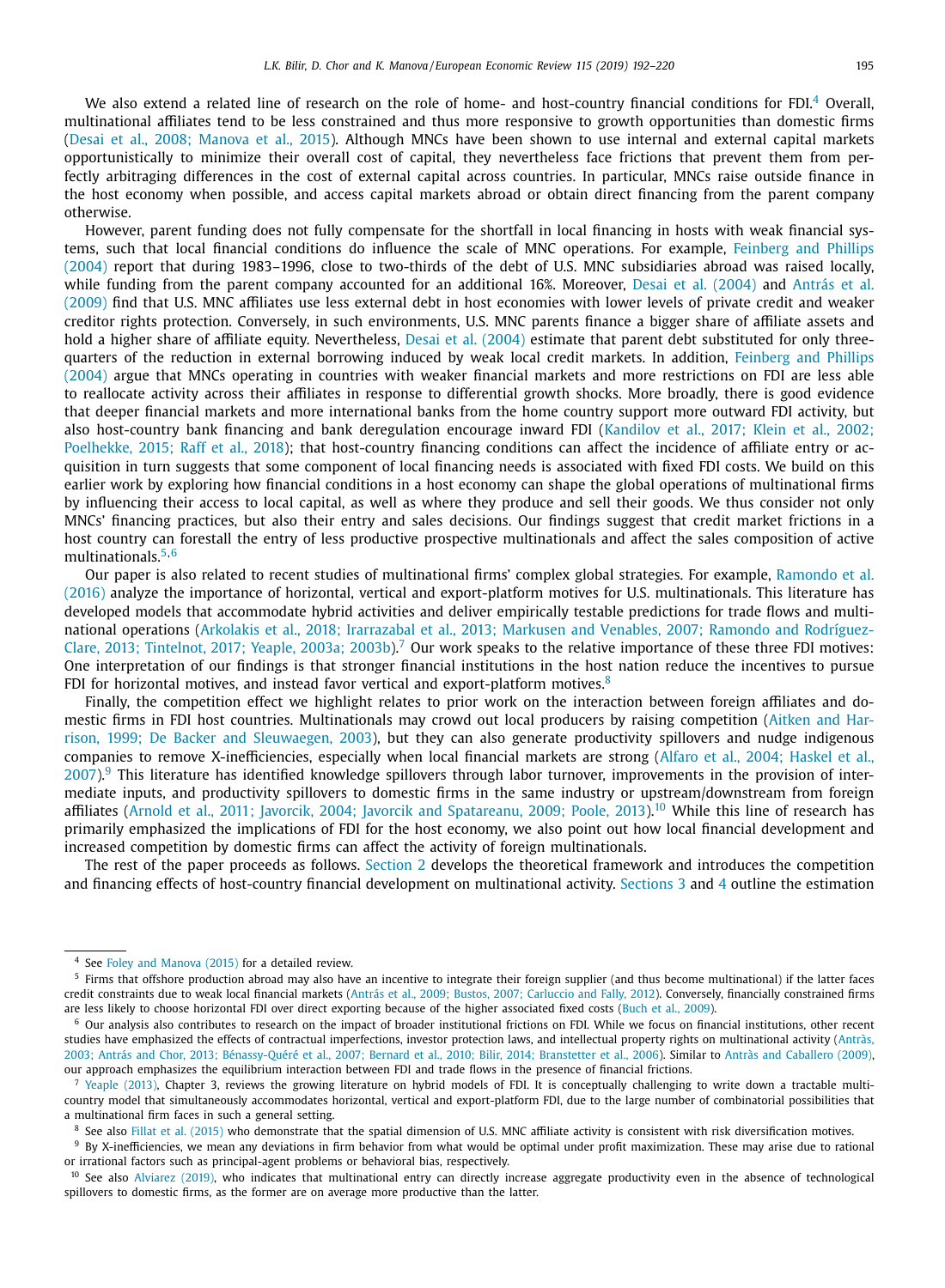<span id="page-4-0"></span>strategy and the data used. [Sections](#page-15-0) 5 and [6](#page-18-0) report the main empirical findings and a series of sensitivity analyses. The last section concludes.

#### **2. Model: two effects of host-country financial development**

We develop a model of FDI with heterogeneous firms which demonstrates how financial market frictions in the FDI host country affect the entry and sales decisions of multinational affiliates. The model builds on [Helpman](#page-28-0) et al. (2004) and [Grossman](#page-28-0) et al. (2006), so we will be succinct when presenting the set-up, while also relegating all proofs and extensions to an Online Appendix. We focus instead on the model's novel predictions for the competition and financing effects of host-country financial development.

#### *2.1. Economic environment*

Consider a world comprised of three countries, West, East, and South. This provides a parsimonious baseline setting to examine key features of affiliate activity and specifically the composition of affiliate sales – to the local market, back to the home country, and to third-country markets.

There are  $K + 1$  industries, indexed by  $k = 0, 1, \ldots, K$ , active in each country. Labor is the only factor of production. Sector 0 is a constant returns-to-scale, homogeneous-good sector; this good is freely tradable across borders, and thus serves as the global numeraire. On the other hand, the industries indexed by  $k = 1, ..., K$  each feature a continuum of differentiated varieties manufactured by heterogeneous firms, as in Melitz [\(2003\).](#page-28-0) These *K* industries differ in their underlying fixed costs of production, as well as the degree to which these fixed costs need to be financed externally.

To facilitate analytical derivations, we assume that West and East are symmetric in their economic structure. However, South is less productive in the homogeneous-good sector than West and East: While  $1/\omega$  workers are needed to make each unit of the numeraire in South (where  $\omega$  < 1), only 1 worker is required in West and East. The labor force in each country is sufficiently large, so that a strictly positive amount of the homogeneous good is produced in equilibrium. The nominal wage in West and East is thus 1, while the wage in South is  $\omega$ , so firms manufacturing in South face lower production costs.<sup>11</sup>

The utility function of the representative consumer in each country is two-tiered, with the upper tier being Cobb-Douglas over consumption from the  $K + 1$  industries. The sub-utility for each heterogeneous-firms industry  $(k \in \{1, \ldots, K\})$  is in turn a CES aggregate over varieties. We denote by  $x_{ij}^k(a)$  the quantity of an industry-*k* variety (indexed by *a*) consumed in country

*i* that originates from a country-*j* firm. The demand in country *i* for this variety is thus:  $x_{ij}^k(a) = A_{ij}^k(p_{ij}^k(a))^{-\varepsilon^k}$ , where  $p_{ij}^k(a)$ is its price, and  $\varepsilon^k > 1$  is the constant elasticity of substitution in the industry.<sup>12</sup> We further assume that Southern varieties do not enter into utility in West and East, so that  $A_{es} = A_{ws} = 0$ ; this simplifies the analysis, but does not detract from the general nature of our main effects.<sup>13</sup>

Consider the heterogeneous-firms industry *k* in country *j*. Upon paying a fixed entry cost, each entrant draws a unit labor requirement  $a$  for producing its distinct variety, from a technology distribution  $G_j^k(a)$ . After observing its productivity 1/*a*, each firm chooses whether to incur additional fixed operating costs in order to: (i) commence production for its home market; (ii) export to foreign markets; and/or (iii) pursue FDI. We assume that all firms require external capital to cover a fraction  $\phi^k \in [0, 1]$  of each of these fixed operating costs upfront. Such a need may arise for example when management has limited control rights over revenues, must instead distribute them as dividends or profits to stakeholders, and hence cannot retain sufficient earnings to fund future outlays. Following Rajan and [Zingales](#page-28-0) (1998), we view  $\phi^k$  as a parameter that is pinned down by the nature of the production technology in the industry, which gives rise to variation in the demand for external financing across sectors.

To highlight the role of credit market imperfections in the FDI host country, we assume that financial frictions affect external financing in South, but not in West and East.<sup>14</sup> Southern firms are therefore more credit constrained than Western and Eastern producers; this generates the competition effect when financial development in South improves. Although Western and Eastern firms are not credit constrained in their home-country operations, they may or may not be able to fund their multinational affiliates abroad in full; the financing effect will emerge precisely under the latter scenario.

#### *2.2. Firm decisions and industry equilibrium*

*West and East*: We consider the decisions made by an industry-*k* firm with unit cost draw *a* that is headquartered in West; the decision problem for firms from East is symmetric. We drop the superscript *k* below to ease the notation, but all key parameters, including the various fixed costs, are allowed to vary across industries. If the firm commences production

<sup>&</sup>lt;sup>11</sup> We consider the case of endogenous wages in South in an extension in the Online Appendix.

<sup>&</sup>lt;sup>12</sup> The full expressions for the utility functions and the aggregate demand terms  $A^k_{ij}$  are presented in the Online Appendix. In particular, the  $A^k_{ij}$ 's are familiar functions of country expenditure on industry-*k* varieties and a CES price index.

<sup>&</sup>lt;sup>13</sup> We consider the case where South can export its varieties to West and East in the Online Appendix.

<sup>&</sup>lt;sup>14</sup> The key feature here is the presence of financial frictions in the FDI host country; whether or not such frictions are also present but weaker in West and East is not essential for the results.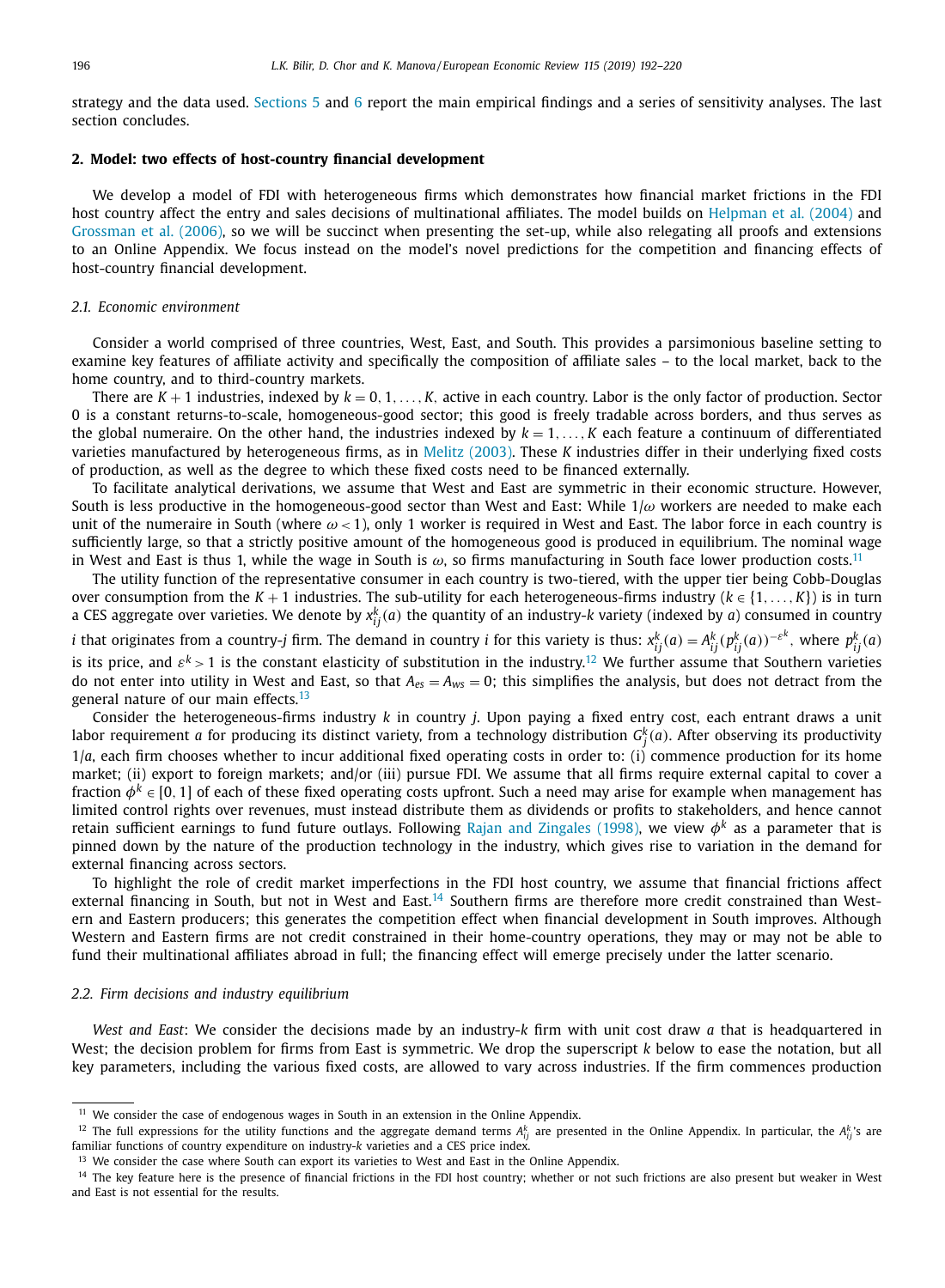<span id="page-5-0"></span>for the home economy, it would incur a per-period fixed cost of  $f<sub>D</sub>$  units of Western labor. The firm also considers whether to export to East, South, or both markets. Exporting to each of these foreign markets entails an upfront, per-period fixed cost of  $f_X$  units of Western labor and an iceberg transport cost,  $\tau > 1$ . Under CES utility, firms charge a constant markup over marginal cost, so that the home price for a Western variety is  $p_{ww}(a) = a/\alpha$ , and its price when exported is  $p_{ew}(a)$  $p_{sw}(a) = \tau a/\alpha$ .

While a fraction  $\phi$  of the fixed costs,  $f_D$  and  $f_X$ , need to be covered using external sources of finance, the cost of this borrowing for firms in West is low, in line with the assumption that credit markets in West are frictionless. To ease the exposition, we set the cost of external financing equal to the internal cost of financing, and normalize this interest rate to 1. It should be emphasized that all results below hold so long as the cost of outside capital in West is sufficiently low and close to 1, even if it does not exactly equal the cost of internal funds. When we turn to Southern firms later, we will instead assume that their external financing cost is strictly greater than 1 as credit markets are under-developed there. With this structure, one can show that the profits of a Western firm from domestic sales in West, from exporting to East, and from exporting to South are respectively:  $\pi_D(a) = (1 - \alpha)A_{ww}(a/\alpha)^{1-\varepsilon} - f_D$ ,  $\pi_{XN}(a) = (1 - \alpha)A_{ew}(\tau a/\alpha)^{1-\varepsilon} - f_X$ , and  $\pi_{XS}(a) = (1 - \alpha) A_{sw}(\tau a/\alpha)^{1-\varepsilon} - f_X.$ 

Each Western firm can further consider whether to become a multinational by locating its production abroad. This would allow the firm to save on shipping costs on sales to the FDI host country, and would moreover lower its wage costs if it sets up an affiliate in South. An affiliate can be used not only to supply the host country, but also to export back to West or to the third-country market; we refer to these as local, return, and export platform sales, respectively. Affiliate exporting incurs the same fixed and variable trade costs to each market as above,  $f_X$  and  $\tau$ . Each foreign affiliate also bears a per-period fixed cost of  $f_I$  units of Western labor, of which a fraction  $\phi$  needs to be financed externally.

The presence of financial frictions in South implies that the cost of obtaining capital there exceeds that in West. A Western multinational would thus have no incentive to raise capital in South as long as Western financiers are willing to fully fund φ*fI*. We assume first that Western firms are able to fund all affiliate operations with credit obtained in West, and relax this later in [Section](#page-9-0) 2.4.

Western firms face a wide array of options for their export-versus-FDI decision over the three markets; for this reason, multi-country models of FDI with export platforms are analytically complex (Arkolakis et al., 2018; Yeaple, 2003a; 2003b; 2013). To illustrate the effects of interest as transparently as possible, we focus on the case where Western [multinationals:](#page-27-0) (i) locate affiliates only in South; and (ii) use the Southern plant as a production center for serving all three markets. We show in the Online Appendix that two conditions are sufficient to guarantee that this will in fact be the optimal FDI strategy:  $\tau \omega$  < 1 and  $f_X < f_D < f_I$ . Intuitively, fixed export costs, Southern wages, and trade costs must be low enough for MNCs to use South as their global production and export center. The fixed cost of FDI also needs to be sufficiently high so that the Western firm would not set up affiliates in both East and South.<sup>15</sup> Under these parameter conditions, and taking into account the revenues and fixed costs in all three markets, profits from FDI in South by a Western firm are:

$$
\pi_I(a) = (1 - \alpha) A_{sw} \left(\frac{a\omega}{\alpha}\right)^{1-\epsilon} + (1 - \alpha) (A_{ww} + A_{ew}) \left(\frac{\tau a\omega}{\alpha}\right)^{1-\epsilon} - (f_I + 2f_X).
$$
\n(2.1)

Firms in the industry sort into different modes of activity depending on their productivity draw. By setting profits in  $\pi_D(a)$ ,  $\pi_{XN}(a)$ , and  $\pi_{XS}(a)$  to zero, we obtain the cut-offs above which production for the home market, exporting to East, and exporting to South would respectively be pursued:

$$
a_D^{1-\varepsilon}=\frac{f_D}{(1-\alpha)A_{ww}(1/\alpha)^{1-\varepsilon}},\quad a_{XN}^{1-\varepsilon}=\frac{f_X}{(1-\alpha)A_{ew}(\tau/\alpha)^{1-\varepsilon}},\text{ and}\quad a_{XS}^{1-\varepsilon}=\frac{f_X}{(1-\alpha)A_{sw}(\tau/\alpha)^{1-\varepsilon}}.
$$

A fourth cut-off, *a<sub>I</sub>*, delineates when FDI is feasible. Becoming a multinational is more profitable than basing production in West when  $\pi_I(a) > \pi_D(a) + \pi_{XN}(a) + \pi_{XS}(a)$ . The FDI cut-off is thus:

$$
a_l^{1-\varepsilon} = \frac{f_l - f_D}{(1-\alpha)[A_{ww}((\frac{\tau\omega}{\alpha})^{1-\varepsilon} - (\frac{1}{\alpha})^{1-\varepsilon}) + A_{ew}((\frac{\tau\omega}{\alpha})^{1-\varepsilon} - (\frac{\tau}{\alpha})^{1-\varepsilon}) + A_{sw}((\frac{\omega}{\alpha})^{1-\varepsilon} - (\frac{\tau}{\alpha})^{1-\varepsilon})]},
$$
(2.2)

where the conditions  $f_I > f_D$ ,  $\tau \omega < 1$ ,  $\omega < 1 < \tau$  and  $\varepsilon > 1$  ensure that  $a_I > 0$ .

We focus on an industry equilibrium in which  $0 < a_D^{1-\varepsilon} < a_{XN}^{1-\varepsilon} < a_X^{1-\varepsilon} < a_I^{1-\varepsilon}$ , where  $a^{1-\varepsilon}$  acts as a proxy for firm productivity.<sup>16</sup> This sorting of Western firms across production modes is in line with prior evidence that exporters tend to be more productive than [non-exporters,](#page-28-0) while multinationals are on average more productive than either (e.g., Helpman et al., 2004). Firms with  $a^{1-\epsilon} < a_1^{1-\epsilon}$  base their production activity in West, and export to East and possibly also to South if they are productive enough. The most efficient firms with  $a^{1-\epsilon} > a^{1-\epsilon}$  instead become multinationals; while still headquartered in West, these firms locate production in South and serve all three markets from there.

*Credit constraints in South*: Southern firms in each differentiated-varieties industry produce only for domestic consumption. Each Southern firm needs to engage  $f_S$  units of Southern labor in order to commence production in a given period; as in West and East, the firm requires external capital to cover a fraction  $\phi$  of this fixed cost. Its per-period expense on fixed

<sup>&</sup>lt;sup>15</sup> The Online Appendix also shows how our insights can extend to a setting with multiple potential FDI host countries.

<sup>&</sup>lt;sup>16</sup> The Online Appendix discusses the parameter conditions that need to be satisfied for this ordering of cut-offs to hold.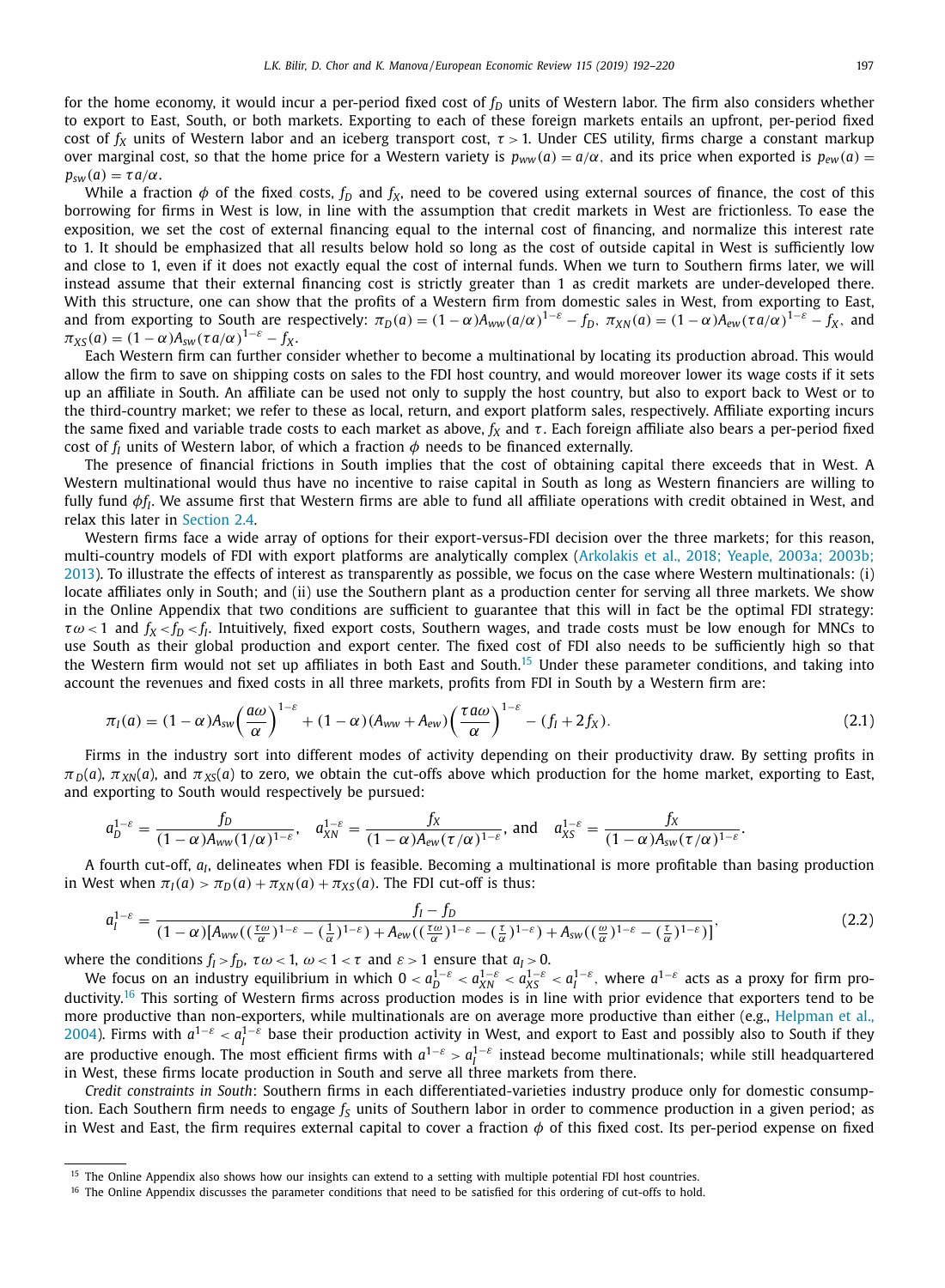<span id="page-6-0"></span>costs is thus  $(R\phi + (1 - \phi))f<sub>S</sub>\omega$ , where *R* is the gross interest rate of external finance in South. We assume  $R > 1$ , reflecting the higher cost of outside capital in South relative to the internal cost of funds (which has been normalized to 1).<sup>17</sup> Per-period operating profits are thus:  $(1 - \alpha)A_{ss}(a\omega/\alpha)^{1-\epsilon} - (R\phi + (1 - \phi))f_s\omega$ .

Unlike in West and East, firms headquartered in South face credit constraints due to weak institutions that leave lenders exposed to unprotected default risk, as in [Aghion](#page-27-0) et al. (2005).<sup>18</sup> Although lenders observe firms' productivity, borrowers could opt to default on repayment. Default, however, incurs a pecuniary cost equal to a fraction  $n \in [0, 1]$  of the firm's appropriable profits, associated with actions taken to shield the firm's financial resources from creditors. The parameter  $n$ therefore captures the degree of financial development in South: When credit institutions are stronger,  $n$  is higher and it is more costly for firms to hide their profits. For simplicity, we take appropriable profits to be the firm's variable profits. A Southern firm with unit cost *a* would thus default if and only if the implied profit loss is smaller than the cost of repayment:  $\eta(1-\alpha)A_{ss}\left(\frac{a\omega}{\alpha}\right)^{1-\varepsilon} < R\phi f_S\omega$ . Assuming that lenders can observe firms' productivity, this implies a threshold  $(a_S^{credit})^{1-\varepsilon}$ <br>above which Southern firms can credibly commit against default and raise the extern

$$
(a_{\mathcal{S}}^{credit})^{1-\varepsilon} = \frac{1}{\eta} \frac{R\phi f_{\mathcal{S}}\omega}{(1-\alpha)A_{\mathcal{S}}(\omega/\alpha)^{1-\varepsilon}}.
$$
\n(2.3)

At the same time, a Southern firm would not commence operations unless its per-period profits are positive. This would hold for firms whose productivity exceeds  $(a_S^{profit})^{1-\varepsilon}$ , where:

$$
(a_S^{projit})^{1-\varepsilon} = \frac{(R\phi + (1-\phi))f_S\omega}{(1-\alpha)A_{ss}(\omega/\alpha)^{1-\varepsilon}}.\tag{2.4}
$$

The relevant productivity cut-off for Southern firms to commence production is therefore:

$$
(aS)1-\varepsilon = \max \left\{ (aScredit)1-\varepsilon, (aSprofit)1-\varepsilon \right\}.
$$
 (2.5)

In order for financial frictions to have a binding effect, we shall assume that  $(a_S^{credit})^{1-\varepsilon} > (a_S^{profit})^{1-\varepsilon}$ , so that  $a_S = a_S^{credit}$ . There is thus a margin of potential Southern firms – with productivity below  $(a_S^{credit})^{1-\varepsilon}$  but above  $(a_S^{profit})^{1-\varepsilon}$  – that would earn positive profits if granted credit, but are unable to given the risk of default.<sup>19</sup> From  $(2.3)$  and  $(2.4)$ , the inequality  $(a_5^{credit})^{1-\varepsilon} > (a_5^{proofit})^{1-\varepsilon}$  simplifies to:  $R\frac{\phi}{1-\phi} > \frac{\eta}{1-\eta}$ . Credit constraints thus bind when external finance dependence  $\phi$  is sufficiently high. In contrast, credit would not be rationed when  $\eta = 1$  regardless of the industry's reliance on external finance, which corresponds to the situation in West and East.

We show in the Online Appendix that with the above formulation, the aggregate amount of credit extended to firms in the Southern economy as a share of total production is increasing in  $\eta$ . This validates our later use of an empirical measure of private credit to GDP to capture financial development.

*Industry equilibrium*: We close the model with free entry conditions in each industry *k* for each country *j*. As is standard in the literature, we assume that productivity 1/a is Pareto distributed with shape parameter  $\kappa$  and support  $[1/\bar a_j,\infty).^{20}$  To save space, we spell out the free-entry conditions and the full system of equations that pins down the industry equilibrium in the Online Appendix. Our main interest is in five dimensions of MNC activity: affiliate entry, affiliate-level sales and their breakdown by destination market, and aggregate MNC sales and their breakdown by destination market.

*Outcomes* of *interest*: Let  $N_n$  denote the measure of firms and  $G_n(a)$  the cdf of productivity draws in West. The measure of Western multinational firms (with  $a^{1-\varepsilon} > a_l^{1-\varepsilon}$ ) then equals  $N_n \int_0^{a_l} dG_n(a) = N_n \tilde{G}_n(a_l)$ . For a given affiliate in South with productivity 1/a, sales to the local market are  $HOR(a) \equiv A_{sw}(a\omega/\alpha)^{1-\varepsilon}$ . We refer to these as horizontal sales, since they allow the MNC to avoid transport costs while serving the Southern market. Export-platform sales to third-country destinations (here East) are defined as  $PLA(a) \equiv A_{ew}(\tau a\omega/\alpha)^{1-\varepsilon}$ . Finally, return sales back to the home market (here West) are  $RET(a) \equiv A_{WW}(\tau a\omega/\alpha)^{1-\epsilon}$ . The affiliate's total sales are  $TOT(a) = HOR(a) + PLA(a) + RET(a)$ . Integrating affiliate-level sales over all Western multinationals, the aggregate levels of horizontal, platform, and return sales are respectively: *HOR* ≡  $N_n A_{sw}(\omega/\alpha)^{1-\epsilon} V_n(a_I)$ ,  $PLA = N_n A_{ew}(\tau \omega/\alpha)^{1-\epsilon} V_n(a_I)$ , and  $RET = N_n A_{ww}(\tau \omega/\alpha)^{1-\epsilon} V_n(a_I)$ , where  $V_n(a_I) = \int_0^{a_I} a^{1-\epsilon} d\vec{G}_n(a)$ .<br>It follows that the affiliate sales shares across the three markets are given by:

$$
\frac{HOR(a)}{TOT(a)} = \frac{HOR}{TOT} = \left(1 + \tau^{1-\varepsilon}\frac{A_{ew}}{A_{sw}} + \tau^{1-\varepsilon}\frac{A_{ww}}{A_{sw}}\right)^{-1},\tag{2.6}
$$

$$
\frac{PLA(a)}{TOT(a)} = \frac{PLA}{TOT} = \left(1 + \tau^{\varepsilon - 1}\frac{A_{sw}}{A_{ew}} + \frac{A_{ww}}{A_{ew}}\right)^{-1}, \text{ and}
$$
\n(2.7)

<sup>&</sup>lt;sup>17</sup> One can view *R* as the gross interest rate set exogenously by financiers in a large international capital market, at which they are willing to provide capital to firms producing in South.

<sup>&</sup>lt;sup>18</sup> We consider endogenous default risk that generates credit rationing, but similar results would obtain under other microfoundations for credit rationing such as imperfect contract enforcement or collateral constraints, or under financial frictions that inflate the cost of capital without credit rationing.

<sup>&</sup>lt;sup>19</sup> This is consistent with evidence that smaller firms generally have less access to external finance [\(Guiso](#page-28-0) et al., 2004).

<sup>&</sup>lt;sup>20</sup> Note that the model can accommodate differences in  $\kappa$  and  $\bar{a}_i$  across industries *k*.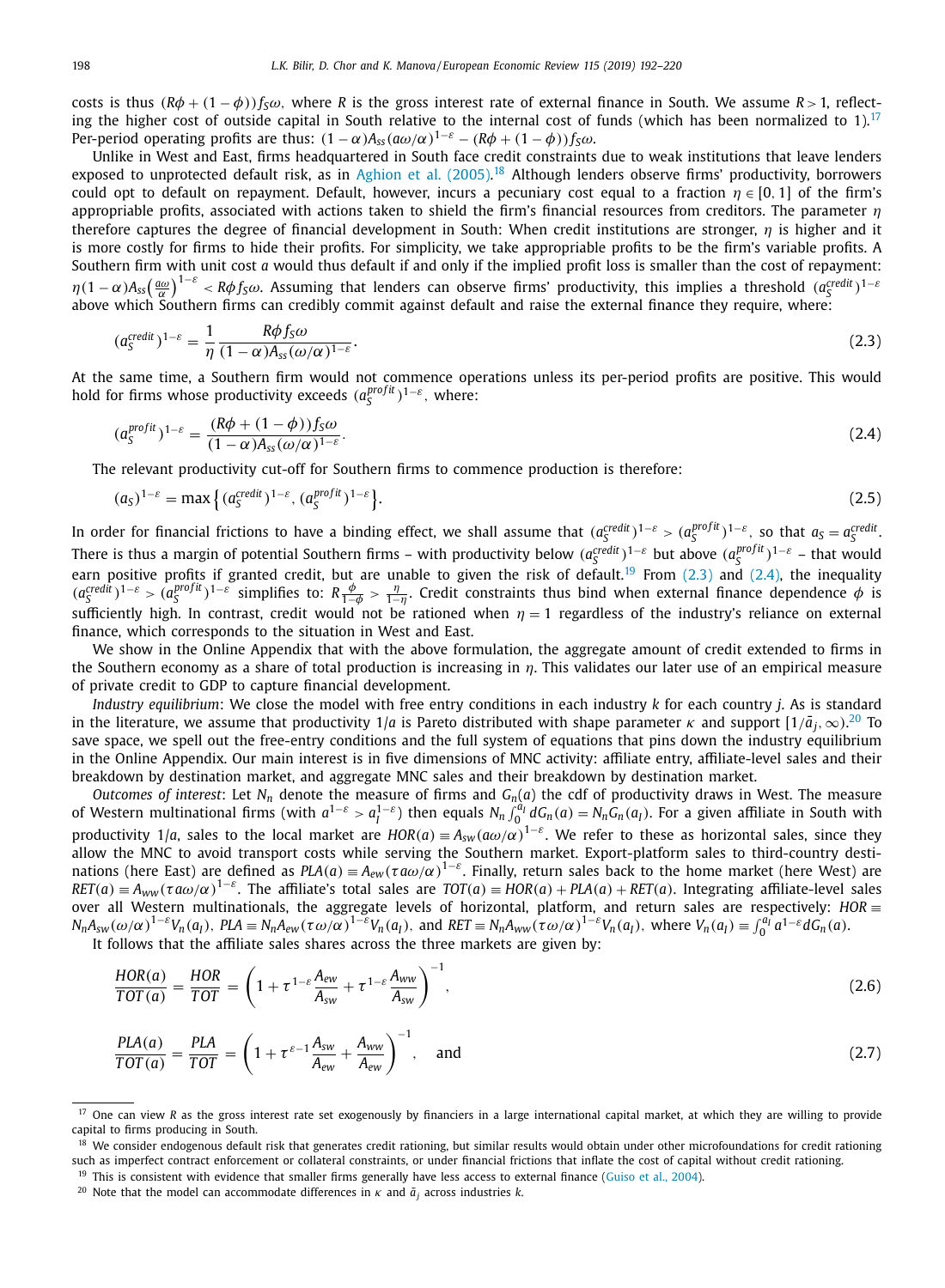<span id="page-7-0"></span>
$$
\frac{RET(a)}{TOT(a)} = \frac{RET}{TOT} = \left(1 + \tau^{\varepsilon - 1} \frac{A_{sw}}{A_{ww}} + \frac{A_{ew}}{A_{ww}}\right)^{-1}.
$$
\n(2.8)

#### *2.3. The competition effect*

We now study how MNC activity responds to host-country financial development (as captured by an increase in  $\eta$ ), as well as how this response varies across industries that differ in their dependence on external finance (as reflected in  $\phi$ ). In this subsection, we first establish a *competition effect*, under the baseline assumption that foreign subsidiaries do not require financing from host-country sources.

Improvements in financial institutions in South have a direct effect on the industry equilibrium in that country. When  $\eta$ rises, the higher cost of default alleviates the moral hazard problem, and hence more Southern firms gain access to credit. This lowers the productivity cut-off for commencing production,  $a_0^{1-\epsilon}$ , as illustrated in the bottom panel of Fig. 2. However, the free-entry condition requires that the expected profitability of a Southern firm remain constant. Average demand for each Southern product, *Ass*, must subsequently fall. In sum, we have:

**Lemma 1.** (i) 
$$
\frac{da_S}{d\eta} > 0
$$
; and (ii)  $\frac{dA_{SS}}{d\eta} < 0$ .



**In West:**

**Fig. 2.** Response of cutoffs to an improvement in Southern financial development: competition effect and weak or no financing effect.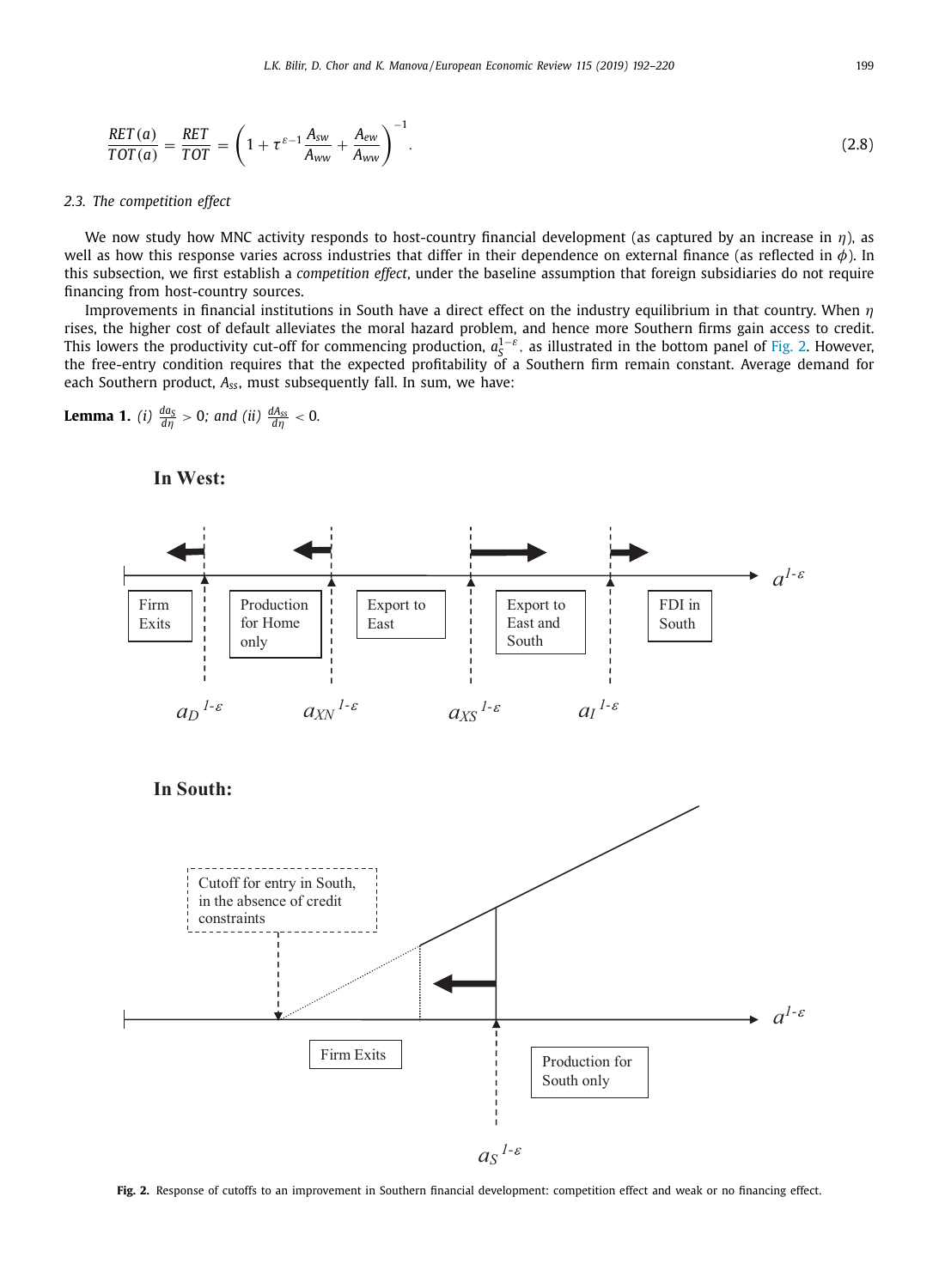#### <span id="page-8-0"></span>**Table 1**

Empirical hypotheses and results overview.

|                                                | Competition Effect<br>$+$ No/Weak<br>Financing Effect<br>(1) | Competition Effect<br>$+$ Strong<br>Financing Effect<br>(2) | Data<br>(3) |
|------------------------------------------------|--------------------------------------------------------------|-------------------------------------------------------------|-------------|
| Aggregate affiliate activity                   |                                                              |                                                             |             |
| Number of MNC Affiliates, N                    |                                                              | $+$ , ?                                                     | $^{+}$      |
| Total sales, TOT                               | $-$ , $-$                                                    | $+$ , ?                                                     | $+$         |
| Local sales, HOR                               | $-$ , $-$                                                    | $+$ , ?                                                     | $+$         |
| US sales, RET                                  | $-$ , $-$                                                    | $+$ , ?                                                     | $^{+}$      |
| 3rd country sales, PLA                         | $-$ , $-$                                                    | $+$ , ?                                                     | $+$         |
| Local sales / Total sales, HOR/TOT             | $-$ , $-$                                                    | $-$ , $-$                                                   |             |
| US sales / Total sales, RET/TOT                | $+$ , $+$                                                    | $+$ , $+$                                                   | $+$         |
| 3rd country sales / Total sales, PLA/TOT       | $+$ , $+$                                                    | $+$ , $+$                                                   | $+$         |
| Individual affiliates                          |                                                              |                                                             |             |
| Total sales, TOT(a)                            | ?.?                                                          | $? \ .  ?$                                                  | $\Omega$    |
| Local sales, $HOR(a)$                          | $-$ , $-$                                                    | $-$ , $-$                                                   |             |
| US sales, $RET(a)$                             | $+$ , $+$                                                    | $?$ , $?$                                                   | $^{+}$      |
| 3rd country sales, $PLA(a)$                    | $+$ , $+$                                                    | $?$ , $?$                                                   | $^{+}$      |
| Local sales / Total sales, $HOR(a)/TOT(a)$     | $-$ , $-$                                                    | $-$ , $-$                                                   |             |
| US sales / Total sales, $RET(a)/TOT(a)$        | $+$ , $+$                                                    | $+$ , $+$                                                   | $^{+}$      |
| 3rd country sales / Total sales, PLA(a)/TOT(a) | $+$ , $+$                                                    | $+$ , $+$                                                   | $^{+}$      |

*Notes:* This table summarizes the hypothesized and observed effects of host-country financial development on multinational activity there. Column 1 presents the empirical hypotheses for the case where the financing effect is either absent or weak (so that the competition effect dominates), while Column 2 presents the analogous hypotheses for the case where the financing effect is sufficiently strong. In each of Columns 1 and 2, the first sign indicates the model prediction for the level effect of host-country financial development, while the second sign indicates the prediction for the cross-partial effect with respect to external finance dependence. Predictions are derived under the assumption that initial host-country financial development in South is sufficiently high; as discussed in the Online Appendix, this is a mild condition in practice. For comparison, Column 3 reports the sign of the effects actually obtained in our empirical analysis.

Financial development in South in turn affects industry outcomes in West and East. As more Southern firms enter, the local market becomes more competitive, and Southern demand for each Western variety, *Asw*, declines. This raises the productivity cut-offs for Western firms seeking to penetrate the Southern market through exports or FDI,  $a_{XS}^{1-\epsilon}$  and  $a_I^{1-\epsilon}$ . To ensure that the free-entry condition in West holds even while expected profits from the Southern market decline, total profits from sales to West and East must increase. This tilts Western firms toward serving those latter markets: The cutoffs,  $a_{D}^{1-\varepsilon}$  and  $a_{NN}^{1-\varepsilon}$ , both fall, while aggregate demand for Western varieties in West and East,  $A_{WW}$  and  $A_{ew}$ , rises. These<br>comparative statics are illustrated in the upper panel of [Fig.](#page-7-0) 2, and stated

**Lemma 2.** When MNCs do not require host-country financing, (i)  $\frac{1}{a_{\text{XS}}} \frac{da_{\text{XS}}}{d\eta} < \frac{1}{a_{\text{I}}} \frac{da_{\text{I}}}{d\eta} < 0$ ; (ii)  $\frac{1}{a_{\text{XN}}} \frac{da_{\text{XN}}}{d\eta} = \frac{1}{a_{\text{D}}} \frac{da_{\text{I}}}{d\eta} > 0$ ; (iii)  $\frac{1}{A_{\text{SW}}} \frac{da_{\text$ 0; and (iv)  $\frac{1}{A_{ew}} \frac{dA_{ew}}{d\eta} = \frac{1}{A_{ww}} \frac{dA_{ww}}{d\eta} > 0.$ 

The above shifts in the productivity cut-offs and aggregate demand levels govern how host-country financial development affects affiliate entry and sales. Proposition 1 states the rich set of predictions stemming from this competition effect; we also summarize them in the first column of Table 1.

Proposition 1. When MNC affiliates do not require host-country financing, in response to a small improvement in financial *development,* η*, in South:*

- 
- (i) HOR(a) decreases, while both PLA(a) and RET(a) increase;<br>(ii)  $\frac{HOR(a)}{TOT(a)} = \frac{HOR}{TOT}$  decreases, while both  $\frac{PLA(a)}{TOT(a)} = \frac{PLA}{TOT}$  and  $\frac{RET(a)}{TOT(a)} = \frac{RET}{TOT}$  increase; and
- (iii) *Nn, NnGn*(*aI*), *HOR, PLA, RET and TOT all decrease.*

These effects are stronger in industries with higher external finance dependence,  $\phi$ , if the initial level of  $\eta$  is sufficiently high.

Proposition 1 builds directly on the logic of Lemma 2. For each surviving MNC affiliate, the competition effect leads to a reduction in horizontal sales to South, as well as their share in total sales. At the same time, demand rises in East and West, inducing each affiliate to re-direct its sales toward those markets. Platform and return sales thus rise, both in absolute levels and relative to total sales. At the aggregate level, the competition effect depresses the *ex ante* expected profits of Western firms, which leads to a decrease in the measure of these firms,  $N_n$ , the measure of multinationals,  $N_nG_n(a_l)$ , and consequently the aggregate volume of horizontal, platform and return sales.<sup>21</sup> All of these changes are intuitively stronger

<sup>&</sup>lt;sup>21</sup> In particular, for *RET* and *PLA*, the decline in  $N_n$  and  $V_n(a_l)$  can be shown to dominate the expansion along the intensive margin of  $A_{ew}$  and  $A_{ww}$ ; see the Online Appendix for the proof.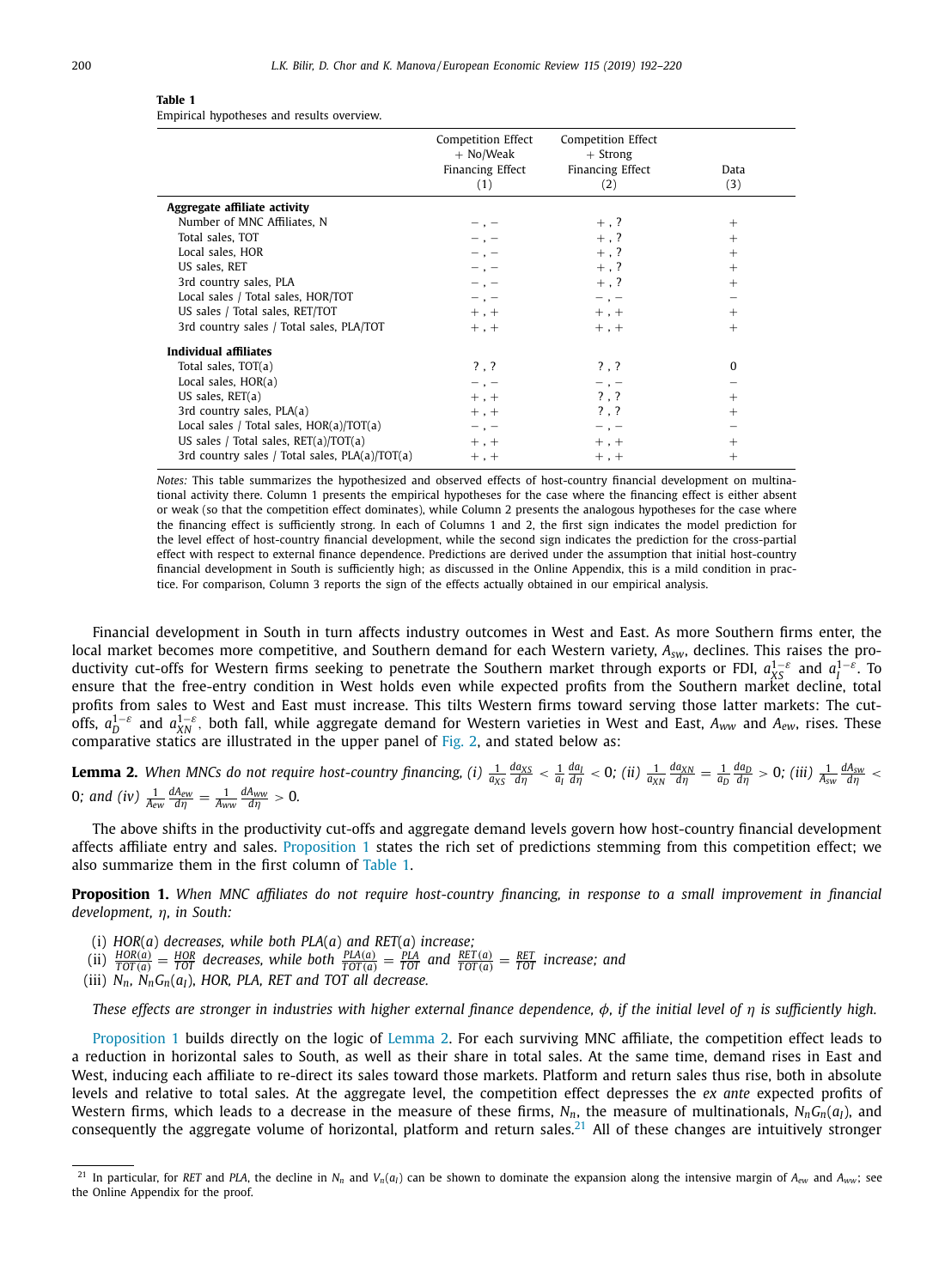<span id="page-9-0"></span>in industries where firms are innately more reliant on external financing: A given increase in  $\eta$  would have a greater impact on improving access to credit in a high-φ industry, and hence the resulting competition effect would be more intense. As we show in the Online Appendix, the condition that  $\eta$  be sufficiently high for the cross-partial results is a mild requirement in practice.<sup>22</sup>

#### *2.4. The financing effect*

We next incorporate into the model a direct *financing effect* of host-country financial development on MNC activity. We introduce a role for local financial institutions in meeting the credit needs of MNC subsidiaries, motivated by the broad evidence that such financing shapes affiliate operations in practice. Our premise is that multinational firms use internal and external capital markets opportunistically to minimize their overall cost of capital in the face of financial frictions. We posit that Western financiers are willing to fund all domestic and export activities of Western firms, but only a portion of their fixed FDI costs, up to what would be provided for commencing domestic production.<sup>23</sup> Since a fraction  $1 - \phi$  of  $f_I$  is funded internally and interest rates are lower in West than South, MNCs thus optimally raise the maximum possible amount of external finance  $\phi f_D$  in West, and borrow the shortfall  $\phi(f_I - f_D)$  in South's imperfect capital market. These assumptions grant tractability, but all that our predictions require is that MNCs cannot perfectly arbitrage cross-country differences in the cost of capital, so that affiliate activity will be responsive to financial development in South.<sup>24</sup>

Affiliates can obtain financing in South only if they can credibly commit to repayment. As above, defaulting on Southern loans costs a fraction  $\eta \in [0, 1]$  of appropriable profits. Since the firm's outside option is to move production back to West, we assume appropriable profits from the perspective of Southern creditors are operating profits from FDI less operating profits from producing in West.<sup>25</sup> A multinational with productivity *a*1−ε would therefore default on its Southern loan if:

$$
\eta(1-\alpha)\left[A_{ww}\left(\left(\frac{\tau a\omega}{\alpha}\right)^{1-\varepsilon}-\left(\frac{a}{\alpha}\right)^{1-\varepsilon}\right)+A_{ew}\left(\left(\frac{\tau a\omega}{\alpha}\right)^{1-\varepsilon}-\left(\frac{\tau a}{\alpha}\right)^{1-\varepsilon}\right)+A_{sw}\left(\left(\frac{a\omega}{\alpha}\right)^{1-\varepsilon}-\left(\frac{\tau a}{\alpha}\right)^{1-\varepsilon}\right)\right]
$$

namely if it is less costly to default than to repay its creditors. This implies a modified FDI cut-off:

$$
\tilde{a}_I^{1-\varepsilon} = \frac{R\phi}{\eta} a_I^{1-\varepsilon},\tag{2.9}
$$

where  $a_1^{1-\epsilon}$  is the cut-off from [\(2.2\)](#page-5-0) when MNCs do not need host-country financing. Capital market imperfections in South now directly affect MNC entry: The productivity cut-off  $\tilde{a}_I^{1-\varepsilon}$  for setting up an affiliate is higher the greater the cost of external finance in South *R*, the weaker Southern financial development  $\eta$ , and the higher the degree of external finance dependence  $\phi$ .<sup>26</sup>

Hence, an improvement in host-country financial institutions facilitates entry by more Southern firms *and* by more foreign subsidiaries. This affects the industry equilibrium in West as follows:

**Lemma 3.** When MNC affiliates require host-country financing, (i)  $\frac{1}{\tilde{a}_I} \frac{d\tilde{a}_I}{d\eta} > 0$ ; (ii)  $\frac{1}{a_{XS}} \frac{d a_{XS}}{d\eta} < 0$ ; (iii)  $\frac{1}{a_{XX}} \frac{d a_{XB}}{d\eta} = \frac{1}{a_D} \frac{d a_D}{d\eta} > \frac{1}{a_{XS}} \frac{d a_{XS}}{d\eta}$ ;  $(iv)$   $\frac{1}{A_{sw}} \frac{dA_{sw}}{d\eta} < 0$ ; and  $(v)$   $\frac{1}{A_{ew}} \frac{dA_{ew}}{d\eta} = \frac{1}{A_{ww}} \frac{dA_{ww}}{d\eta} > \frac{1}{A_{sw}} \frac{dA_{sw}}{d\eta}$ .

In contrast to [Lemma](#page-8-0) 2, an increase in  $\eta$  now triggers a financing effect that makes credit accessible and FDI feasible for a larger margin of Western firms. This leads to a leftward shift in the FDI cut-off,  $\tilde{a}_I^{1-\varepsilon}$ , as illustrated in [Fig.](#page-10-0) 3. At the same time, the competition effect remains active: The Southern market becomes more competitive not only because of the entry of local firms, but also because more MNC affiliates are now present. The cut-off for Western firms exporting to South, *a*<sup>1−ε</sup>, thus shifts to the right. One can moreover show that even if  $a_D^{1-ε}$  and  $a_{XN}^{1-ε}$  were to also increase, they would do so to a smaller extent than  $a_{XS}^{1-\epsilon}$ ; intuitively, this is because firms near the  $a_D^{1-\epsilon}$  and  $a_{XN}^{1-\epsilon}$  thresholds are less directly affected by competition in South. This in turn allows us to compare the proportional changes in *Aww, Aew* and *Asw*, and hence derive the following:

**Proposition 2.** Suppose that the initial level of Southern financial development n is sufficiently high. When MNC affiliates require *host-country financing, in response to a small improvement in* η *in South:*

(i) *HOR*(*a*) *decreases, while the effects on both PLA*(*a*) *and RET*(*a*) *are ambiguous;*

 $^{22}$  The Online Appendix also makes clear that this condition is in fact not needed to sign the cross-partial effects for the variables in part (i) of the proposition. The proposition has been stated in its current form for the sake of brevity.

<sup>&</sup>lt;sup>23</sup> This could be due to institutional frictions: Affiliate assets might not be fully collateralizable, due to expropriation risk or weak enforcement of crossborder claims; there might be asymmetric information when lenders do not observe how firms manage operations abroad; and remote financiers might face difficulties in monitoring debtors and claiming collateral.

<sup>&</sup>lt;sup>24</sup> For example, our results would be reinforced if the share of  $f_l$  that can be financed in South plausibly increased with  $\eta$ . Likewise, the financing effect would remain relevant if external funds were required to finance ongoing variable production costs rather than just fixed costs.

<sup>&</sup>lt;sup>25</sup> While there are alternative ways of defining what constitutes appropriable profits, our general insights would hold so long as the productivity cutoff for FDI by Western firms is higher the more severe financial constraints in South are.

<sup>&</sup>lt;sup>26</sup> We maintain the assumption that  $R\frac{\phi}{1-\phi} > \frac{\eta}{1-\eta}$ . This ensures that it is optimal for Western firms with productivity above  $\tilde{a}_l^{1-\epsilon}$  to pursue FDI, since their profits would then satisfy:  $\pi_l(a) > \pi_D(a) + \pi_{$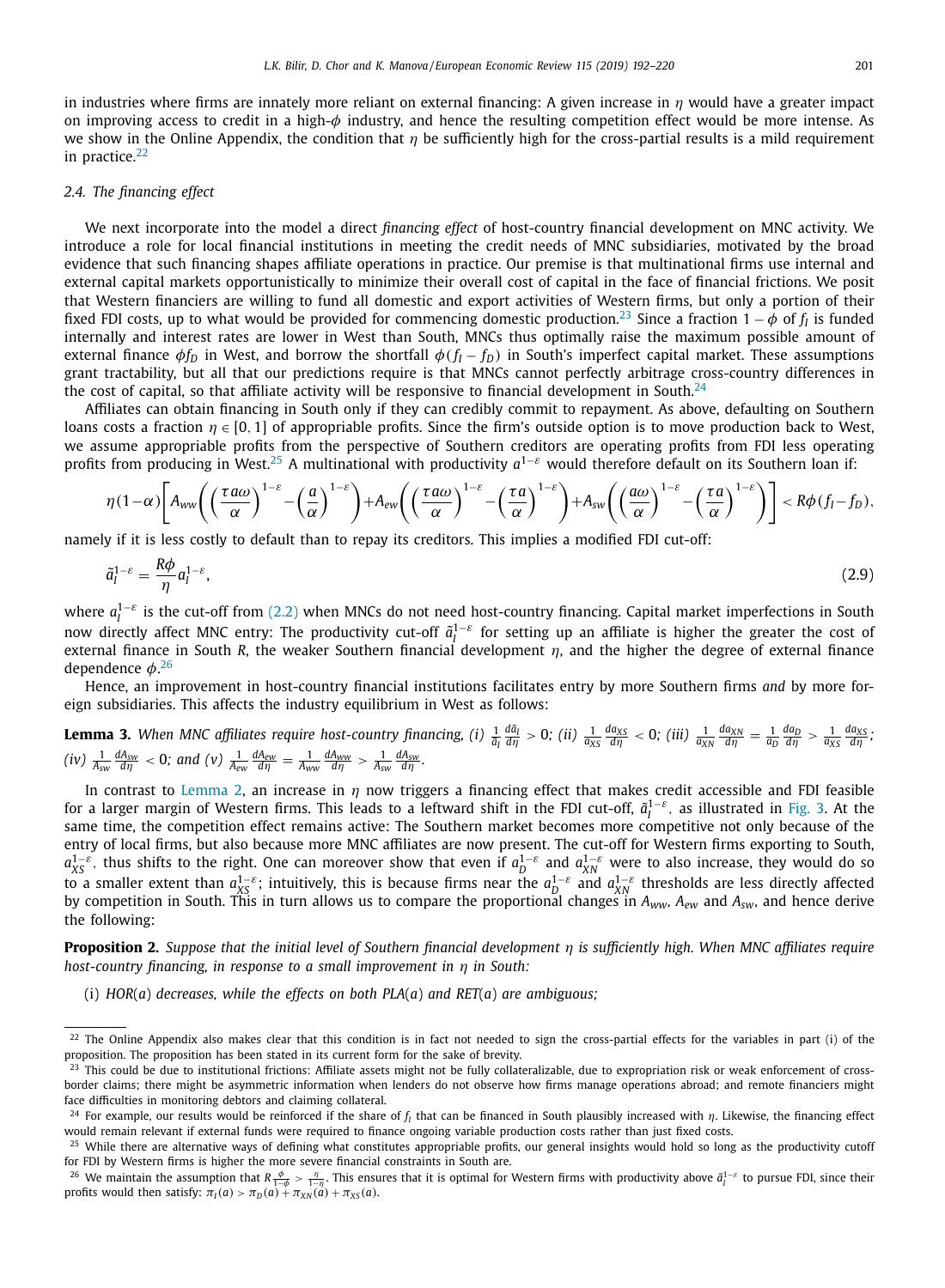

<span id="page-10-0"></span>

**Fig. 3.** Response of cutoffs to an improvement in Southern financial development: competition effect and strong financing effect.

(ii)  $\frac{HOR(a)}{TOT(a)} = \frac{HOR}{TOT}$  decreases, while both  $\frac{PLA(a)}{TOT(a)} = \frac{PLA}{TOT}$  and  $\frac{RET(a)}{TOT(a)} = \frac{RET}{TOT}$  increase; and (iii)  $N_nG_n(\tilde{a}_I)$ , HOR, PLA, RET and TOT all increase.

*The effects in (i) and (ii) are stronger in industries with higher external finance dependence,* φ*.*

Parts (i) and (ii) of the proposition confirm that the breakdown of affiliate sales by destination continue to reflect the competition effect: With an improvement in  $\eta$ , the tendency to sell to the host market decreases, while rising instead for the shares of sales to the home and third-country markets.<sup>27</sup> Intuitively, these effects are once again stronger in financially more sensitive industries.

Importantly, part (iii) shows that the financing effect alters the behavior of aggregate MNC outcomes compared to the baseline case with only the competition effect. When  $\eta$  increases, the expansion in MNC activity on the extensive margin can now be strong enough to dominate the contraction along the intensive margin of individual affiliate sales. Aggregate sales to any market, *HOR, PLA, RET* and *TOT*, can therefore rise. In particular, when the initial level of host-country financial development is relatively high, an increase in  $\eta$  would generate only a modest amount of entry by Southern firms, so that the competition effect is muted relative to the financing effect on entry by MNC affiliates.<sup>28</sup> (While the cross-partial effects for part (iii) cannot be signed unambiguously, what is key is that the model with host-country financing has a more flexible set of predictions than the baseline model.)

We summarize the predictions of [Proposition](#page-9-0) 2 in the second column of [Table](#page-8-0) 1. This column shows the net impact of host-country financial development when the financing effect is sufficiently powerful to overturn the competition effect on the number of affiliates and aggregate affiliate sales. Should the financing effect be present but relatively weak, the patterns would revert to those in the first column.

In the Online Appendix, we develop several extensions to show that the competition and financing effects remain relevant when: (i) allowing Southern firms to export their varieties to West and East; and (ii) incorporating multiple FDI host countries. The latter extension implies that [Propositions](#page-8-0) 1 and [2](#page-9-0) also apply to the pattern of affiliate activity across countries that differ in their financial development.

#### **3. Estimation strategy**

The theoretical framework above delivers specific predictions for the effect of host-country financial development on multinational activity, including its differential effect across sectors with varying degrees of external finance dependence. This section describes the empirical strategy we use to evaluate these predictions in the data.

#### *3.1. Empirical design*

We estimate the differential impact of host-country financial conditions on aggregate and affiliate-level MNC outcomes across sectors with the following baseline specifications:

$$
MNC_{ikt} = \beta FD_{it} \times EFD_k + \varphi_{it} + \varphi_k + \epsilon_{ikt}, \text{ and}
$$
\n(3.1)

<sup>&</sup>lt;sup>27</sup> It should be noted that the mild condition that  $\eta$  be sufficiently high is not required to sign the effect of  $dHOR(a)/d\eta$  in part (i). While  $dPLA(a)/d\eta$  and  $dRET(a)/d\eta$  cannot be signed conclusively, we can show that  $d^2\log PLA(a)/d\eta d\phi$  and  $d^2\log RET(a)/d\eta d\phi$  inherit the same sign as  $dPLA(a)/d\eta$  and  $dRET(a)/d\eta$ respectively when  $\eta$  is sufficiently high. See the Online Appendix for further details.

<sup>&</sup>lt;sup>28</sup> As discussed in the Online Appendix, this condition is not a restrictive one in practice, as  $\eta$  would need to be very small ( < 0.1) to generate a numerical counter-example.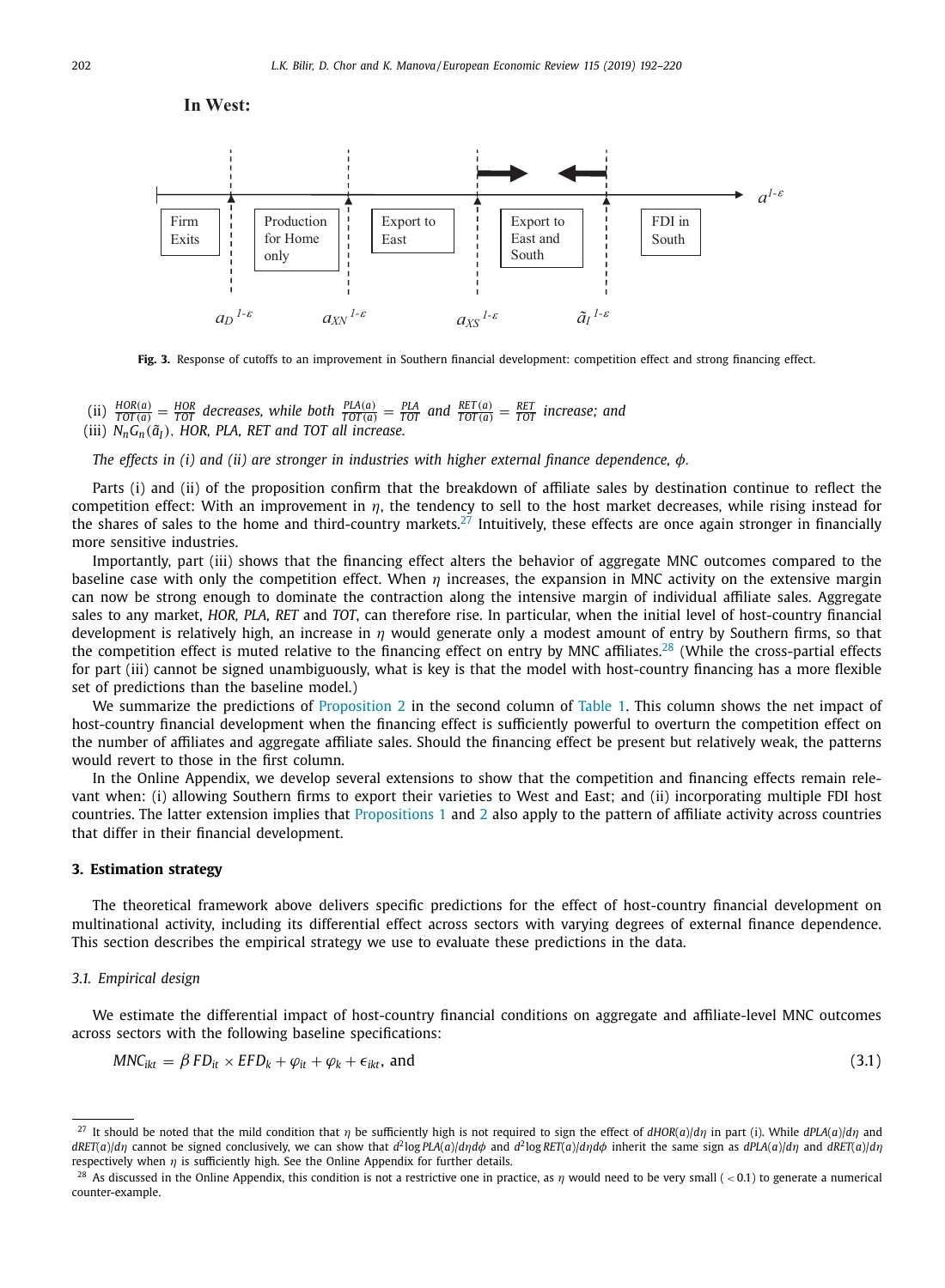$$
MNC_{aikt} = \beta FD_{it} \times EFD_k + \varphi_{it} + \varphi_a + \epsilon_{aikt}.
$$
\n(3.2)

<span id="page-11-0"></span>In [\(3.1\),](#page-10-0) the dependent variable  $MNC_{ik}$  characterizes the aggregate activity in host country *i* of U.S.-owned multinational firms from industry *k*, in year *t*. The outcomes we examine are: an indicator variable equal to 1 if at least one industry-*k* U.S. parent has a foreign affiliate in country *i*,  $\mathbf{1}(N_{ikt} > 0)$ ; the log number of such foreign affiliates (totalled across U.S. parent firms), log *Nikt*; the log of aggregate affiliate sales to each destination market, log *HORikt*, log *PLAikt* and log *RETikt*, and across all markets, log *TOT<sub>ikt</sub>*; and the share of aggregate affiliate sales to each destination,  $\frac{HOR_{ikt}}{TOT_{ikt}}$ ,  $\frac{PLA_{ikt}}{TOT_{ikt}}$  and  $\frac{RET_{ikt}}{TOT_{ikt}}$ .

In (3.2), we study instead outcome variables *MNCaikt* that correspond to the country-*i*, year-*t* affiliate operations of an industry-*k* parent indexed by *a*. We consider the log of affiliate-level sales by destination, log *HOR<sub>ikt</sub>*(*a*), log *PLA<sub>ikt</sub>*(*a*) and  $\log{RET_{ikt}}(a)$ , and across all markets,  $\log{TOT_{ikt}}(a)$ ; and the share of affiliate-level sales to each destination,  $\frac{HOR_{ikt}(a)}{TOT_{ikt}(a)},\frac{PLA_{ikt}(a)}{TOT_{ikt}(a)}$ and  $\frac{RET_{ikt}(a)}{TOT_{ikt}(a)}$ .

To assess the role of financial conditions, we analyze the interaction between two variables: the financial development of host country *i* in year *t, FDit*, and the external finance dependence of sector *k, EFDk*. The main coefficient of interest, β, captures the differential effect of *FDit* across sectors with varying degrees of *EFDk*. This effect is estimated conditional on country-year fixed effects,  $\varphi_{it}$ , and either industry fixed effects,  $\varphi_k$ , in the aggregate-level Eq. [\(3.1\),](#page-10-0) or parent-firm fixed effects,  $\varphi_a$ , in the affiliate-level Eq. (3.2). These fixed effects play an important role in controlling for other potential determinants of FDI. First, the country-year fixed effects,  $\varphi_{it}$ , subsume the level effect of financial development,  $FD_{it}$ , as well as broader global demand and supply shocks that might affect the host country in a given year; these fixed effects also control for any observed or unobserved time-varying host-country characteristics, including that of corporate tax policies.<sup>29</sup> Second, the industry fixed effects in [\(3.1\)](#page-10-0) and the parent-firm fixed effects in (3.2) each absorb the main effect of a sector's external finance dependence,  $EFD_k$ , in the respective specification. They also subsume the role of any industry- $k$  attributes relevant to MNC operations. The use of parent-firm fixed effects in (3.2) further accounts for any time-invariant firm characteristics – such as the productivity of the parent firm,  $1/a$ , in the model – that drives affiliate activity. The error terms,  $\epsilon_{ikt}$  and  $\epsilon_{aikt}$ , contain any residual factors that shape multinational operations. We cluster standard errors by host country, to allow for correlated shocks across observations at the country level.

Eqs. [\(3.1\)](#page-10-0) and (3.2) adopt the same coefficient labels across MNC outcomes to economize on notation, but we permit the estimated β's to vary across outcomes. For expositional clarity, we sometimes denote the coefficients in regressions pertaining to horizontal, platform and return sales respectively as β*HOR,* β*PLA* and β*RET*. We will interpret the sign pattern of these estimated coefficients through the lens of the model (see Columns 1 and 2 of [Table](#page-8-0) 1).

Based on [Propositions](#page-8-0) 1 and [2,](#page-9-0) we expect host-country financial development to have distinct impacts across the different dimensions of MNC activity. These will moreover depend on the presence and relative strength of the competition and financing mechanisms. The competition effect arises as host-country financial development induces entry by domestic firms. The resulting increase in local competition reduces affiliate-level sales in the host country, log *HORikt*(*a*), and raises instead platform and return sales,  $logPLA_{ikt}(a)$  and  $logRET_{ikt}(a)$ . The shares of affiliate-level and aggregate sales to the host market,  $\frac{HOR_{ikt}(a)}{TOT_{ikt}(a)}$  and  $\frac{HOR_{ikt}}{TOT_{ikt}}$ , both consequently decline, while the shares of export sales to the parent country and to thirdcountry destinations,  $\frac{RET_{ikt}(a)}{TOT_{ikt}(a)}$ ,  $\frac{RET_{ikt}}{TOT_{ikt}(a)}$ ,  $\frac{PLA_{ikt}(a)}{TOT_{ikt}(a)}$  and  $\frac{PLA_{ikt}}{TOT_{ikt}}$ , all rise. These effects are further expected to be more pronounced in financially more vulnerable industries, which would be consistent with  $\beta_{HOR}$  < 0,  $\beta_{PLA}$  > 0 and  $\beta_{RET}$  > 0 in the regressions for affiliate sales levels, as well as in the regressions for sales shares (computed either at the affiliate or aggregate levels). $30$ 

If active and dominant, the financing effect implies that host-country financial development raises the aggregate level of MNC activity, as more multinational firms can access capital in the host country. Consequently, the number of offshore affiliates, log *Nikt*, and aggregate affiliate sales to each destination, log *HORikt*, log *PLAikt*, log *RETikt* and log *TOTikt*, all grow, and relatively more so in sectors with high requirements for external capital. Finding  $\beta > 0$  for each of these outcome variables would thus be consistent with the presence of the financing effect, while  $\beta < 0$  would indicate that it is either moot or small relative to the competition effect.

#### *3.2. Discussion*

The specifications in [\(3.1\)](#page-10-0) and (3.2) identify the causal differential effect of host-country financial development on MNC activity across sectors by exploiting the exogenous cross-sector variation in the requirement for outside capital. This approach builds on Rajan and [Zingales](#page-28-0) (1998) and has been used extensively in the finance and trade literature

<sup>&</sup>lt;sup>29</sup> In the context of the model from [Section](#page-4-0) 2, the country-year fixed effects would further pick up the role of factor costs ( $\omega$ ) and aggregate expenditure, as well as any country-specific components of the fixed costs of production, exporting or FDI.

 $30$  The three sales shares across market destinations sum to 1 by definition, which implies that the estimated coefficients when the sales shares are the dependent variables will satisfy:  $β_{HOR} + β_{PLA} + β_{RET} = 0$ . Each regression nevertheless still delivers independent information, namely whether the effect of financial development on each outcome is significantly different from 0. Note that there are no efficiency gains from estimating the three equations simultaneously as seemingly unrelated regressions, since each includes the same set of explanatory variables and is run on the same set of observations.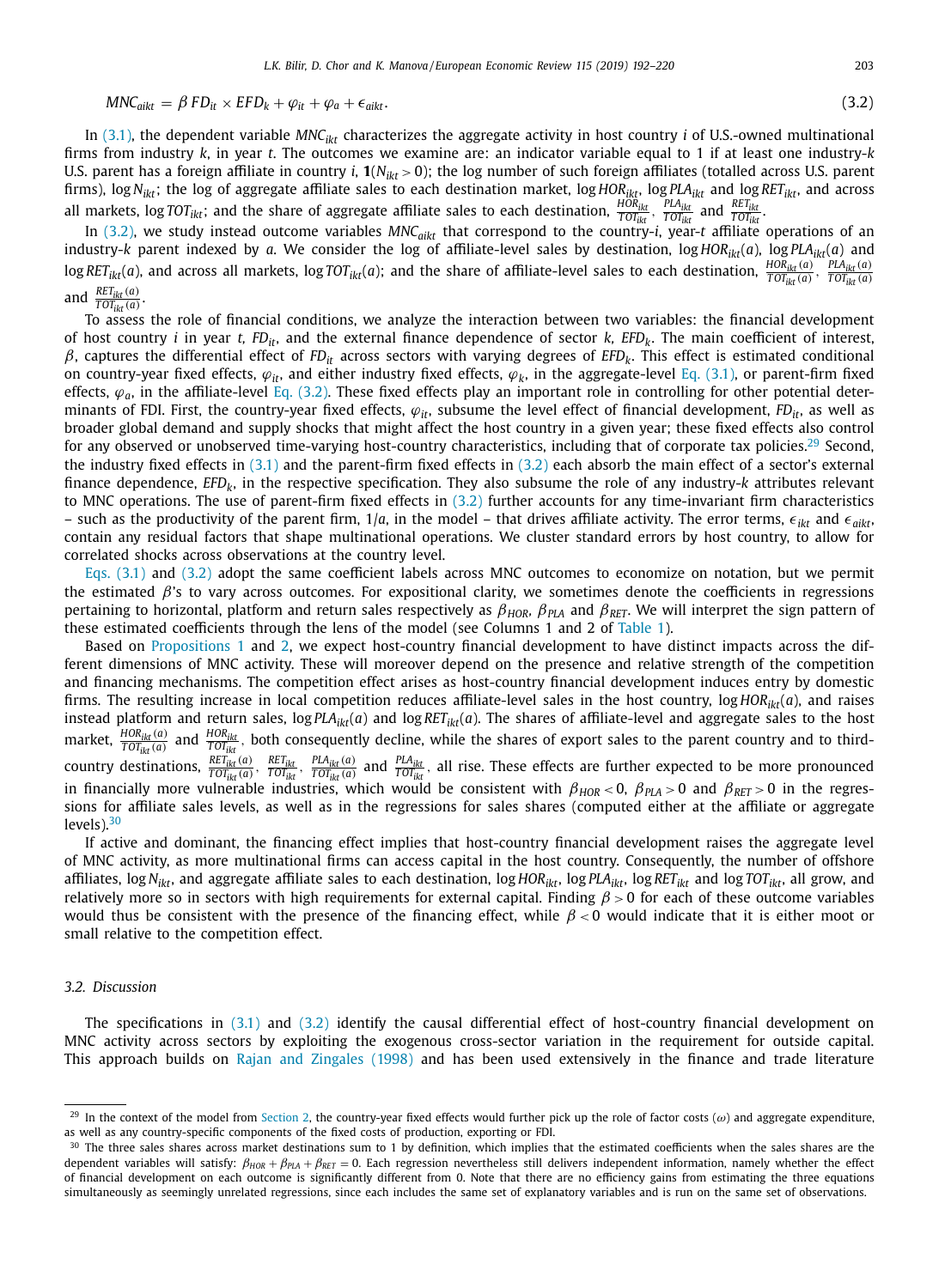<span id="page-12-0"></span>(see Foley and [Manova,](#page-28-0) 2015, for a review). Its main premise is that isolating the causal level effect of financial conditions in a representative industry faces endogeneity concerns, but these can be overcome by exploiting the technologicallydetermined variation in financial sensitivity across industries.

There are specifically two concerns over whether one can estimate the effect of *FD<sub>it</sub>* purely off the variation in financial conditions across host countries and over time. First, omitted variable bias can arise if an unobserved country-year characteristic both impacts MNC activity and is correlated with financial development. For example, countries that strengthen financial institutions might at the same time implement broader institutional or economic reforms that also affect multinational firms. If the latter changes are unobserved, the estimates of  $\beta$  may reflect the influence of both financial development and these omitted country characteristics. Second, reverse causality remains a possibility, albeit one that is mitigated by the range of dependent variables we consider: In [\(3.1\),](#page-10-0) even should financial development respond to aggregate MNC activity (log *Nikt* and log *TOTikt*), it is less clear how the shares of sales by destination market would affect *FDit*. Moreover, for the affiliate-level regressions in [\(3.2\),](#page-11-0) host-country financial development is more plausibly exogenous from the perspective of individual MNC affiliates.

Specifications [\(3.1\)](#page-10-0) and [\(3.2\)](#page-11-0) seek to address these concerns, by emphasizing the interaction term  $FD_{it} \times EFD_{k}$ , which captures the differential effect of financial development across sectors with exogenously varying degrees of financial dependence. The coefficient  $\beta$  is shielded from the above concerns about omitted variables and reverse causality, to the extent that these considerations are not expected to exert effects that vary systematically across sectors. In particular, in regression [\(3.1\)](#page-10-0) for aggregate MNC outcomes,  $\beta$ , is estimated off the variation across industries in *EFD<sub>k</sub>* within a given host country and year. In regression [\(3.2\)](#page-11-0) for affiliate-level activity, the interaction term reflects the sales decisions that a given multinational company makes across its subsidiaries located in countries with different levels of financial development, and so  $\beta$  is estimated using the variation in these sales patterns across parent firms operating in different sectors.

While  $(3.1)$  and  $(3.2)$  provide estimates regarding the relevance of host-country financial development that have a clear interpretation, they strictly capture differential effects across sectors. We thus complement this baseline evidence with a series of regressions in [Section](#page-22-0) 6.5, in which we examine the level effect of financial development on MNC outcomes for an average industry. These latter estimates should be interpreted as correlations that contribute to a more complete picture of the effects of host-country financial development.

#### **4. Data and motivating facts**

Implementing the empirical strategy in [Section](#page-10-0) 3 requires measures of multinational activity, host-country financial institutions, and industries' external finance dependence. This section describes our data and measurement approach.

#### *4.1. Data*

*U.S. multinational activity*: We examine the global operations of U.S.-based multinationals using firm-level data from the Bureau of Economic Analysis (BEA).<sup>31</sup> The BEA Survey of U.S. Direct Investment Abroad provides information on U.S. parent firms and their foreign affiliates on an annual basis during 1989–2009.<sup>32</sup> This dataset allows us to construct the dependent variables of interest at the aggregate and affiliate levels, *MNC<sub>ikt</sub>* and *MNC<sub>aikt</sub>*, respectively for specifications [\(3.1\)](#page-10-0) and [\(3.2\).](#page-11-0)

A key element of the BEA dataset for our exercise is its detailed records of U.S. multinationals' affiliate sales. In addition to each subsidiary's total revenues, *TOT*(*a*), the BEA reports its local sales in the host country, *HOR*(*a*), exports to the United States,  $RET(a)$ , and exports to other destinations,  $PLA(a).^{33}$  We use these as measures of horizontal, return and export-platform sales, as well as to calculate sales shares. We compute aggregate MNC outcomes by host country and year for 115 NAICS 4-digit industries based on the primary industry affiliation of each parent company. The BEA data are most comprehensive in scope and coverage in benchmark years, namely 1989, 1994, 1999, 2004 and 2009.<sup>34</sup> We therefore analyze aggregate MNC measures for benchmark years only, and use the entire panel in affiliate-level regressions. (We have verified that the affiliate-level regression findings also hold in the subsample of benchmark years.)

[Table](#page-13-0) 2 summarizes key patterns in U.S. multinational activity. The total revenues of U.S. multinational affiliates amount to \$561 million in the average country-industry-year triplet. The typical affiliate sells primarily to its local market (74%),

<sup>&</sup>lt;sup>31</sup> These data are collected for the purpose of producing publicly available aggregate statistics on the activities of U.S. multinational enterprises.

 $32$  A U.S. entity is considered to have a foreign affiliate if it has direct or indirect ownership or control of at least 10% of the voting securities of an incorporated foreign business enterprise, or an equivalent interest in an unincorporated foreign business enterprise, at any time during a benchmark fiscal year. For very small affiliates that do not own another affiliate, parents are exempt from reporting with the standard survey form. Foreign affiliates are required to report separately unless they are in the same country and three-digit industry. Each affiliate is considered to be incorporated where its physical assets are located.

<sup>&</sup>lt;sup>33</sup> Affiliate sales by destination are observed only for majority-owned affiliates. We therefore restrict the sample to affiliates for which the U.S. parent firm has direct or indirect ownership or control exceeding 50% of the voting securities. There are changes over time in the affiliate size threshold above which sales by destination need to be reported, but we have checked that our findings hold for each benchmark year. The sum of the reported local, U.S. and third-country sales falls short of the total sales recorded for a handful of affiliates. To ensure that the three corresponding sales shares sum to 1, we measure total sales with the sum of the three sales components; all results are robust to using the raw total sales data instead.

<sup>&</sup>lt;sup>34</sup> In a typical benchmark year, the survey covers over 99% of affiliate activity by total assets, sales, and U.S. FDI. In case of missing survey responses, the BEA may report imputed values; these are flagged and we exclude them from the analysis.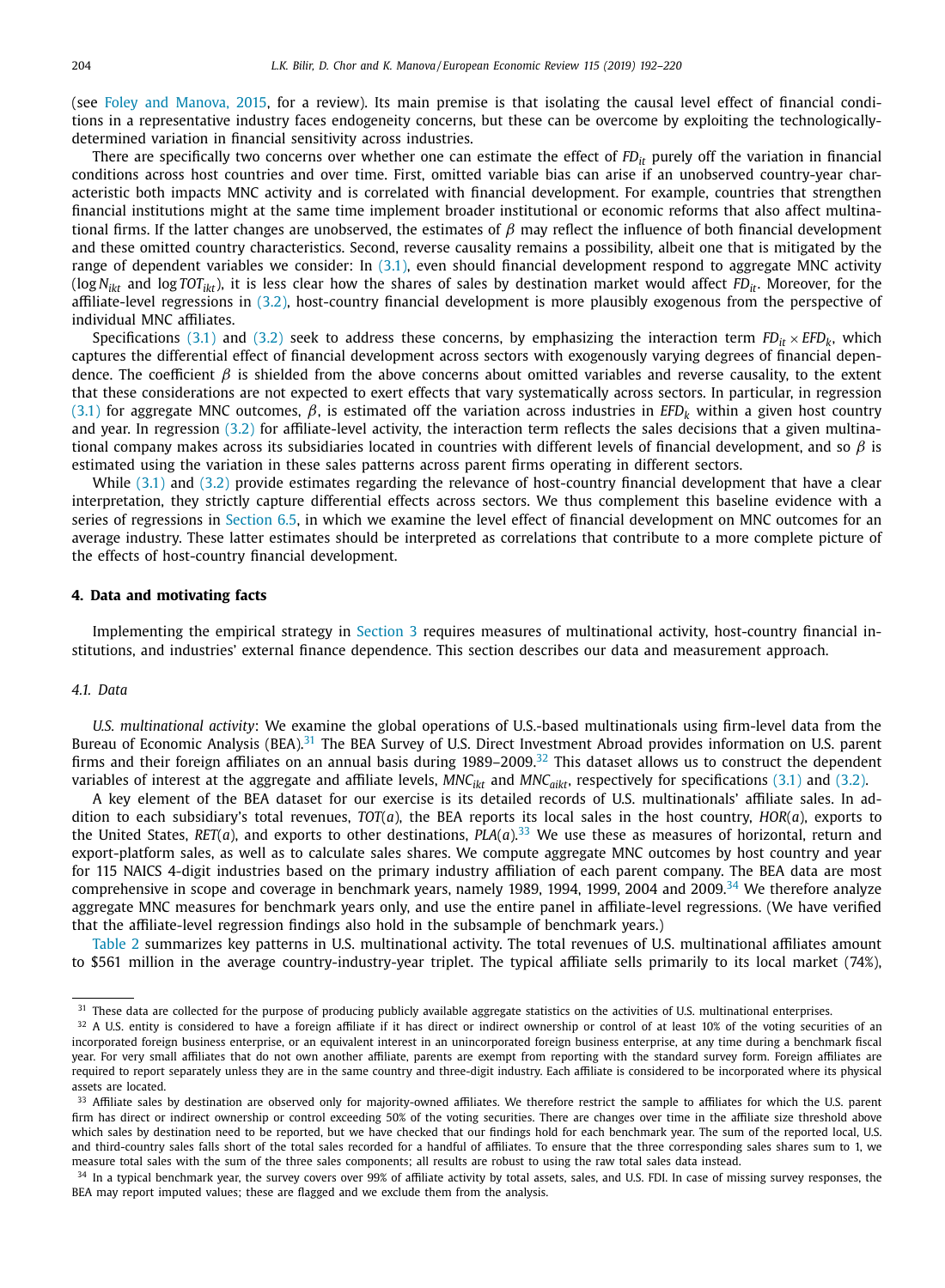<span id="page-13-0"></span>

|                                            | N       | Mean    | Standard deviation |
|--------------------------------------------|---------|---------|--------------------|
| Country-industry-year level                |         |         |                    |
| Total affiliate sales (thousand USD)       | 17,811  | 561,256 | 2,450,158          |
| Local affiliate sales (thousand USD)       | 17,811  | 363,112 | 1,502,995          |
| 3rd country affiliate sales (thousand USD) | 17,811  | 147,074 | 1,009,672          |
| US affiliate sales (thousand USD)          | 17.811  | 51.070  | 626,707            |
| Local / Total sales                        | 17,811  | 0.78    | 0.32               |
| 3rd country / Total sales                  | 17,811  | 0.16    | 0.27               |
| US / Total sales                           | 17,811  | 0.06    | 0.17               |
| Number of Affiliates                       | 17,811  | 4.08    | 6.56               |
| Affiliate-year level                       |         |         |                    |
| Total affiliate sales (thousand USD)       | 163,215 | 172,902 | 710,310            |
| Local affiliate sales (thousand USD)       | 163,215 | 103,395 | 372,961            |
| 3rd country affiliate sales (thousand USD) | 163,215 | 49,471  | 366,203            |
| US affiliate sales (thousand USD)          | 163,215 | 20,035  | 253,507            |
| Local / Total sales                        | 163,215 | 0.74    | 0.36               |
| 3rd country / Total sales                  | 163,215 | 0.20    | 0.32               |
| US / Total sales                           | 163,215 | 0.07    | 0.20               |
| Log Total affiliate debt                   | 140.899 | 9.91    | 1.79               |
| Local share affiliate liabilities          | 30,933  | 0.63    | 0.28               |
| Parent share affiliate liabilities         | 30,933  | 0.18    | 0.29               |
| <b>Industry level</b>                      |         |         |                    |
| External finance dependence                | 115     | $-0.22$ | 1.46               |
| Country-year level                         |         |         |                    |
| Private credit / GDP                       | 1,794   | 0.51    | 0.44               |
| Financial reform indicator                 | 1,114   | 14.56   | 4.66               |
| General                                    |         |         |                    |
| Number of parent companies per year        |         | 1,465   | 304                |
| Number of affiliates per parent-year       |         | 7.38    | 15.74              |

*Notes:* This table summarizes multinational activity, host-country institutions, and industry characteristics across 95 countries and 115 industries for 1989–2009. External finance dependence follows the [methodology](#page-28-0) of Rajan and Zingales (1998). The financial [development](#page-27-0) and financial reforms measures are from Beck et al. [\(2009\)](#page-27-0) and Abiad et al. (2010) respectively. All other variables are from the Bureau of Economic Analysis Survey of U.S. Direct Investment Abroad.

while earning a smaller share of revenues from exports to the United States (7%) and to third countries (20%). This composition, however, varies substantially across affiliates and years: The standard deviations around these means are 36%, 20% and 32%, respectively. [Fig.](#page-14-0) 4 provides a Venn diagram for the distribution of affiliates and affiliate sales by destination type (local, U.S., third-country). Subsidiaries selling in only one destination capture 22% of U.S. multinationals' global sales, while affiliates serving all three destinations contribute over 52%. Multinational firms also maintain production facilities across a broad set of locations. In 2009 for example, 1892 parent companies operated 14,804 affiliates in 142 countries. In an average year, there are 1465 U.S. parents, each managing 7.38 foreign affiliates, with some large corporations owning many more subsidiaries (standard deviation: 15.74).

*Host-country financial development*: Our primary measure of *FD<sub>it</sub>* is the total amount of bank credit extended to the private sector as a share of GDP, from Beck et al. [\(2009\).](#page-27-0) This is an outcome-based measure that captures the actual availability of external capital in an economy, and implicitly reflects the extent to which local institutions support formal lending activity and enforce financial contracts. This empirical measure of financial development can moreover be justified within the context of the model from [Section](#page-4-0) 2: As formally shown in the Online Appendix, the ratio of aggregate credit to GDP in the FDI host country is increasing in the parameter  $\eta$  that governs financial frictions in the model.

Financial development varies significantly across the 95 host countries and 21 years in the sample (Table 2, Appendix Table 2). The mean value of *FD<sub>it</sub>* in the panel is 0.51, with a standard deviation of 0.44. Notice that the cross-sectional dispersion of *FDit* exceeds its time-series variation: The standard deviation of private credit across countries was 0.62 in 2009, but it was only 0.15 for the average economy over the 1989–2009 period. While private credit to GDP is arguably the most commonly-used indicator of financial development in the trade, growth and finance literatures, we will also demonstrate in [Section](#page-18-0) 6.1 the robustness of our results to using an alternative measure of financial reforms.

*Industry external finance dependence*: *EFDk* is measured following Rajan and [Zingales](#page-28-0) (1998) as the empirical counterpart to model parameter  $\phi^k$ . We calculate *EFD<sub>k</sub>* as the share of capital expenditures not financed with internal cash flows from operations using data on all publicly-listed U.S. companies in sector *k* from Compustat North America.<sup>35</sup> This aims to capture

<sup>&</sup>lt;sup>35</sup> We first compute the external finance dependence ratio for each firm over the 1996–2005 period. We calculate *EFD<sub>k</sub>* as the median such ratio across all firms in sector *k*; sectors with fewer than ten firms are dropped. We provide robustness exercises with alternative *EFD<sub>k</sub>* measures in [Section](#page-18-0) 6.1.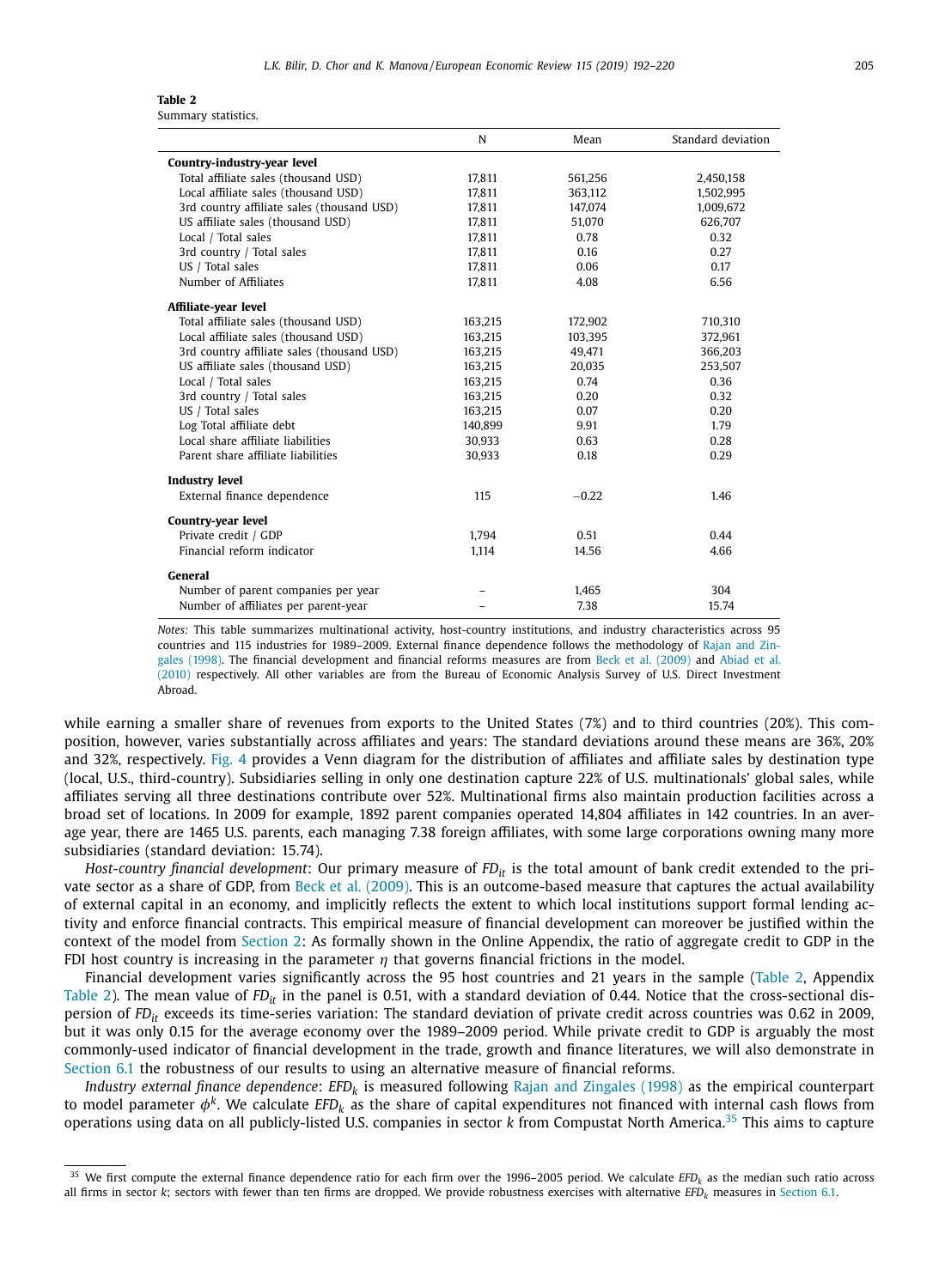#### **a.The Distribution of MNC Affiliates by Active Sales Destinations**

<span id="page-14-0"></span>

**b.The Distribution of MNC Affiliate Sales across Destinations**



**Fig. 4.** *Notes:* This figure summarizes the breakdown of multinational firms' affiliate activity by market destination in 1989. Affiliates in overlapping segments of the three circles pursue multiple sales destinations. The percentages reported sum to 100%. Each segment reports the percentage share of affiliates active in a given set of destinations (Fig. 4a) or the percentage share of total affiliate sales captured by affiliates in that segment (Fig. 4b).

industries' inherent need for outside capital given their technologically determined cash flow and investment structure. There is significant variation in observed external finance dependence across the 115 industries in the sample (mean: −0.22, standard deviation:  $1.46$ , [Table](#page-13-0)  $2$ ).<sup>36</sup>

Constructing *EFDk* with U.S. data has three distinct advantages. First, the United States has a well-developed financial system; companies' observed behavior thus plausibly approximates optimal financing practices. Second, industries' financial sensitivity is not measured endogenously with respect to host-country financial conditions. Finally, estimating  $\beta$  in specifications [\(3.1\)](#page-10-0) and [\(3.2\)](#page-11-0) requires only that the true rank ordering of external finance dependence remains relatively stable across countries. The level of *EFDk* may therefore differ across countries without impacting the interpretation of β, although measurement error could bias the results downwards.

#### *4.2. Motivating facts*

Before turning to the formal econometric analysis, we provide some motivating snapshots from the data that point to a link between host-country financial conditions and multinational activity.

[Fig.](#page-1-0) 1 provides an illustrative example of how the level and composition of affiliate sales vary with host-country credit conditions in the BEA data. The figure compares U.S. multinational operations in three hosts whose financial development

<sup>&</sup>lt;sup>36</sup> While there is data in Compustat to construct this measure of external finance dependence for up to 220 NAICS four-digit industries, only 115 of these are present after merging into the BEA dataset.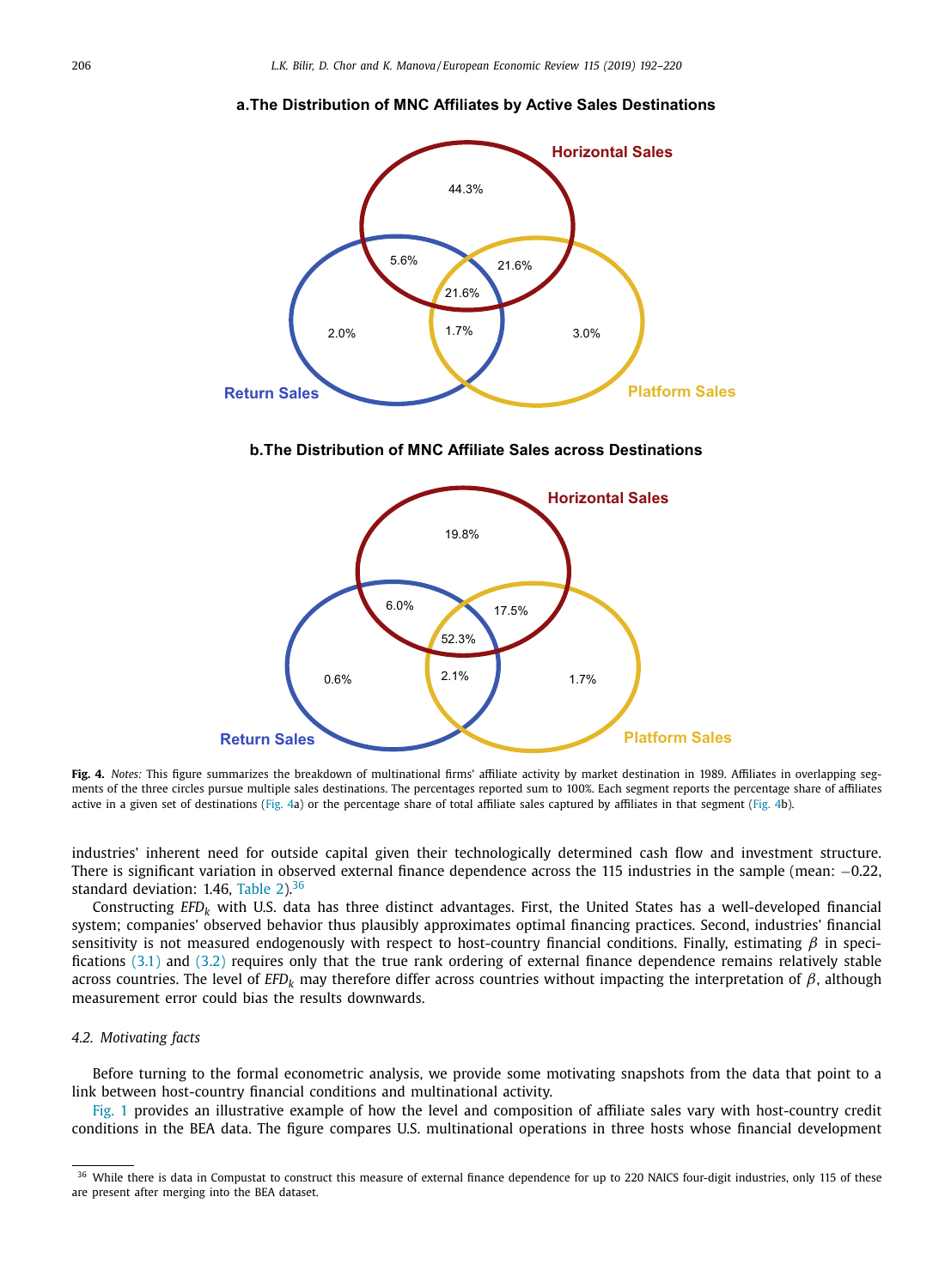<span id="page-15-0"></span>corresponds to the 50th, 60th and 75th percentiles in the panel: Brazil in 1999, Chile in 1994, and Norway in 1989. The value of aggregate MNC affiliate sales (scaled by host-country market size) increases with host-country financial development. At the same time, the share of aggregate MNC affiliate sales going to the local economy declines with host-country private credit, and the shares of sales to the parent country (i.e., the U.S.) and to other destinations both rise. While this figure provides an illustration based on a cross-section of countries, the formal analysis in Section 5 will reveal a consistent message in the variation within countries across sectors as well.

The above pattern of MNC sales shares to the different destination markets can be explained by the competition effect [\(Section](#page-7-0) 2.3). On the other hand, the increase in aggregate MNC activity with host-country financial development can be rationalized if firms rely on host-country sources to meet some portion of their external financing needs (as demonstrated in [Section](#page-9-0) 2.4). The BEA data confirm that such host-country financing is relevant: The mean and standard deviation of log total affiliate debt are respectively 9.91 and 1.79 in our sample. The share of affiliates' total liabilities held by host-country entities averages 0.63, with a standard deviation of 0.28. Conversely, the average share of affiliate liabilities held by the parent firm stands at 0.18, with a standard deviation of 0.29.<sup>37</sup> This dispersion in observed affiliate financing practices is moreover related to host-country financial development: The correlation of host-country private credit as a share of GDP with log total affiliate debt is 0.126, suggesting that affiliates' overall access to external credit improves with local financial conditions. In addition, host-country private credit is positively correlated with the local share of affiliate liabilities (0.022), while negatively correlated with the share held by the parent firm (−0.041).<sup>38</sup> This is consistent with foreign subsidiaries seeking to fund operations with locally raised external capital particularly when host-country financial institutions are strong, and to partly compensate the shortfall with financing from the parent company [\(Desai](#page-28-0) et al., 2004).

The importance of local sources of financing for MNCs is further supported by a range of anecdotal evidence pointing to how weak financial development in the host economy can pose a significant obstacle. For example, recent analyses have highlighted the challenges Japanese firms face in funding would-be profitable operations in emerging markets in Asia, especially when they are small or medium-sized enterprises. Firms prefer local financing because home-country financing exposes them to exchange rate risk, and ties up liquid funds and collateralizable assets that could be otherwise deployed. However, accessing external capital in the host country is often difficult and costly, especially when local financial institutions are weak and prospective MNCs have no pre-existing business relationships: Japanese firms have lamented that they face strict collateral requirements from local banks, who also insist on supporting guarantees from Japanese banks (Oba, [2012\)](#page-28-0). This experience of Japanese firms has been echoed elsewhere. Financing by local banks in emerging economies is often insufficient, expensive, and of shorter duration; this can altogether deter entry, as in the case of a U.S. telecommunications firm interested in the post-Soviet Russian market [\(Gordin,](#page-28-0) 2011). In fact, many countries have implemented financial sector reforms in part to stimulate FDI inflows, such as measures to tighten accounting standards, strengthen financial contract enforcement, or relax restrictions on foreign bank entry and cross-border bank alliances.

#### **5. Main results**

We evaluate the impact of host-country financial conditions on the operations of U.S. multinationals using the estimation strategy in [Section](#page-10-0) 3. For ease of reference, we juxtapose the model predictions in Columns 1 and 2 of [Table](#page-8-0) 1 with our empirical results in Column 3. The model has rich predictions across as many as 15 outcomes of interest, which stand in subtle contrast for the cases with and without a strong financing effect. As we will see below, the patterns that we find are consistent with host-country financial development exhibiting a competition effect, in tandem with a strong financing effect, on U.S. multinational activity abroad.

#### *5.1. Presence of multinational affiliates*

We first examine the relationship between the financial environment of the host country and the presence of multinational affiliates. For this exercise, we work with data only from benchmark years where the BEA survey in principle covers the universe of U.S. multinational activity abroad. Columns 1 and 2 of [Table](#page-16-0) 3 provide estimates of Eq. [\(3.1\),](#page-10-0) in which *MNCikt* is an indicator equal to one if at least one foreign subsidiary of a sector-*k* parent is active in country *i* during year *t*,  $\mathbf{1}(N_{ikt} > 0)^{39}$  Economies with strong financial institutions are significantly more likely to attract multinational activity in industries more reliant on external finance. This result obtains robustly whether we use OLS (Column 1) or the Probit estimator (Column 2).

In Column 3, we focus on the subsample of country-industry-year triplets in which there is at least one U.S. multinational affiliate, and define the dependent variable *MNCikt* as the log number of affiliates present, log *Nikt*. We find that conditional

<sup>&</sup>lt;sup>37</sup> These are consistent with the summary statistics reported in [Feinberg](#page-28-0) and Phillips (2004) mentioned earlier in the Introduction. Note that the BEA collected this detailed information on the composition of affiliate financing in benchmark surveys up until 2004, after which the questions were discontinued.

<sup>&</sup>lt;sup>38</sup> These correlations are all significant at the 1% level, and are broadly comparable when conditioning further on parent industry and year fixed effects.

<sup>39</sup> The regression sample in Columns 1 and 2 includes all country-sector-year triplets where the country hosts at least one affiliate from a sector-*k* parent in at least one year in the panel.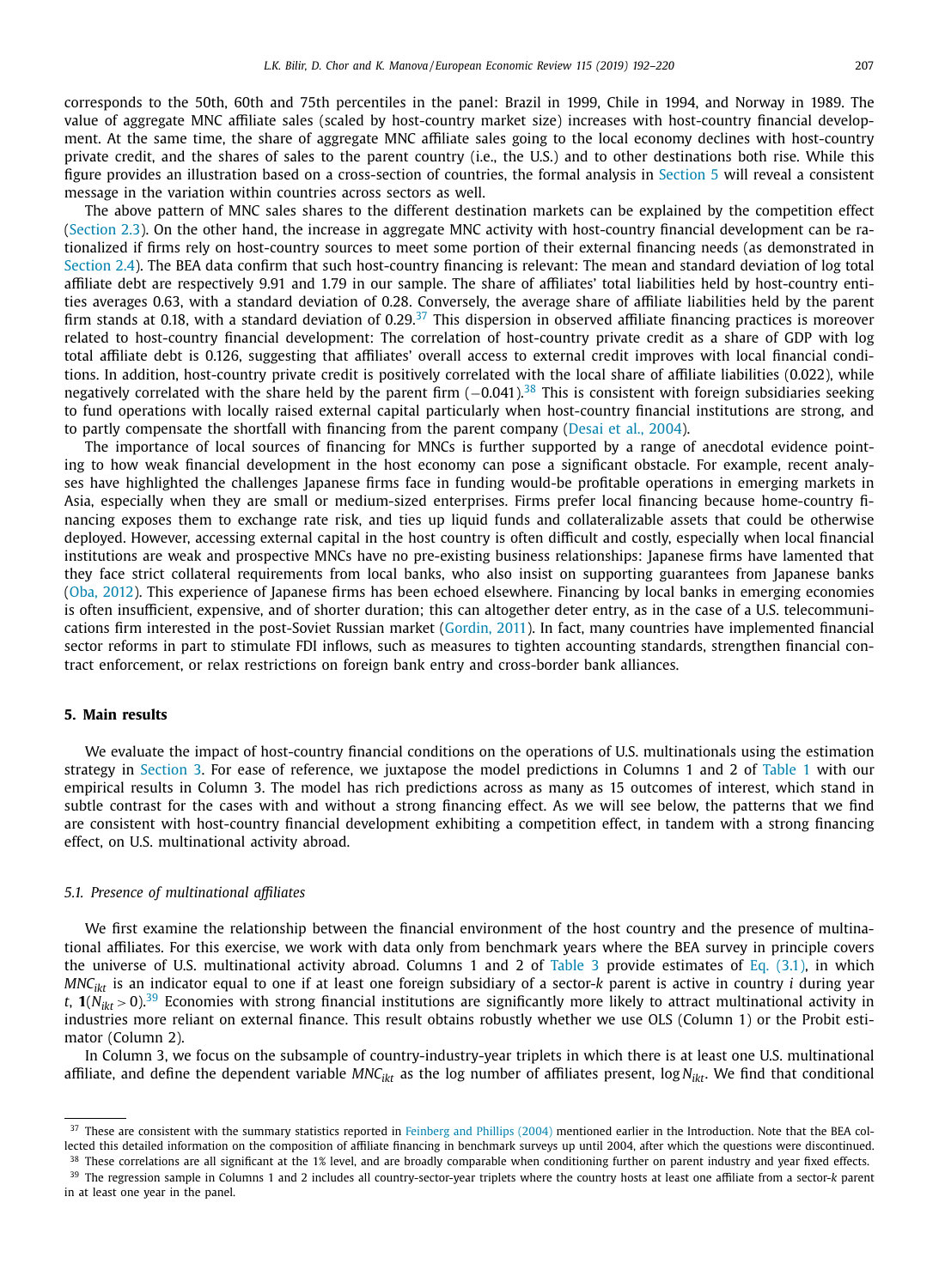| Dependent variable:      | $N > 0$ , OLS    | $N > 0$ , Probit  | Log N       | Log Min<br><b>Affiliate Sales</b> |
|--------------------------|------------------|-------------------|-------------|-----------------------------------|
|                          | $\left(1\right)$ | $\left( 2\right)$ | (3)         | (4)                               |
| Fin development $\times$ | 0.007            | 0.078             | 0.032       | $-0.087$                          |
| Ext fin dependence       | $(2.50)$ **      | $(3.44)***$       | $(3.33)***$ | $(-2.65)$ ***                     |
| Country-year FE          |                  | v                 |             |                                   |
| Industry FE              | v                | v                 |             | v                                 |
| $#$ Obs                  | 45.540           | 45,540            | 11.357      | 11,357                            |
| $R^2$                    | 0.47             |                   | 0.63        | 0.24                              |

<span id="page-16-0"></span>

| Table 3 |                                     |  |
|---------|-------------------------------------|--|
|         | Number of multinational affiliates. |  |

*Notes:* \* *p* < 0.10, \*\* *p* < 0.05, \*\*\* *p* < 0.01; *t*-statistics based on robust standard errors clustered by country appear in parentheses. The unit of observation is the country-industry-year triplet and the sample includes all benchmark years during 1989–2009. The dependent variable in Columns 1–2 is a binary indicator equal to 1 if there is at least one US multinational affiliate present. The dependent variables in Columns 3–4 are the log number of US multinational affiliates present, and the log first percentile affiliate sales, respectively. Financial development is measured by the ratio of private credit to GDP. All regressions include country-year and parent industry fixed effects.

on multinational presence, financially advanced countries host more affiliates in financially more dependent sectors.<sup>40</sup> Finally, we consider in Column 4 the size of the smallest subsidiary active, as captured by the log sales at the first percentile of the distribution for affiliates within each country-sector-year triplet. We document that the threshold MNC affiliate, as proxied for in this manner, is systematically smaller in host countries with stronger financial markets for sectors that are financially more sensitive.

In light of [Propositions](#page-8-0) 1 and [2,](#page-9-0) the above results are consistent with the presence of a financing effect that is strong enough to overturn the competition effect on the extensive margin of multinational activity and stimulate greater affiliate entry. Our findings are both statistically and economically significant. Taking the Column 3 estimates as an example, when comparing two industries at the 10<sup>th</sup> and 90<sup>th</sup> percentiles by external finance dependence *EFD<sub>k</sub>*, improving private credit *FD<sub>it</sub>* from the  $10^{th}$  to  $90^{th}$  percentile would generate 7.8% more MNC subsidiaries in the financially more vulnerable industry.<sup>41</sup>

#### *5.2. Level of aggregate MNC sales*

We next quantify the impact of host-country credit conditions on the aggregate volume of MNC operations in Panel A of [Table](#page-17-0) 4. In Columns 1–3, we estimate [\(3.1\)](#page-10-0) setting *MNCikt* as the log sales totalled across all affiliates in country *i* and industry *k* during year *t*, separately for each destination market, log *HORikt*, log *PLAikt* and log *RETikt*. In Column 4, we then consider the log aggregate sales across all destination markets, log  $TOT<sub>ikt</sub>$ .

We document patterns that once again align with the case of a strong financing effect in [Table](#page-8-0) 1: Compared to host countries with weak financial institutions, aggregate MNC sales in financially advanced hosts are larger in financially more sensitive sectors. This is true of overall sales, as well as of sales to each market. The economic magnitude of these relationships is sizeable: A rise in *FD<sub>it</sub>* from its 10<sup>th</sup> to 90<sup>th</sup> percentile value is associated with total affiliate revenues expanding 18.6% more in the industry at the 90<sup>th</sup> percentile by  $EFD_k$  relative to the industry at the 10<sup>th</sup> percentile (based on the Column 4 estimates). Breaking down these revenues by destination, the analogous cross-country, cross-sector  $10^{th}$ -90<sup>th</sup> percentile effects implied would be an increase of 12.8% for sales to the host-country market, 17.3% for sales to third-countries, and 37.9% for return sales to the U.S. (based on Columns 1–3).

#### *5.3. Composition of aggregate MNC sales*

We also assess the influence of host-country financial development on the composition of aggregate MNC sales. Should the competition effect be present, subsidiaries would be more export-oriented when based in recipient countries with strong financial institutions and sell a smaller share of their output to the local market due to its heightened competitiveness. Of note, this result is independent of the financing effect and holds whether or not multinationals rely on local credit for their operations.

Columns 5–7 of Panel A in [Table](#page-17-0) 4 provide the corresponding estimates. The three dependent variables are in turn the fraction of aggregate affiliate sales destined for the local market,  $\frac{HOR_{ikt}}{TOT_{ikt}}$ , third countries,  $\frac{PLA_{ikt}}{TOT_{ikt}}$ , and the United States,  $\frac{RET_{ikt}}{TOT_{ikt}}$ .<br>We find evidence strongly consistent with the competition chan direct a smaller share of their sales to the local economy when it has mature credit markets. At the same time, they sell a

<sup>&</sup>lt;sup>40</sup> In the model from [Section](#page-4-0) 2, each foreign affiliate serves all three markets of interest (host, home and third countries). This need not be the case in practice due to the presence of other economic forces outside the model. We have nevertheless confirmed that the finding in Column 3 holds when we examine instead the number of subsidiaries that sell respectively to each of the three destinations.

<sup>&</sup>lt;sup>41</sup> The 90<sup>th</sup> to 10<sup>th</sup> percentile gap in *FD<sub>it</sub>* in our panel is 1.029, while the corresponding gap across sectors for *EFD<sub>k</sub>* is 2.393. This leads to the implied effect of 7.8% reported in the main text, as:  $0.032 \times 1.029 \times 2.393 = 0.078$ . The economic magnitudes of other coefficient estimates reported in the rest of the paper are calculated analogously.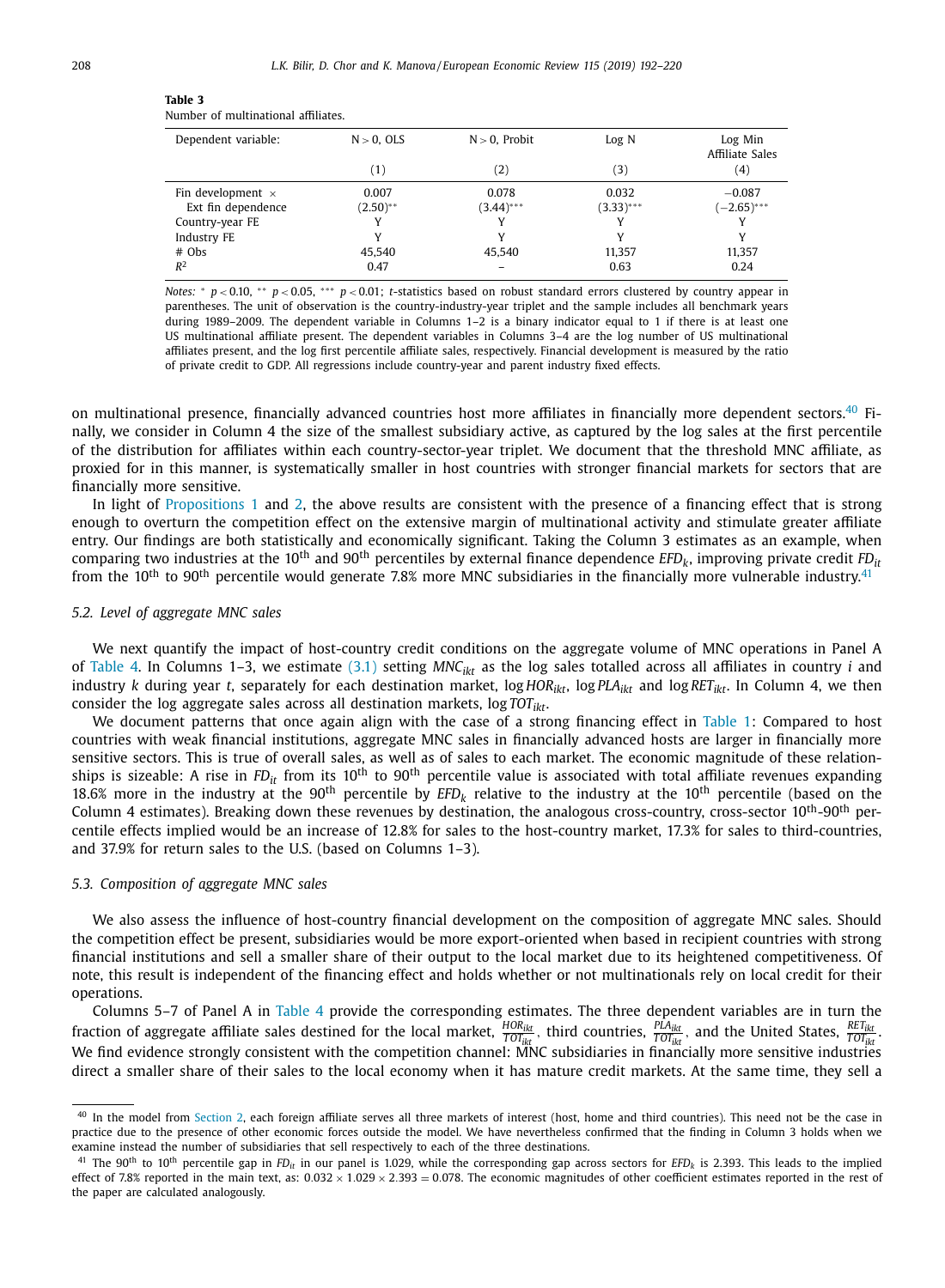<span id="page-17-0"></span>

| Table 4 |                                                         |  |
|---------|---------------------------------------------------------|--|
|         | Level and composition of multinational affiliate sales. |  |

|                          |             |                |              |              | Local sales   | 3rd ctry sales | US sales     |
|--------------------------|-------------|----------------|--------------|--------------|---------------|----------------|--------------|
| Dependent variable:      | Local sales | 3rd ctry sales | US sales     | Total sales  | Total sales   | Total sales    | Total sales  |
|                          | (1)         | (2)            | (3)          | (4)          | (5)           | (6)            | (7)          |
| Panel A. Aggregate level |             |                |              |              |               |                |              |
| Fin development $\times$ | 0.052       | 0.070          | 0.154        | 0.076        | $-0.011$      | 0.009          | 0.003        |
| Ext fin dependence       | $(2.42)$ ** | $(2.88)$ ***   | $(5.48)$ *** | $(4.08)$ *** | $(-3.25)$ *** | $(2.66)$ ***   | $(1.91)^*$   |
| Country-year FE          |             |                |              | ν            |               |                | Y            |
| Industry FE              | Υ           | Y              | Y            | Υ            | Y             | γ              | Y            |
| $#$ Obs                  | 10.977      | 7.146          | 5.428        | 11.357       | 11.357        | 11.357         | 11,357       |
| $R^2$                    | 0.51        | 0.44           | 0.35         | 0.50         | 0.32          | 0.32           | 0.20         |
| Panel B. Affiliate level |             |                |              |              |               |                |              |
| Fin development $\times$ | $-0.009$    | 0.039          | 0.110        | 0.004        | $-0.007$      | 0.005          | 0.003        |
| Ext fin dependence       | $(-0.88)$   | $(2.46)$ **    | $(4.42)$ *** | (0.43)       | $(-4.12)$ *** | $(2.62)$ **    | $(1.74)^{*}$ |
| Country-year FE          | Υ           |                |              | Υ            | Υ             |                | Y            |
| Parent firm FE           |             | $\mathbf{v}$   | $\mathbf{v}$ | $\mathbf v$  | Y             | v              | Y            |
| $#$ Obs                  | 150,099     | 86,148         | 58,700       | 163,215      | 163,215       | 163,215        | 163,215      |
| $R^2$                    | 0.24        | 0.32           | 0.34         | 0.21         | 0.31          | 0.30           | 0.26         |

*Notes:* \* *p* < 0.10, \*\* *p* < 0.05, \*\*\* *p* < 0.01; *t*-statistics based on robust standard errors clustered by country appear in parentheses. In Panel A, the unit of observation is the country-industry-year triplet and the sample includes all benchmark years during 1989–2009. In Panel B, the unit of observation is the affiliate-year and the sample includes all years during 1989–2009. The dependent variables in Columns 1–4 are the log of local sales, 3rd-country sales, US sales, and total sales by all US multinational affiliates (Panel A) or of each US multinational affiliate (Panel B). In Columns 5-7, they are the ratio of local sales, 3rd-country sales and US sales to total sales at the affiliate level (Panel B) or at the aggregate level after the numerator and the denominator have been summed across all US multinational affiliates (Panel A). The regressions in Panel A include country-year and parent industry fixed effects, while the regressions in Panel B include country-year and parent firm fixed effects.

larger share of their output to consumers in their parent country and in the rest of the world. As for the magnitude of these effects, consider a host nation where access to capital improves from the  $10<sup>th</sup>$  to the 90<sup>th</sup> percentile in the sample. The share of aggregate MNC horizontal sales would then be 2.8 percentage points lower for the industry at the  $90^{th}$  percentile by *EFDk* relative to the industry at the 10th percentile. Conversely, the differential increase in the shares of platform and return sales would be 2.1 and 0.7 percentage points, respectively.

As we show in the Online Appendix, the finding that the return sales share is less sensitive to host-country financial conditions than the platform sales share is consistent with an extension of the model with home bias in consumption: Intuitively, when the elasticity of substitution between varieties of the same nationality is higher than that between varieties of different nationalities, and when there is selection into exporting and FDI, U.S. multinationals face more competition from other U.S. producers in the U.S. than in third countries. As a result, changes in host-country financial conditions trigger a bigger adjustment in platform sales to third markets than in return sales to the U.S.

#### *5.4. Level of individual affiliate sales*

We next examine the effects on affiliate-level outcomes in Panel B of Table 4. We now estimate specification [\(3.2\),](#page-11-0) where *MNCaikt* refers to an active subsidiary of parent firm *a* from sector *k* which is located in country *i* during year *t*. We expect affiliates in financially more advanced hosts to sell less locally due to the competition mechanism and to instead export more to the United States and to third countries. Indeed, Columns 1–4 show that at the affiliate level, log local sales,  $log HOR<sub>itr</sub>(a)$ , decrease with host-country financial development in financially more vulnerable industries, although the effect is weak in terms of statistical significance. On the other hand, log sales to the United States, log  $RET_{ikt}(a)$ , and to third-country destinations, log *PLAikt*(*a*), both rise with *FDit*, and disproportionately more in financially sensitive sectors. The overall impact on log total sales,  $log TOT<sub>ikt</sub>(a)$ , is indistinguishable from zero.

It is instructive to compare the pattern of response in affiliate-level sales in Panel B against that in aggregate sales in Panel A. Host-country financial development is associated with weakly lower horizontal sales and unchanged total sales at the intensive margin of affiliate-level activity, which is consistent with the competition effect. By contrast, the regression results point to a strong positive effect on both horizontal and total sales at the aggregate level. These findings can be jointly rationalized if financial development increases the extensive margin of FDI in the host country. This would be the case when the financing effect on affiliate entry is sufficiently strong, in line with the evidence seen earlier in [Table](#page-16-0) 3 that improvements in host-country financial conditions attract more foreign affiliates. Taken together, the results are therefore consistent with the presence of both the competition effect and a strong financing effect on multinational activity.

#### *5.5. Composition of individual affiliate sales*

Finally, we study the composition of affiliate-level sales across destinations in the rest of Table 4. In Columns 5–7 of Panel B, we estimate [\(3.2\)](#page-11-0) with the shares of subsidiary revenues earned in the host country,  $\frac{HOR_{ikt}(a)}{TOT_{ikt}(a)}$ , in third markets,  $\frac{PLA_{ikt}(a)}{TOT_{ikt}(a)}$ , and in the United States,  $\frac{RET_{ikt}(a)}{TOT_{ikt}(a)}$ , as dependent variables.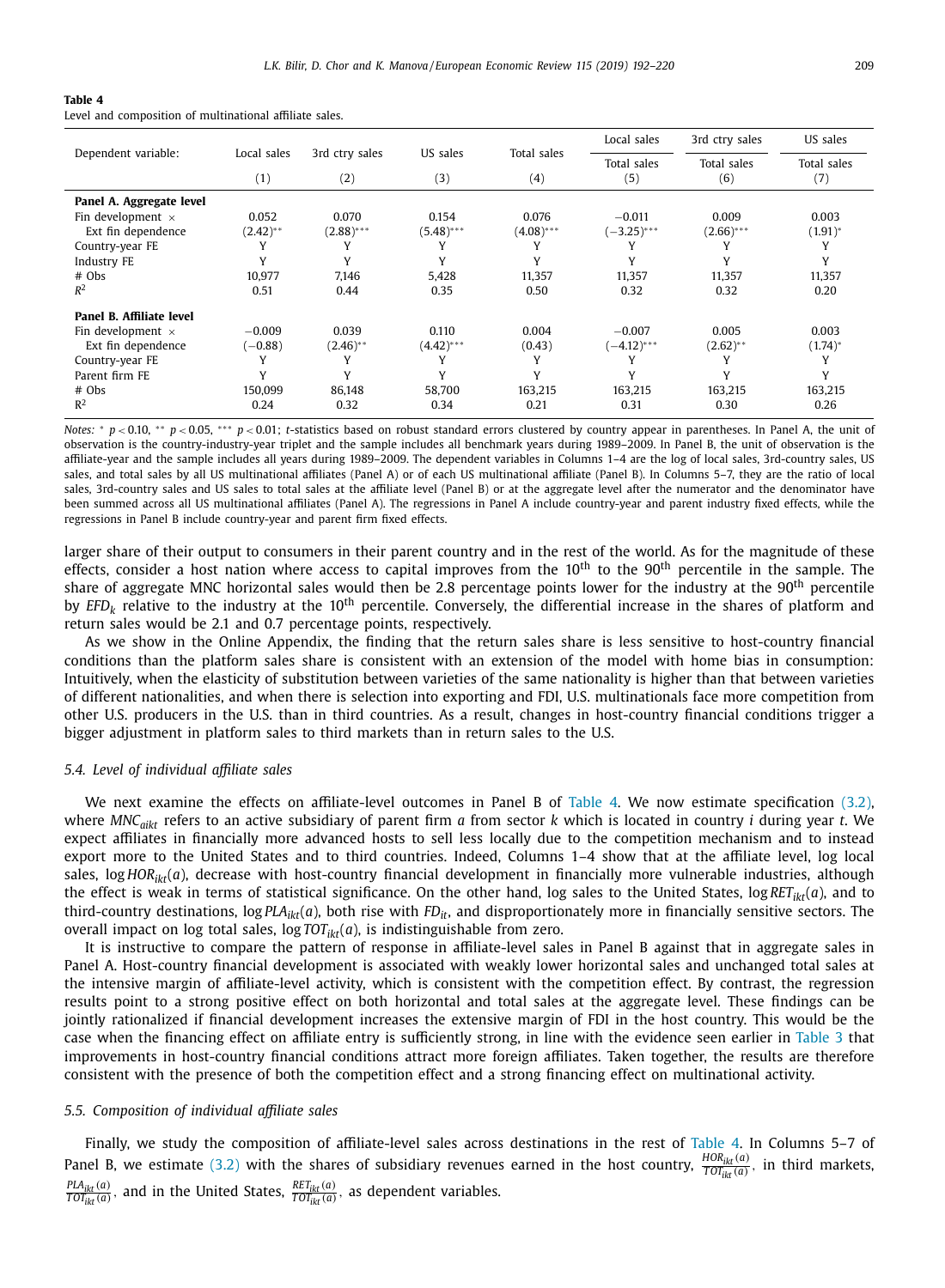<span id="page-18-0"></span>In line with the results in [Section](#page-16-0) 5.3 for aggregate sales shares, the evidence corroborates the competition effect: Affiliates in financially more vulnerable industries sell a smaller fraction of their output locally when they operate in financially more advanced countries, compared with affiliates in financially less sensitive industries based in financially less developed hosts. By contrast, such affiliates export a higher proportion of their output back home to the U.S. and to other destinations. In addition, the return sales share is less sensitive to host-country financial conditions than the platform sales share.

#### **6. Additional results and robustness**

The baseline results in [Section](#page-15-0) 5 demonstrate that host-country financial development has far-reaching effects on multinational activity, and that these effects are consistent with a combination of increased competition and easier access to external finance for MNC subsidiaries. In this section, we establish the robustness of these findings to a series of sensitivity analyses. We also present additional evidence that sheds further light on the mechanisms through which affiliates' access to financing influences the pattern of FDI. We report below results based on the affiliate-level specification [\(3.2\),](#page-11-0) as this allows us to exploit the rich micro data. In unreported results, we have confirmed a similar set of findings for those exercises that can be performed using the aggregate-level specification [\(3.1\).](#page-10-0)

#### *6.1. Alternative measures and specifications*

*Alternative FDit measures*: We first verify that the findings are robust when adopting alternative measures of host-country financial development. Our baseline variable for *FDit* is an outcome-based measure of the availability of bank-originated debt financing in a country. In Panel A of Table 5, we instead use an index that captures structural reforms to financial institutions, as coded up by Abiad et al. [\(2010\).](#page-27-0) In particular, *FDit* is now a binary variable equal to 1 in all years after country *i* has undergone various reforms deemed necessary for a well-functioning financial system, such as removing excessively high reserve requirements, interest controls, and entry barriers in the banking sector. Using this financial reforms index produces patterns similar to the baseline reported in Panel B of [Table](#page-17-0) 4 in terms of coefficient signs and statistical significance for the full range of affiliate outcomes.

In separate regressions (available on request), we have found robust results when considering a broader measure of access to debt financing, namely the credit extended by banks and other non-bank financial institutions as a share of GDP (from Beck et al., [2009\)](#page-27-0). Likewise, we have obtained similar results when using a measure of total stock market capitalization, defined as the total value of publicly-listed shares normalized by GDP (from Beck et al., [2009\)](#page-27-0), to account for the potential role of equity financing as an alternative source of capital.

*Alternative EFDk measures*: We next consider alternative constructions for the measure of a sector's dependence on external finance. Our baseline variable, *EFDk*, reflects the financial sensitivity of the primary industry of activity of the parent firm. This would be an appropriate measure insofar as the headquarters of a multinational company makes joint production and financing decisions across all its affiliates worldwide. In practice though, the affiliates of the same parent firm may have different main industries of activity either because they perform different production stages and/or because the firm in fact produces output in multiple industries. To account for this possibility, we construct a parent firm-specific measure of

| Alternative measures.                                                                             |               |                |              |             |               |                |              |
|---------------------------------------------------------------------------------------------------|---------------|----------------|--------------|-------------|---------------|----------------|--------------|
|                                                                                                   |               |                |              |             | Local sales   | 3rd ctry sales | US sales     |
| Dependent variable:                                                                               | Local sales   | 3rd ctry sales | US sales     | Total sales | Total sales   | Total sales    | Total sales  |
|                                                                                                   | (1)           | (2)            | (3)          | (4)         | (5)           | (6)            | (7)          |
| Panel A. Financial development = Financial reform indicator                                       |               |                |              |             |               |                |              |
| Fin reform $\times$                                                                               | $-0.0024$     | 0.0077         | 0.0120       | 0.0002      | $-0.0011$     | 0.0007         | 0.0004       |
| Ext fin dependence                                                                                | $(-2.85)$ *** | $(2.97)$ ***   | $(3.84)$ *** | (0.15)      | $(-3.73)$ *** | $(3.12)$ ***   | $(2.99)$ *** |
| $#$ Obs                                                                                           | 123.761       | 70.023         | 47.703       | 133.529     | 133.529       | 133.529        | 133.529      |
| $R^2$                                                                                             | 0.24          | 0.33           | 0.35         | 0.21        | 0.31          | 0.30           | 0.27         |
| Panel B. External finance dependence = Firm-specific sales-weighted average EFD across affiliates |               |                |              |             |               |                |              |
| Fin development $\times$                                                                          | $-0.010$      | 0.047          | 0.151        | 0.009       | $-0.009$      | 0.006          | 0.004        |
| Ext fin dependence                                                                                | $(-0.70)$     | $(2.00)$ **    | $(3.92)$ *** | (0.62)      | $(-3.94)$ *** | $(2.26)$ **    | $(1.88)^*$   |
| $#$ Obs                                                                                           | 149,319       | 85.749         | 58,372       | 162,315     | 162,315       | 162,315        | 162,315      |
| $R^2$                                                                                             | 0.24          | 0.32           | 0.35         | 0.21        | 0.31          | 0.30           | 0.26         |
| Country-year FE                                                                                   |               | Y              | Y            | Y           | Y             | Y              | Y            |
| Parent firm FE                                                                                    | v             | Y              | Y            | Y           | Y             | Y              | Y            |

*Notes:* \* *p* < 0.10, \*\* *p* < 0.05, \*\*\* *p* < 0.01; *t*-statistics based on robust standard errors clustered by country appear in parentheses. Panel A replicates Panel B in [Table](#page-17-0) 4 using an indicator for financial reforms instead of the baseline measure of financial development. Panel B replicates Panel B in [Table](#page-17-0) 4 using a firm-specific measure of external finance dependence that is the sales-weighted average external finance dependence across the industries of a parent and all its affiliates, instead of the external finance dependence of the parent's industry. All regressions include country-year and parent firm fixed effects.

**Table 5**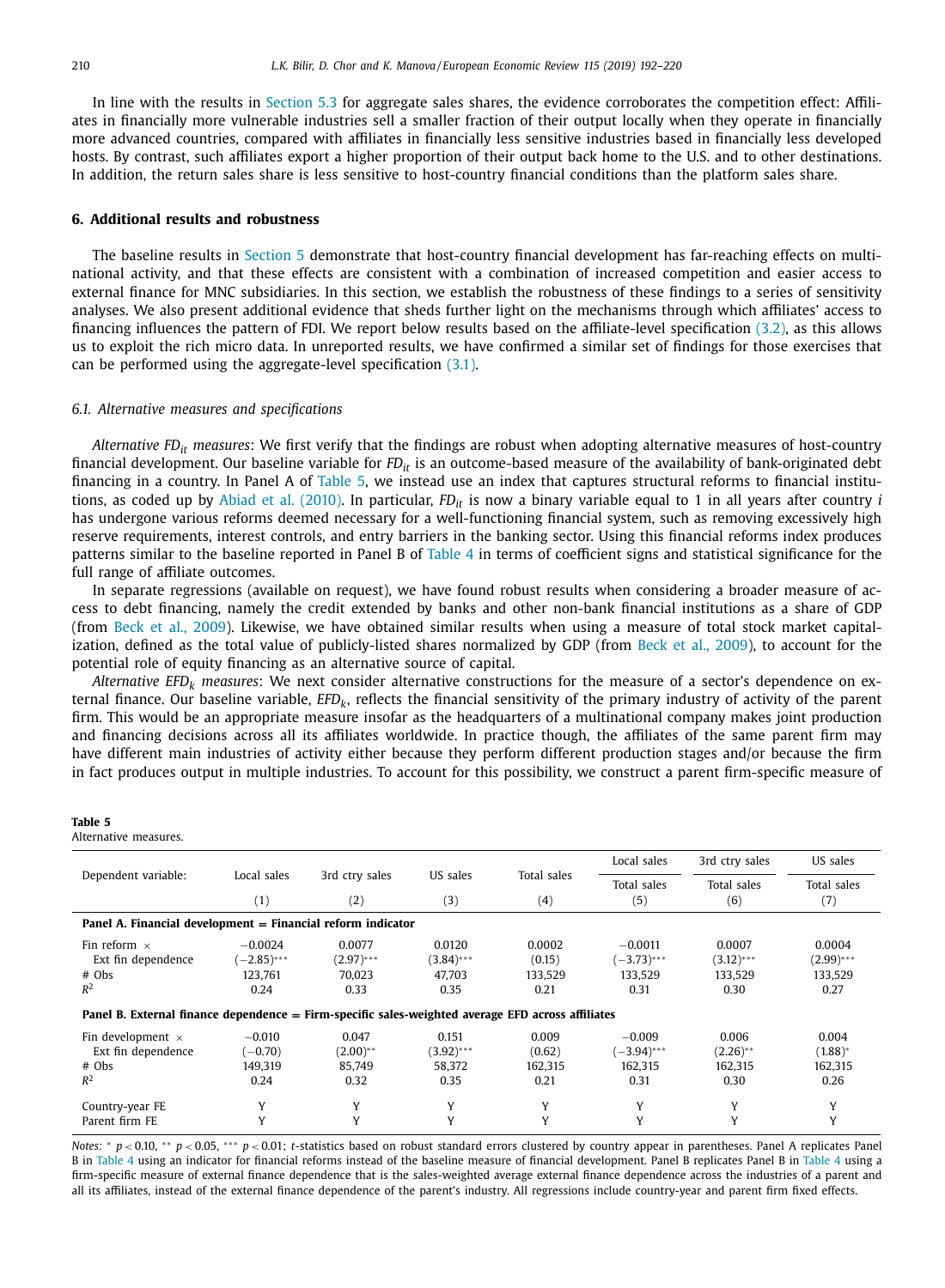reliance on outside capital, *EFD<sub>a</sub>*, by taking the sales-weighted average of *EFD<sub>k</sub>* across firm *a*'s affiliates in different sectors *k*. This yields qualitatively similar findings, as reported in Panel B of [Table](#page-18-0) 5.

In Appendix [Table](#page-16-0) 3, we further confirm the robustness of the results under two other *EFD<sub>k</sub>* measure. First, we have constructed *EFDk* using data on U.S. firms from 1990–1999 instead of the 1996–2005 baseline, to show that the analysis is not overly sensitive to this choice of time period for the underlying Compustat data. Second, we have computed a variant of *EFDk* using only those firms that are above the 25th percentile of the sales distribution in a given industry in Compustat. This latter measure in principle better captures the external financing needs of larger firms, who are themselves more likely to be multinational companies.<sup>42</sup> In practice, both exercises deliver quantitatively and qualitatively similar results as in our baseline regressions. This is consistent with the interpretation that there is a persistent technological component – such as the importance of upfront R&D or investment costs – that drives sectors' reliance on outside capital.

*Alternative estimators and subsamples*: We have performed a series of checks to address potential concerns with sampling (see Appendix [Table](#page-17-0) 4). Since some country-sector-year observations feature no multinational activity in one of the three sales categories, we have verified that the results for aggregate MNC sales by destination market in [\(3.1\)](#page-10-0) hold also under Tobit estimation instead of OLS. We have also confirmed that the affiliate-level findings are not driven by small firms that contribute little to overall multinational activity, by estimating [\(3.2\)](#page-11-0) with Weighted Least Squares using total affiliate sales as weights.

Separately, we have checked that the baseline patterns are unaltered when restricting the sample to 1989–2006, instead of the full 1989–2009 panel. The findings are therefore not driven by the global financial crisis years. Given the distinctiveness of the E.U. as an integrated economic region with low trade barriers, we have also verified that E.U. host countries do not drive the results for affiliates' export-platform sales by removing E.U. members from the estimation sample.

#### *6.2. Additional controls*

The coefficient on the interaction term  $FD_{it} \times EFD_k$  in principle identifies the differential effect of financial development on multinational activity across sectors with varying dependence on external finance. This interpretation would be compromised if *EFD<sub>k</sub>* were picking up instead the effect of other sector characteristics that systematically correlate with FDI patterns across countries for reasons unrelated to financial frictions. To allay this concern, we show in Panel A of [Table](#page-20-0) 6 that the baseline findings are similar when controlling for the interaction of  $FD_{it}$  with measures of the capital and skill intensity of industry *k*. <sup>43</sup> Since physical capital investment in machinery and equipment purchases is often incurred upfront, capital-intensive sectors typically require significant amounts of external finance. Our coefficient estimates are thus dampened in this set of regressions, although the qualitative pattern of the effect of  $FD_{it} \times EFD_k$  is preserved across the affiliate outcome measures. In a further specification check, Panel B of [Table](#page-20-0) 6 corroborates the baseline results even when controlling for the interaction of *FDit* with affiliate-level measures of R&D intensity (R&D expenditures divided by total sales) and skill intensity (log average wage) constructed from the BEA data. To the extent that different production technologies are associated with different needs for external capital, this constitutes a conservative sensitivity check that our findings are not driven by multinationals that happen to be more research- or skill-intensive.

#### *6.3. Firm heterogeneity*

The specification in [\(3.2\)](#page-11-0) includes parent firm fixed effects, so that identification comes from the variation within a firm across its subsidiaries in different countries and over time. A potential concern is omitted variable bias related to timevarying firm or affiliate characteristics that might affect MNCs' operations, such as productivity, managerial practices, labor skill composition, or R&D intensity. To accommodate this possibility, Panel A in [Table](#page-20-0) 7 adds controls for productivity (log value-added per worker), R&D intensity, and skill intensity at the affiliate-year level. The baseline findings on the interaction term between host-country financial development and sectors' external finance dependence remain robust. In addition, the results confirm that more productive affiliates feature a higher level of sales to all three markets (Columns 1–3). At the same time, affiliate value-added per worker does not significantly affect the share of sales destined for each market (Columns 5– 7). Both patterns are consistent with the model where sales levels depend on productivity, while sales shares do not (c.f., Eqs.  $(2.6)$ – $(2.8)$ ). In short, firm heterogeneity along the productivity dimension affects the level of affiliate sales, but not its composition in terms of destination markets.

In Panel B of [Table](#page-20-0) 7, we further allow for the possibility that host-country financial development might affect multinational affiliates differentially along the productivity distribution. To do so, we expand specification [\(3.2\)](#page-11-0) to include the above measure of affiliate productivity and its interaction with *FDit*. This once again leaves the findings for the key interaction

 $42$  Our preferred measure of *EFD<sub>k</sub>* is based on the full set of firms across the sales distribution for two reasons. First, the competition effect in the model reflects the impact of host-country financial development on all firms in the host economy and especially those in the left tail of the distribution that respond to movements in the productivity cut-off for survival. Second, a firm's observed use of external finance reflects exogenous, technologicallydetermined requirements at the sector level, and the firm's own ability to raise capital which could be endogenous to firm size; using the full sample of firms thus better captures the former exogenous component.

 $43$  We compute capital and skill intensity from the NBER CES Manufacturing Dataset as the log real capital stock divided by total employment and as the log number of non-production workers divided by total employment, respectively.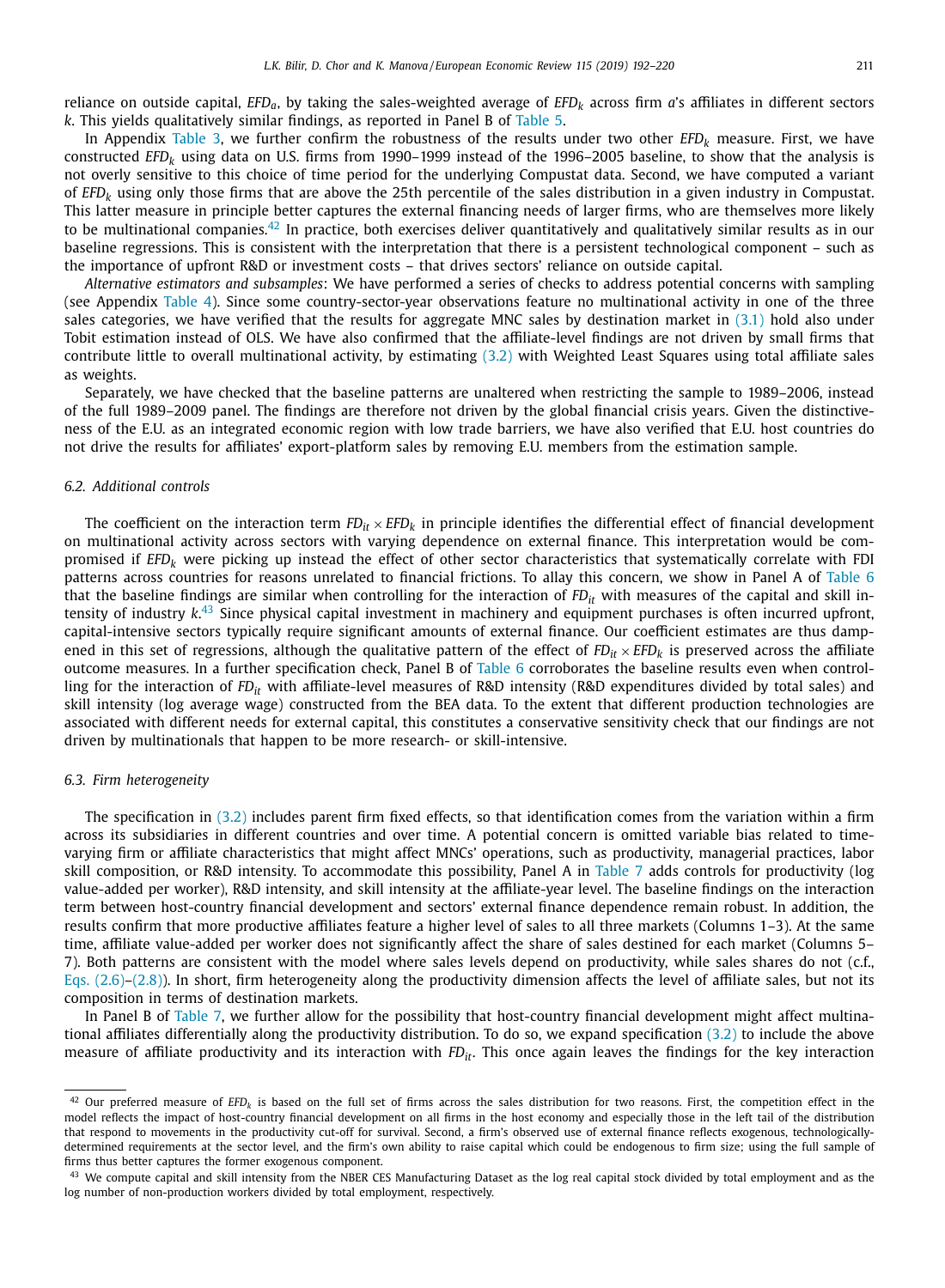<span id="page-20-0"></span>

| Table 6 |  |                                        |  |
|---------|--|----------------------------------------|--|
|         |  | Robustness to additional interactions. |  |

|                                                                               |               |                |               |               | Local sales   | 3rd ctry sales | US sales              |
|-------------------------------------------------------------------------------|---------------|----------------|---------------|---------------|---------------|----------------|-----------------------|
| Dependent variable:                                                           | Local sales   | 3rd ctry sales | US sales      | Total sales   | Total sales   | Total sales    | Total sales           |
|                                                                               | (1)           | (2)            | (3)           | (4)           | (5)           | (6)            | (7)                   |
| Panel A. Controlling for $FD \times$ industry capital and skill intensity     |               |                |               |               |               |                |                       |
| Fin development $\times$                                                      | 0.001         | 0.032          | 0.093         | 0.007         | $-0.004$      | 0.002          | 0.002                 |
| Ext fin dependence                                                            | (0.12)        | $(1.79)^{*}$   | $(4.68)$ ***  | (0.56)        | $(-2.14)$ **  | (1.06)         | $(1.88)$ <sup>*</sup> |
| Fin development $\times$                                                      | $-0.092$      | 0.041          | 0.055         | $-0.072$      | $-0.020$      | 0.012          | 0.008                 |
| Industry K intensity                                                          | $(-1.91)^*$   | (0.59)         | (0.41)        | $(-1.83)^*$   | $(-2.17)$ **  | (1.45)         | (0.98)                |
| Fin development $\times$                                                      | 0.119         | 0.198          | 0.597         | 0.158         | $-0.027$      | 0.007          | 0.020                 |
| Industry H intensity                                                          | (0.82)        | (0.86)         | $(2.52)$ **   | (1.12)        | $(-0.98)$     | (0.33)         | (0.95)                |
| $#$ Obs                                                                       | 111,434       | 73,260         | 48.709        | 121,054       | 121,054       | 121,054        | 121,054               |
| $R^2$                                                                         | 0.24          | 0.31           | 0.34          | 0.19          | 0.28          | 0.29           | 0.27                  |
| Panel B. Controlling for $FD \times$ affiliate R&D intensity and average wage |               |                |               |               |               |                |                       |
| Fin development $\times$                                                      | $-0.003$      | 0.031          | 0.091         | 0.007         | $-0.005$      | 0.003          | 0.002                 |
| Ext fin dependence                                                            | $(-0.31)$     | $(1.82)^*$     | $(4.11)$ ***  | (0.87)        | $(-3.30)$ *** | $(1.97)^{*}$   | $(1.74)^*$            |
| Aff R&D/Sales                                                                 | $-0.0007$     | 0.0024         | 0.0330        | $-0.0008$     | 0.0000        | $-0.0000$      | 0.0000                |
|                                                                               | $(-2.96)$ *** | $(8.68)***$    | $(7.28)$ ***  | $(-4.79)$ *** | (0.96)        | $(-1.60)$      | (0.87)                |
| Fin development $\times$                                                      | 0.0002        | $-0.0024$      | $-0.0452$     | 0.0002        | $-0.0000$     | 0.0000         | $-0.0000$             |
| Aff R&D/Sales                                                                 | $(1.90)^{*}$  | $(-8.88)$ ***  | $(-7.36)$ *** | $(2.75)$ ***  | $(-0.08)$     | (0.96)         | $(-1.06)$             |
| Log Aff wage                                                                  | 0.094         | $-0.548$       | $-0.613$      | $-0.058$      | 0.086         | $-0.036$       | $-0.050$              |
|                                                                               | $(1.76)^*$    | $(-5.03)$ ***  | $(-5.04)$ *** | $(-0.93)$     | $(4.78)$ ***  | $(-2.56)$ **   | $(-1.96)^{*}$         |
| Fin development $\times$                                                      | 0.080         | 0.414          | 0.421         | 0.155         | $-0.056$      | 0.025          | 0.031                 |
| Log Aff Wage                                                                  | $(1.74)^{*}$  | $(3.18)***$    | $(3.22)$ ***  | $(2.42)$ **   | $(-3.48)$ *** | $(1.75)^{*}$   | (1.52)                |
| # Obs                                                                         | 139,915       | 82,765         | 56,774        | 150,629       | 150,629       | 150,629        | 150,629               |
| $R^2$                                                                         | 0.32          | 0.34           | 0.36          | 0.31          | 0.34          | 0.33           | 0.29                  |
| Country-year FE                                                               | Y             | Y              | Y             | Y             | Y             | Y              | Y                     |
| Parent firm FE                                                                | Y             | Y              | Y             | Y             | Y             | Y              | Y                     |

*Notes:* <sup>∗</sup> *p* < 0.10, ∗∗ *p* < 0.05, ∗∗∗ *p* < 0.01; *t*-statistics based on robust standard errors clustered by country appear in parentheses. The table replicates Panel B in [Table](#page-17-0) 4 but additionally controls for the interaction of financial development with parent industries' physical and human capital intensity (Panel A) or with affiliates' R&D and skill intensity, measured respectively by the R&D-to-sales ratio and log wage (Panel B). All regressions include country-year and parent firm fixed effects.

#### **Table 7**

Affiliate controls and heterogeneous effects.

|                                                                          |               |                |               |               | Local sales   | 3rd ctry sales | US sales     |  |  |
|--------------------------------------------------------------------------|---------------|----------------|---------------|---------------|---------------|----------------|--------------|--|--|
| Dependent variable:                                                      | Local sales   | 3rd ctry sales | US sales      | Total sales   | Total sales   | Total sales    | Total sales  |  |  |
|                                                                          | (1)           | (2)            | (3)           | (4)           | (5)           | (6)            | (7)          |  |  |
| Panel A. Controlling for affiliate productivity, R&D and skill intensity |               |                |               |               |               |                |              |  |  |
| Fin development $\times$                                                 | $-0.003$      | 0.031          | 0.096         | 0.007         | $-0.006$      | 0.004          | 0.003        |  |  |
| Ext fin dependence                                                       | $(-0.33)$     | $(1.80)^{*}$   | $(3.96)$ ***  | (0.86)        | $(-3.47)$ *** | $(2.07)$ **    | $(1.76)^{*}$ |  |  |
| Log Aff value added                                                      | 0.103         | 0.176          | 0.232         | 0.122         | 0.002         | 0.002          | $-0.004$     |  |  |
| per worker                                                               | $(5.82)***$   | $(3.93)***$    | $(3.55)$ ***  | $(5.03)$ ***  | (0.28)        | (0.57)         | $(-0.97)$    |  |  |
| Aff R&D/Sales                                                            | $-0.0003$     | $-0.0000$      | $-0.0003$     | $-0.0004$     | 0.0000        | $-0.0000$      | 0.0000       |  |  |
|                                                                          | $(-4.91)$ *** | $(-0.54)$      | $(-13.0)$ *** | $(-6.44)$ *** | $(2.12)$ **   | $(-2.24)$ **   | (0.56)       |  |  |
| Log Aff wage                                                             | 0.084         | $-0.345$       | $-0.453$      | $-0.028$      | 0.044         | $-0.020$       | $-0.024$     |  |  |
|                                                                          | $(2.87)$ ***  | $(-4.22)$ ***  | $(-3.82)$ *** | $(-0.72)$     | $(3.90)$ ***  | $(-2.68)$ ***  | $(-2.59)$ ** |  |  |
| $#$ Obs                                                                  | 132.294       | 79.475         | 54.758        | 142,204       | 142.204       | 142.204        | 142,204      |  |  |
| $R^2$                                                                    | 0.35          | 0.35           | 0.36          | 0.35          | 0.34          | 0.33           | 0.30         |  |  |
| Panel B. Heterogeneous effects across affiliates: productivity           |               |                |               |               |               |                |              |  |  |
| Fin development $\times$                                                 | $-0.004$      | 0.030          | 0.090         | 0.006         | $-0.006$      | 0.004          | 0.003        |  |  |
| Ext fin dependence                                                       | $(-0.41)$     | $(1.80)^*$     | $(3.93)$ ***  | (0.73)        | $(-3.68)$ *** | $(2.08)$ **    | $(1.88)^*$   |  |  |
| Log Aff value added                                                      | 0.152         | $-0.147$       | $-0.200$      | 0.071         | 0.047         | $-0.019$       | $-0.028$     |  |  |
| per worker                                                               | $(4.24)$ ***  | $(-2.31)$ **   | $(-2.33)$ **  | $(2.19)$ **   | $(3.66)$ ***  | $(-2.52)$ **   | $(-1.80)^*$  |  |  |
| Fin development $\times$                                                 | $-0.032$      | 0.259          | 0.335         | 0.049         | $-0.039$      | 0.018          | 0.021        |  |  |
| Log Aff VA per worker                                                    | $(-0.93)$     | $(3.54)$ ***   | $(4.58)$ ***  | (1.45)        | $(-3.21)$ *** | $(2.05)$ **    | $(1.67)^{*}$ |  |  |
| $#$ Obs                                                                  | 132,297       | 79,475         | 54,758        | 142,207       | 142,207       | 142,207        | 142,207      |  |  |
| $R^2$                                                                    | 0.35          | 0.35           | 0.36          | 0.34          | 0.34          | 0.33           | 0.30         |  |  |
| Country-year FE                                                          | Y             | Y              | Y             | Y             | Y             | Y              | Y            |  |  |
| Parent firm FE                                                           | Y             | Y              | Y             | Y             | Y             | Y              | Y            |  |  |

*Notes:* \* *p* < 0.10, \*\* *p* < 0.05, \*\*\* *p* < 0.01; *t*-statistics based on robust standard errors clustered by country appear in parentheses. Panel A expands the regressions in Panel B in [Table](#page-17-0) 4 to include an affiliate's time-varying log value added per worker, R&D-to-sales ratio, and log average wage per worker. Panel B expands the regressions in Panel B in [Table](#page-17-0) 4 to include an affiliate's time-varying log value added per worker and its interaction with financial development. All regressions include country-year and parent firm fixed effects.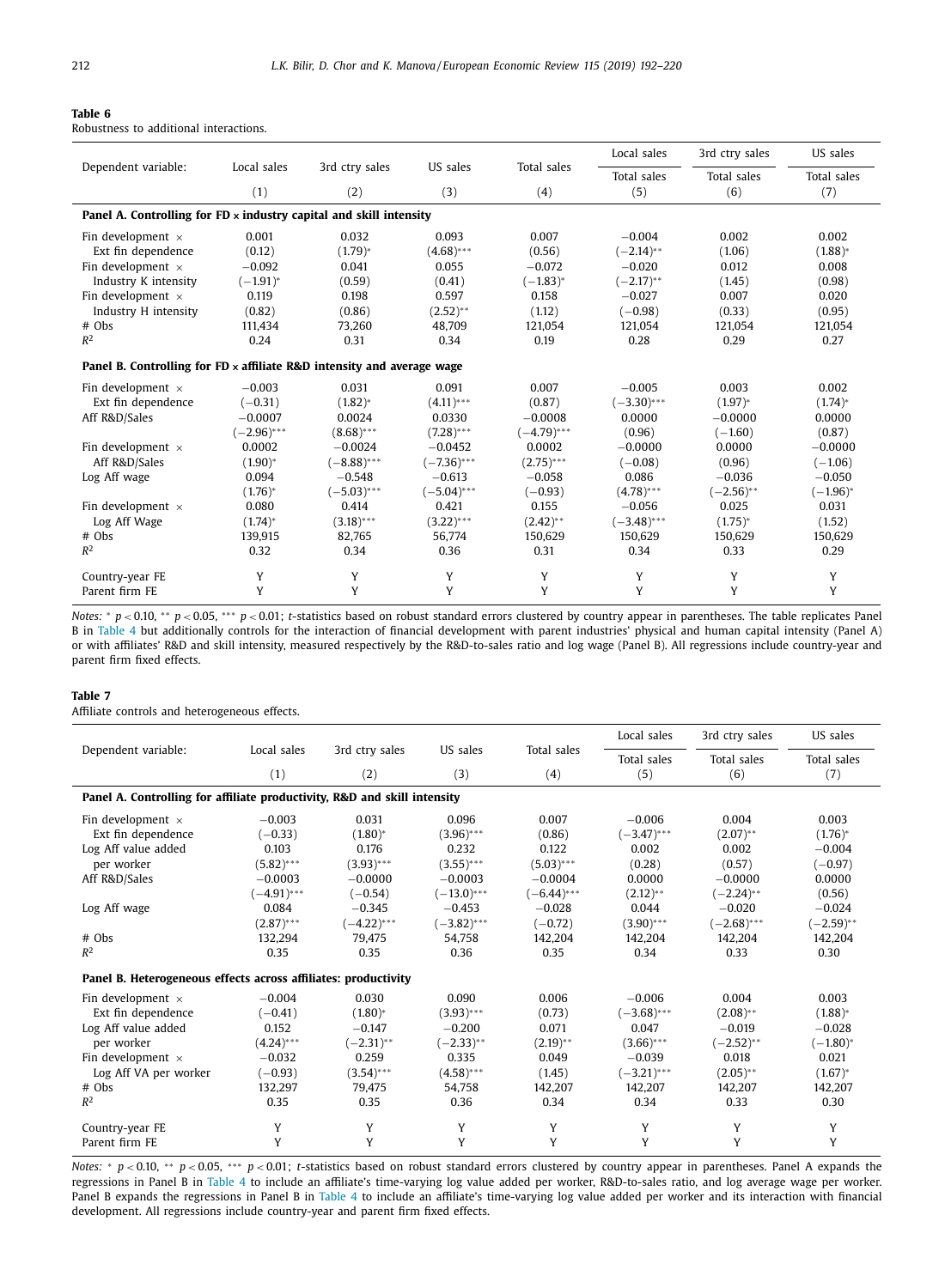<span id="page-21-0"></span>

| Table |  |
|-------|--|
|-------|--|

Affiliate financing practices.

|                                                                |               |                |              |                    | Local sales   | 3rd ctry sales | US sales    |
|----------------------------------------------------------------|---------------|----------------|--------------|--------------------|---------------|----------------|-------------|
| Dependent variable:                                            | Local sales   | 3rd ctry sales | US sales     | <b>Total sales</b> | Total sales   | Total sales    | Total sales |
|                                                                | (1)           | (2)            | (3)          | (4)                | (5)           | (6)            | (7)         |
| Panel A. Controlling for affiliate total debt                  |               |                |              |                    |               |                |             |
| Fin development $\times$                                       | $-0.010$      | 0.030          | 0.090        | 0.002              | $-0.006$      | 0.004          | 0.003       |
| Ext fin dependence                                             | $(-1.40)$     | $(1.80)^*$     | $(3.17)$ *** | (0.25)             | $(-3.47)$ *** | $(2.28)$ **    | $(1.72)^*$  |
| Log Aff debt                                                   | 0.517         | 0.650          | 0.552        | 0.571              | $-0.023$      | 0.020          | 0.003       |
|                                                                | $(19.6)***$   | $(21.8)***$    | $(21.6)***$  | $(33.8)***$        | $(-5.84)$ *** | $(5.34)***$    | $(1.71)^*$  |
| # Obs                                                          | 129.553       | 75.097         | 51.331       | 140.685            | 140.685       | 140.685        | 140.685     |
| $R^2$                                                          | 0.38          | 0.43           | 0.41         | 0.40               | 0.32          | 0.32           | 0.27        |
| Panel B. Controlling for local share of affiliate liabilities  |               |                |              |                    |               |                |             |
| Fin development $\times$                                       | $-0.020$      | 0.043          | 0.070        | $-0.004$           | $-0.005$      | 0.003          | 0.002       |
| Ext fin dependence                                             | $(-1.26)$     | $(2.12)$ **    | $(2.31)$ **  | $(-0.36)$          | $(-2.31)$ **  | (1.60)         | (1.46)      |
| Local share aff liab                                           | $-0.075$      | $-0.625$       | $-0.057$     | $-0.278$           | 0.072         | $-0.073$       | 0.001       |
|                                                                | $(-1.26)$     | $(-3.56)$ ***  | $(-0.46)$    | $(-2.89)$ ***      | $(3.47)$ ***  | $(-3.89)$ ***  | (0.18)      |
| $#$ Obs                                                        | 28,522        | 12.796         | 9.447        | 30.562             | 30.562        | 30.562         | 30.562      |
| $R^2$                                                          | 0.26          | 0.36           | 0.37         | 0.22               | 0.30          | 0.29           | 0.28        |
| Panel C. Controlling for parent share of affiliate liabilities |               |                |              |                    |               |                |             |
| Fin development $\times$                                       | $-0.020$      | 0.045          | 0.073        | $-0.003$           | $-0.005$      | 0.003          | 0.002       |
| Ext fin dependence                                             | $(-1.26)$     | $(2.27)$ **    | $(2.36)$ **  | $(-0.30)$          | $(-2.44)$ **  | $(1.73)^*$     | (1.46)      |
| Parent share aff liab                                          | $-0.192$      | 0.084          | $-0.274$     | $-0.170$           | $-0.015$      | 0.017          | $-0.002$    |
|                                                                | $(-4.05)$ *** | (0.72)         | $(-2.22)$ ** | $(-3.53)$ ***      | $(-1.28)$     | $(1.78)^{*}$   | $(-0.41)$   |
| $#$ Obs                                                        | 28,522        | 12,796         | 9,447        | 30,562             | 30,562        | 30,562         | 30,562      |
| $R^2$                                                          | 0.26          | 0.35           | 0.37         | 0.22               | 0.30          | 0.29           | 0.28        |
| Country-year FE                                                | Y             | Y              | Y            | Y                  | Y             | Y              | Y           |
| Parent firm FE                                                 | Y             | Y              | Y            | Y                  | Y             | Y              | Y           |

*Notes:* \* *p* < 0.10, \*\* *p* < 0.05, \*\*\* *p* < 0.01; *t*-statistics based on robust standard errors clustered by country appear in parentheses. Panels A, B and C replicate Panel B in [Table](#page-17-0) 4 controlling for affiliate time-varying log total debt (Panel A), local share of total debt (Panel B), or parent share of total debt (Panel C). All regressions include country-year and parent firm fixed effects.

term  $FD_{it} \times EFD_k$  unaffected. For each of the outcome measures, we also find that the effect of host-country financing conditions tends to be more pronounced for affiliates that are more productive, in that the coefficient of *FDit* interacted with log value-added per worker inherits the same sign as the β coefficient on *FD<sub>it</sub>* × *EFD<sub>k</sub>*. This pattern is in line with the logic of the model for the affiliate sales measures in Columns 1–4: From the expressions for *HOR*(*a*), *RET*(*a*), *PLA*(*a*) and *TOT*(*a*) in [Section](#page-4-0) 2.2, one can see that host-country financing conditions affect these sales levels through the aggregate demand terms (*Aww, Aew*, and *Asw*), and these effects are in turn amplified when productivity (as captured by *a*1−ε) is higher. That said, the sales shares that are the dependent variables in Columns 5–7 do not depend directly on firm productivity in the model; the significant coefficients we find in these latter columns suggest that there are potentially forces outside the scope of our model contributing to a larger response of these sales shares to financing conditions for more productive firms.<sup>44</sup>

#### *6.4. Affiliate financing practices*

The baseline evidence in [Section](#page-15-0) 5 is consistent with financial conditions shaping multinational activity via both the competition and the financing effects. When only the competition effect is active, host-country financial development induces affiliates to reduce local sales and to instead increase exports back to the U.S. and to third destinations. When the financing effect is also present, strengthening local financial markets improves an affiliate's overall access to outside capital and tends to stimulate sales to all three markets. We now directly exploit detailed information on the financing practices of U.S.-owned MNC affiliates to shed more light on these two effects.

The BEA records each subsidiary's total debt by year, comprising both current liabilities and long-term debt. Conceptually, total debt reflects an affiliate's overall ability to raise external financing given its optimal production scale. Controlling for an affiliate's log total debt directly in Eq.  $(3.2)$  would thus capture the financing effect of credit conditions, such that the coefficient  $β$  on  $FD_{it} \times EFD_k$  would now reflect the residual competition effect of credit conditions. This is precisely what we observe when we implement this exercise in Panel A of Table 8: Affiliate sales to each consumer market are increasing in log affiliate debt (Columns 1–4), consistent with the financing effect of host-country financial development. At the

<sup>44</sup> While we obtain significant estimates for the main effect of log value-added per worker in Columns 5–7 of Panel B in [Table](#page-20-0) 7, one should bear in mind that the overall effect of this variable would need to be evaluated taking into account the effect through its interaction with *FD<sub>it</sub>*. This latter interaction term bears the opposite sign as the main effect of log affiliate productivity, which helps to reconcile why no significant effect of log affiliate value-added per worker is found in Columns 5–7 of Panel A in [Table](#page-20-0) 7.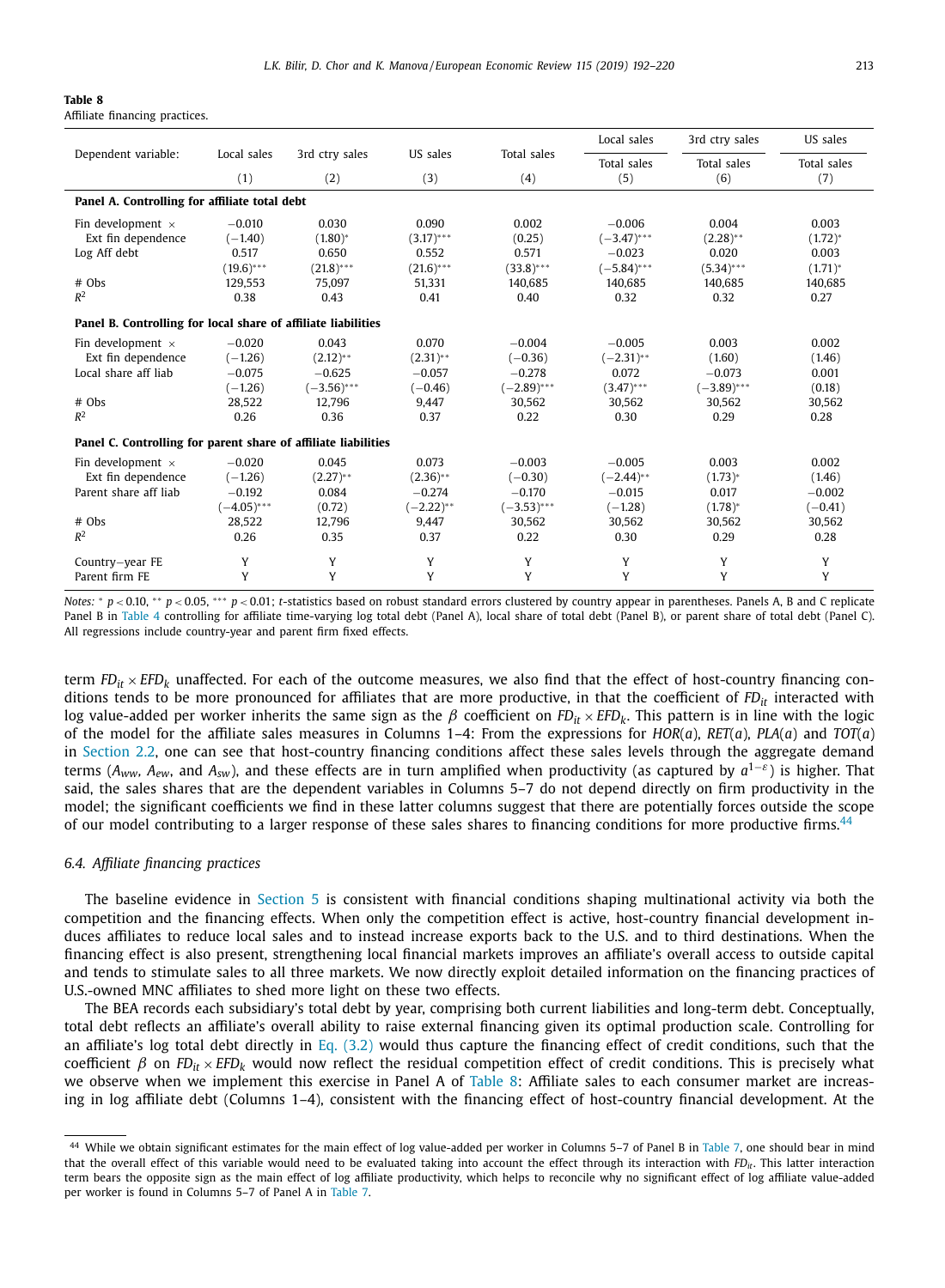<span id="page-22-0"></span>same time, the point estimates for  $\beta$  remain positive and significant in the case of affiliates' return and platform sales shares, while retaining their negative and significant sign in the case of horizontal sales, consistent with the competition effect.

We have thus far focused on how host-country financial development increases affiliates' total available external funding by allowing them to borrow more in local credit markets and to rely less on parent financing. This can be rationalized with asymmetric information or contractual frictions that incentivize financiers to fund production activities that take place in their home country rather than abroad. In the same spirit, one could envision too that host-country lenders may be more willing to finance affiliates' production for sales to the local market rather than to other destinations, for example because of higher monitoring costs for foreign sales.

We explore these questions with BEA data on the sources of MNC affiliates' debt, namely the fraction held by the U.S. parent firm, by host-country lenders, or by other entities. Since this information is available only for affiliates above a minimum size threshold and only in benchmark years in our panel, the sample size for this analysis is substantially reduced. We nevertheless find qualitatively similar results when we include in specification [\(3.2\)](#page-11-0) either the local share or the parent share of affiliate liabilities in Panels B and C of [Table](#page-21-0) 8, respectively: Controlling for these affiliate financing practices, host-country financial development is still associated with a shift in affiliate sales away from the local market towards the U.S. and other destinations, that is disproportionately larger in financially more sensitive sectors.<sup>45</sup> The evidence moreover suggests that increased use of host-country financing facilitates affiliates' local sales (Column 5) but reduces the propensity to export to third-country markets (Column 6); on the other hand, the share of parent financing tends to play the converse role. The financing that affiliates receive from host-country sources thus appears to affect the composition of affiliate sales, but this does not detract from the competition effect captured by the  $FD_{it} \times EFD_{k}$ interaction term.

#### *6.5. Level effects of financial development*

The baseline specifications have identified the differential impact of financial development across sectors with varying reliance on external capital. In order to also assess the level effect of host-country financial development, we now estimate two alternative regressions that replace the fixed effects in Eqs. [\(3.1\)](#page-10-0) and [\(3.2\)](#page-11-0) with a more parsimonious set that comprises sector dummies,  $\varphi_k$ , and year dummies,  $\varphi_t$ :

$$
MNC_{(a)ikt} = \alpha FD_{it} + \Gamma X_{it} + \varphi_k + \varphi_t + \epsilon_{(a)ikt},\tag{6.1}
$$

$$
MNC_{(a)ikt} = \alpha FD_{it} + \beta FD_{it} \times EFD_k + \Gamma X_{it} + \varphi_k + \varphi_t + \epsilon_{(a)ikt}.
$$
\n(6.2)

Note that each of the above specifications can be run either at the aggregate level (with MNC<sub>ikt</sub> as the outcome variable) or at the affiliate level (with *MNCaikt* instead). The right-hand side of these regressions features a vector *Xit* of host-country variables to control for forces that could be relevant for MNC activity. This includes log GDP from the Penn World Tables (PWT) Version 7.0, as a measure of aggregate demand in the host country, as well as log GDP per capita and the stocks of physical and human capital per worker, as proxies for factor costs.<sup>46</sup> As further controls, we add the average corporate tax rate faced by U.S. firms in the host country (computed using BEA data on observed tax incidence) and a rule of law index from the International Country Risk Guide, both of which help to capture country-specific components of the fixed cost of investment.<sup>47</sup> We also account for the fixed and variable trade costs between country *i*, the United States, and third-country markets, with the log distance between *i* and the U.S. (from CEPII), as well as time-varying dummies for *i*'s membership in 11 U.S. regional trade agreements (RTAs) and 8 other major multilateral agreements.<sup>48</sup> Of note, controlling for GDP per capita, corporate taxes and rule of law helps isolate the impact of financial development from that of overall economic development, tax arbitrage motives and broader institutional capacity.

In principle, the coefficient  $\alpha$  in Eq. (6.1) picks up the effect of host-country financial development on MNC activity in a representative industry with average financial vulnerability, while the coefficient  $\alpha$  in Eq. (6.2) can capture the impact of *FD<sub>it</sub>* on a benchmark industry with no need for external finance. However,  $\alpha$  is identified from the variation in financial conditions across host countries and over time, and faces the endogeneity concerns discussed in [Section](#page-11-0) 3.2. By contrast, coefficient  $β$  in Eq. (6.2) reflects the differential effect of  $FD_{lt}$  across sectors with exogenously varying degrees of  $EFD_{k}$ .

<sup>&</sup>lt;sup>45</sup> Despite the smaller sample size, the magnitudes of all coefficients on *FD<sub>it</sub>* × *EFD<sub>k</sub>* remain comparable to those in the baseline. The point estimates for the horizontal sales share (and by extension, for the combined share of return and platform sales) are significant, even while the coefficients on the two components of the export share are not always precisely pinned down.

<sup>&</sup>lt;sup>46</sup> For physical capital, we apply the perpetual inventory method to data from the PWT, setting the initial capital stock equal to  $I_0/(g+d)$ , where  $I_0$  is investment in the initial year, *g* is the average growth rate of investment over the first ten years, and  $d = 0.06$  is the assumed depreciation rate. For human capital, we calculate the average years of schooling from Barro and Lee [\(2013\),](#page-27-0) weighted by the [Mincerian](#page-28-0) returns to education function adopted by Hall and Jones (1999).

 $47$  The BEA reports the profits and corporate taxes paid for each US multinational affiliate. For each year in the panel, we calculate the corporate tax rate paid by each affiliate and average across affiliates to the country level.

<sup>48</sup> The United States participates in 11 RTAs: US-Israel, NAFTA, US-Jordan, US-Singapore, US-Chile, US-Australia, US-Morocco, CAFTA-DR (Dominican Republic-Central America), US-Bahrain, US-Peru, US-Oman. The 8 multilateral trade agreements are: GATT/WTO, EU = European Union, EFTA = European Free Trade Area, CARICOM = Caribbean Community, CACM = Central American Common Market, ASEAN = Association of Southeast Asian Nations, ASEAN-China, Mercosur. All trade agreement data come from Rose [\(2004\),](#page-28-0) augmented with information from the World Trade Organization's website.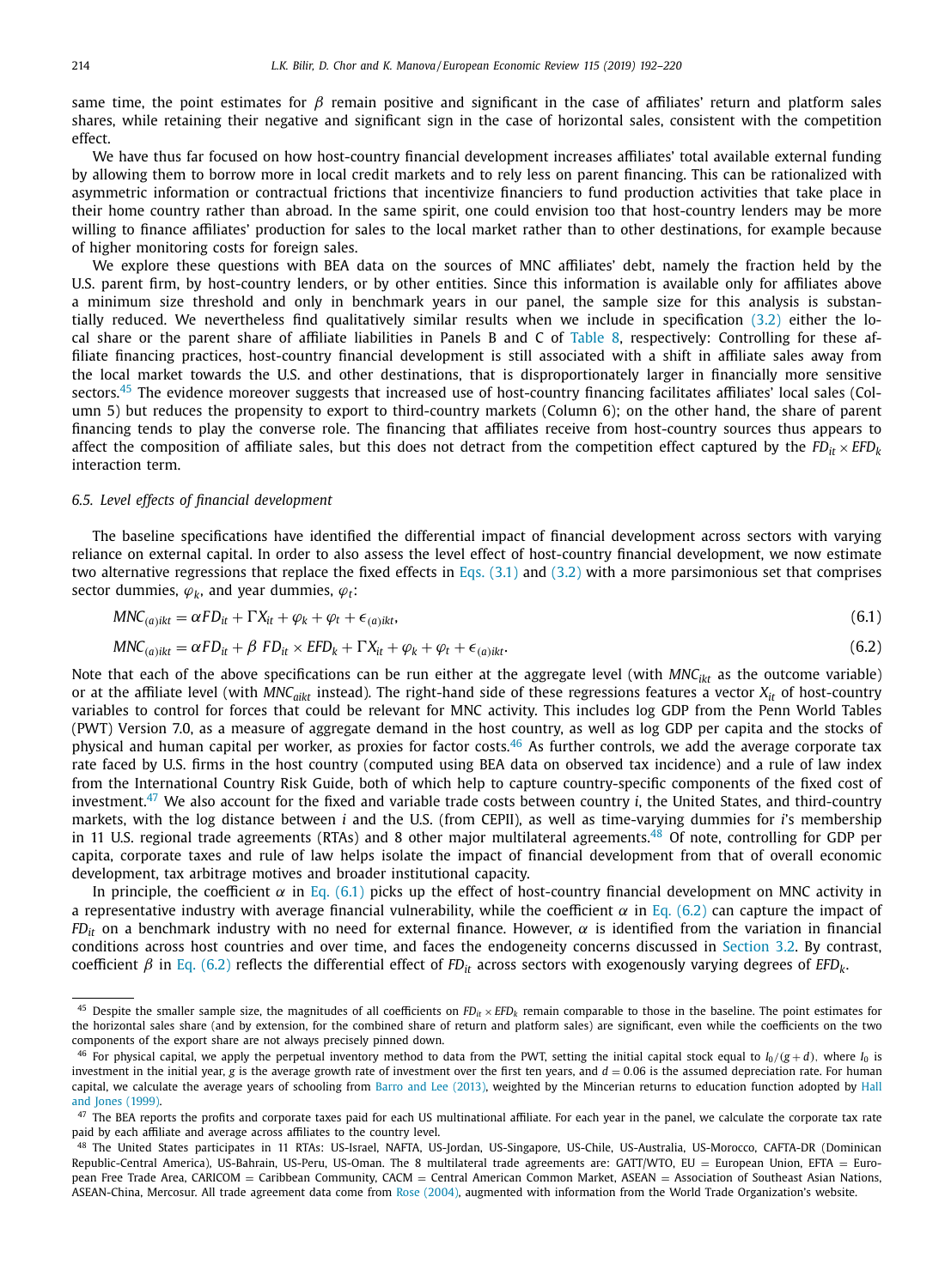We report estimation results for Eqs. [\(6.1\)](#page-22-0) and [\(6.2\)](#page-22-0) in Appendix [Tables](#page-18-0) 5 and [6.](#page-20-0) In line with [Propositions](#page-8-0) 1 and [2](#page-9-0) and consistent with limited estimation bias, we systematically find that  $\alpha$  and  $\beta$  have the same sign, that  $\alpha$  is typically as statistically significant as  $\beta$ , and that the point estimates for  $\beta$  from the baseline specifications [\(3.1\)](#page-10-0)[–\(3.2\)](#page-11-0) are very similar to those in specification  $(6.2)$ .<sup>49</sup>

The estimates indicate that both the level and the cross-sector effects of financial conditions are substantial. For instance, increasing private credit from the 10<sup>th</sup> to the 90<sup>th</sup> percentile is associated with 13.9% more MNC subsidiaries on average (based on Column 2, Panel A of Appendix [Table](#page-18-0) 5). This impact is 10.9% higher in the industry at the 90<sup>th</sup> percentile by external finance dependence relative to the industry at the 10<sup>th</sup> percentile (based on Column 2, Panel A of Appendix [Table](#page-20-0) 6). Moving *FDit* from the 10th to the 90th percentile also implies a 36% expansion in total affiliate revenues in the typical sector (Column 6, Appendix [Table](#page-18-0) 5), with a differential increase of 21.8% between sectors at the 90th and 10th percentile by *EFDk* (Column 6, Appendix [Table](#page-20-0) 6). In terms of sales composition, such an improvement in *FDit* entails an average decline of 5.8 percentage points in the share of local sales, with an inter-percentile spread of 3.2 percentage points across industries that differ in external finance dependence. The corresponding average increase in the shares of platform and return sales to the U.S. stands at 3.4 and 2.4 percentage points, with an inter-percentile sector difference of 2.4 and 0.8 percentage points (based on Columns 6–8, Appendix [Tables](#page-18-0) 5 and [6\)](#page-20-0).

In unreported regressions, we have confirmed the above results when adding further controls  $X_{it}$  that are available for a subsample of countries in the panel. These include an additional proxy for entry and FDI costs, which we construct as the first principal component of the log cost, log number of procedures and log number of days required to establish a new business, from the World Bank Doing Business Report.<sup>50</sup> We have likewise checked that the results hold when using an additional measure of trade costs, namely the first principal component of the log cost per shipping container, log number of procedures and log number of days necessary for exporting from the host country.<sup>51</sup> The results are also unaffected when controlling for a measure of export-platform potential, which we compute as the log average GDP of all destination markets excluding *i* and the United States, weighted by their inverse bilateral distance from *i* (à la [Blonigen](#page-28-0) et al., 2007).

#### **7. Conclusion**

This paper brings new insights to the literature examining how conditions in recipient countries affect multinational activity. Using comprehensive data on U.S. multinational activity abroad, we uncover several novel effects of financial development in the host economy. Financially advanced countries attract more MNC subsidiaries. Strong financial institutions in the host country also induce higher aggregate affiliate sales to the local market, to the United States, and to third-country destinations. For individual affiliates, however, exports to the United States and to other markets are increased, but local sales are reduced. Yet both in the aggregate and at the affiliate level, the share of local sales in total affiliate sales falls with host-country financial development, while the shares of U.S. and third-country sales rise. Importantly, all of these patterns are more pronounced in financially vulnerable sectors that require more external capital. This suggests that financial development in the host country is a key institutional characteristic that dampens the horizontal motive for FDI and favors vertical and export-platform forms of multinational activity.

We propose that these empirical regularities are consistent with two effects of financial development on multinational activity in the presence of capital market imperfections: (1) a *competition effect* that reduces individual affiliates' revenues in the local market due to increased entry by domestic firms; and (2) a *financing effect* that encourages MNC entry and aggregate activity in the host country due to improved access to external financing for MNC affiliates. These effects point to important factors governing MNCs' global operations, and have policy implications for developing countries seeking to attract FDI as a means to technology transfer and foreign capital inflows.

There remains much scope for further research. One promising avenue is understanding how host-country financial development jointly affects the decisions of multinational companies regarding the location, ownership (i.e., integration versus arm's length sourcing), financing, and type (i.e., horizontal versus vertical versus platform FDI) of their affiliates worldwide. Of related interest is how local economic conditions and financial policies in different host countries and consumer markets shape MNCs' global activity in light of their network of affiliates. Separately, we have focused on the effects of local credit conditions on FDI patterns, and more work is needed to understand how foreign subsidiaries and domestic firms interact in local and international capital markets. Finally, our findings suggest that the state of the financial system in different countries might affect the organizational and operational structure of global supply chains more broadly, beyond the behavior of multinational companies.

 $49$  The results (available on request) also indicate that the controls  $X_{it}$  correlate with MNC activity in an intuitive way. For example, larger hosts attract more MNC activity and a bigger share of affiliate sales, consistent with a market-size effect that favors horizontal FDI. Bilateral distance to the U.S. deters the level of multinational activity, but has only a limited impact on the composition of MNC sales. E.U. membership has a positive effect on the exportplatform share of affiliate revenues, while NAFTA membership induces a higher share of sales back to the U.S. Consistent with profit-shifting motives, multinationals direct sales away from host countries with high corporate taxes and towards the U.S.

<sup>50</sup> These data are available for a subset of countries in 2003–2009; we use the average value for each country in our panel.

<sup>51</sup> These data are available for a subset of countries in 2006–2009; we use the average value for each country in our panel.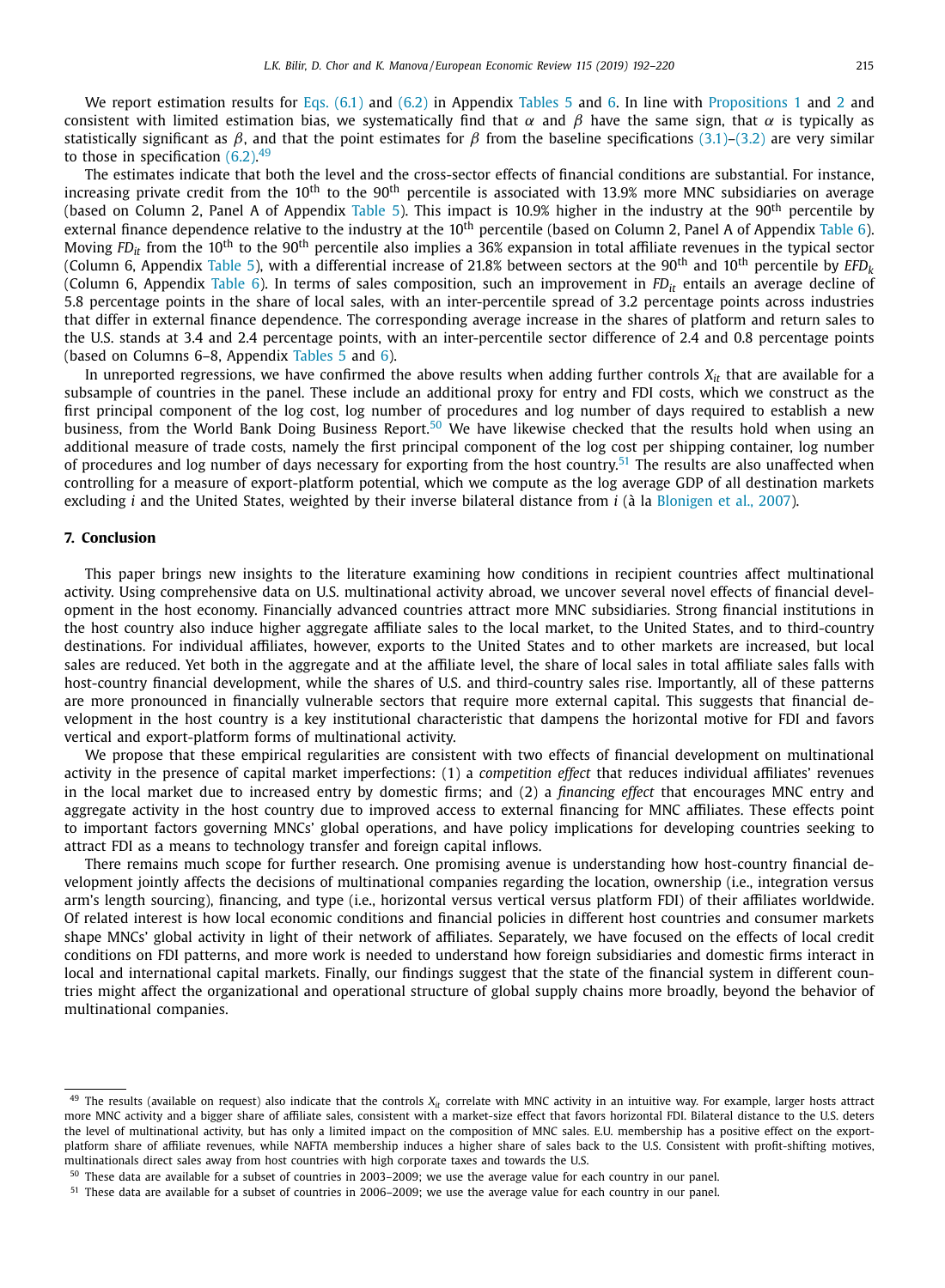#### **Appendix**

#### **Table A.1**

 $\overline{a}$ 

|  |  |  |  | Economic growth and multinational activity. |  |
|--|--|--|--|---------------------------------------------|--|
|--|--|--|--|---------------------------------------------|--|

| Dependent variable:             | (1)        | Cumulative GDP Per Capita<br>Growth, 1989-2009<br>(2) | 5-Year GDP Per Capita<br>Growth, 1989-2009<br>(3) | (4)        |
|---------------------------------|------------|-------------------------------------------------------|---------------------------------------------------|------------|
| Aggregate MNC sales growth      | $0.165***$ | $0.189***$                                            | $0.107***$                                        | $0.137***$ |
|                                 | (0.032)    | (0.028)                                               | (0.030)                                           | (0.020)    |
| Growth in local MNC sales share |            | $0.618*$                                              |                                                   | $0.193**$  |
|                                 |            | (0.324)                                               |                                                   | (0.082)    |
| Growth in US MNC sales share    |            | 0.479                                                 |                                                   | $-0.131$   |
|                                 |            | (0.349)                                               |                                                   | (0.087)    |
| Initial log GDP per capita      | $-0.053$   | $-0.058$                                              | $-0.015*$                                         | $-0.020**$ |
|                                 | (0.037)    | (0.039)                                               | (0.008)                                           | (0.009)    |
| $#$ Obs                         | 44         | 38                                                    | 204                                               | 164        |
| $R^2$                           | 0.55       | 0.59                                                  | 0.20                                              | 0.33       |

*Notes:* \* *p* < 0.10, \*\* *p* < 0.05, \*\*\* *p* < 0.01; robust standard errors in Columns 1–2 and clustered by country in Columns 3–4 appear in parentheses. The unit of observation is the country in Columns 1–2 and the country-period in Columns 3–4, where a period is a 5-year interval between benchmark years in 1989–2009. The dependent variable is the cumulative growth in GDP per capita over the period indicated in the row heading. The right-hand side variables are cumulative growth rates in aggregate MNC sales or in the composition of aggregate MNC sales over the concurrent period.

| Table A.2                           |  |  |
|-------------------------------------|--|--|
| Host-country financial development. |  |  |

| Country          | Mean | St Dev | Country                  | Mean | St Dev | Country           | Mean | St Dev |
|------------------|------|--------|--------------------------|------|--------|-------------------|------|--------|
| Algeria          | 0.15 | 0.16   | Guatemala                | 0.21 | 0.08   | Peru              | 0.17 | 0.08   |
| Argentina        | 0.16 | 0.05   | Guyana                   | 0.43 | 0.08   | Philippines       | 0.29 | 0.10   |
| Australia        | 0.82 | 0.23   | Haiti                    | 0.13 | 0.02   | Poland            | 0.25 | 0.09   |
| Austria          | 0.99 | 0.10   | Honduras                 | 0.35 | 0.10   | Portugal          | 1.05 | 0.45   |
| Bahrain          | 0.41 | 0.07   | Hong Kong                | 1.43 | 0.14   | Oatar             | 0.29 | 0.04   |
| Bangladesh       | 0.28 | 0.06   | Hungary                  | 0.38 | 0.14   | Russia            | 0.19 | 0.12   |
| Belgium          | 0.71 | 0.18   | Iceland                  | 0.88 | 0.76   | Saudi Arabia      | 0.26 | 0.07   |
| <b>Bolivia</b>   | 0.41 | 0.13   | India                    | 0.30 | 0.09   | Senegal           | 0.20 | 0.04   |
| Botswana         | 0.14 | 0.04   | Indonesia                | 0.33 | 0.13   | Singapore         | 0.92 | 0.12   |
| <b>Brazil</b>    | 0.35 | 0.08   | Iran                     | 0.21 | 0.04   | Slovakia          | 0.41 | 0.07   |
| <b>Bulgaria</b>  | 0.34 | 0.22   | Ireland                  | 1.01 | 0.59   | Slovenia          | 0.44 | 0.22   |
| Cameroon         | 0.12 | 0.07   | Israel                   | 0.71 | 0.14   | South Africa      | 0.63 | 0.10   |
| Canada           | 0.96 | 0.24   | Italy                    | 0.71 | 0.18   | Spain             | 1.05 | 0.42   |
| Chile            | 0.55 | 0.12   | Jamaica                  | 0.22 | 0.05   | Sri Lanka         | 0.23 | 0.08   |
| Colombia         | 0.30 | 0.07   | Japan                    | 1.49 | 0.41   | Sudan             | 0.04 | 0.02   |
| Congo            | 0.06 | 0.05   | Jordan                   | 0.71 | 0.12   | Sweden            | 0.69 | 0.35   |
| Costa Rica       | 0.22 | 0.12   | Kenya                    | 0.22 | 0.02   | Switzerland       | 1.61 | 0.07   |
| Cote D'Ivoire    | 0.20 | 0.09   | Kuwait                   | 0.47 | 0.19   | Syria             | 0.09 | 0.01   |
| Croatia          | 0.61 | 0.13   | Luxembourg               | 1.24 | 0.47   | Tanzania          | 0.09 | 0.05   |
| Cyprus           | 1.42 | 0.36   | Malawi                   | 0.07 | 0.02   | Thailand          | 1.03 | 0.28   |
| Czech Republic   | 0.49 | 0.14   | Malaysia                 | 1.09 | 0.22   | Trinidad & Tobago | 0.30 | 0.03   |
| Denmark          | 0.97 | 0.70   | Malta                    | 0.97 | 0.15   | Tunisia           | 0.54 | 0.04   |
| Dominican Rep    | 0.21 | 0.05   | Mexico                   | 0.19 | 0.06   | Turkey            | 0.17 | 0.07   |
| Ecuador          | 0.23 | 0.06   | Morocco                  | 0.43 | 0.17   | Uganda            | 0.05 | 0.02   |
| Egypt            | 0.38 | 0.12   | Netherlands              | 1.24 | 0.43   | United Kingdom    | 1.31 | 0.30   |
| El Salvador      | 0.35 | 0.09   | New Zealand              | 1.05 | 0.25   | Uruguay           | 0.32 | 0.15   |
| Finland          | 0.69 | 0.14   | Norway                   | 0.64 | 0.09   | Venezuela         | 0.13 | 0.07   |
| France           | 0.91 | 0.09   | Oman                     | 0.34 | 0.04   | Vietnam           | 0.51 | 0.28   |
| Gabon            | 0.11 | 0.04   | Pakistan                 | 0.24 | 0.02   | Yemen             | 0.06 | 0.01   |
| Germany          | 1.05 | 0.10   | Panama                   | 0.69 | 0.18   | Zambia            | 0.07 | 0.03   |
| Ghana            | 0.08 | 0.04   | Papua New Guinea         | 0.18 | 0.05   |                   |      |        |
| Greece           | 0.50 | 0.24   | Paraguay                 | 0.22 | 0.05   |                   |      |        |
| Panel Variation: | 0.51 | 0.44   | Cross-Section Variation: | 0.50 | 0.15   |                   |      |        |

*Notes:* This table summarizes the variation in financial development in the panel, as measured by private credit normalized by GDP.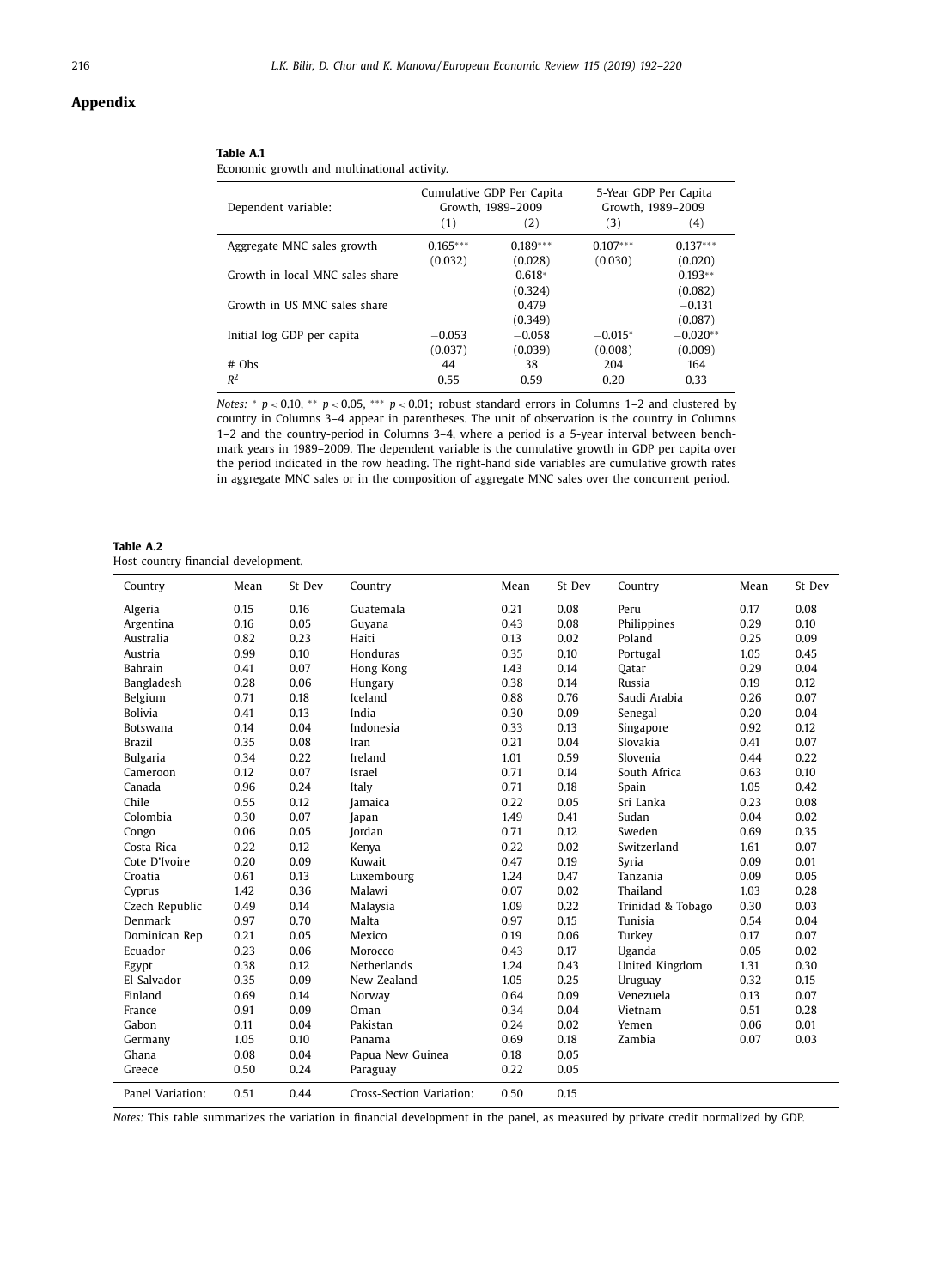#### **Table A.3**

Alternative measures of external finance dependence.

|                                                               |             |                |              |             | Local sales   | 3rd ctry sales | US sales     |
|---------------------------------------------------------------|-------------|----------------|--------------|-------------|---------------|----------------|--------------|
| Dependent variable:                                           | Local sales | 3rd ctry sales | US sales     | Total sales | Total sales   | Total sales    | Total sales  |
|                                                               | (1)         | (2)            | (3)          | (4)         | (5)           | (6)            | (7)          |
| Panel A. Alternative time period: 1990–1999                   |             |                |              |             |               |                |              |
| Fin development $\times$                                      | $-0.017$    | 0.052          | 0.162        | 0.003       | $-0.010$      | 0.006          | 0.004        |
| Ext fin dependence                                            | $(-1.14)$   | $(2.19)$ **    | $(4.08)$ *** | (0.18)      | $(-3.69)$ *** | $(2.20)$ **    | $(1.83)^{*}$ |
| $#$ Obs                                                       | 149.492     | 85.991         | 58.519       | 162.547     | 162.547       | 162.547        | 162.547      |
| $R^2$                                                         | 0.24        | 0.32           | 0.34         | 0.21        | 0.31          | 0.30           | 0.25         |
| Panel B. Alternative firm sample: firms above 25th percentile |             |                |              |             |               |                |              |
| Fin development $\times$                                      | $-0.016$    | 0.055          | 0.140        | 0.007       | $-0.010$      | 0.007          | 0.003        |
| Ext fin dependence                                            | $(-1.11)$   | $(2.66)$ ***   | $(3.47)$ *** | (0.45)      | $(-4.11)$ *** | $(2.98)$ ***   | $(1.75)^{*}$ |
| # Obs                                                         | 150.099     | 86.148         | 58.700       | 163.215     | 163,215       | 163,215        | 163,215      |
| $R^2$                                                         | 0.24        | 0.32           | 0.34         | 0.21        | 0.31          | 0.30           | 0.26         |
| Country-year FE                                               | Y           | Y              | Y            | Y           | Y             | Y              | Y            |
| Parent firm FE                                                | Y           | Y              | Y            | Y           | Y             | Y              | Y            |

*Notes:* \* *p* < 0.10, \*\* *p* < 0.05, \*\*\* *p* < 0.01; *t*-statistics based on robust standard errors clustered by country appear in parentheses. The regressions replicate Panel B in [Table](#page-17-0) 4 using industries' external finance dependence in the 1990–1999 period (Panel A), and constructed across firms above the 25th size percentile within each industry (Panel B), instead of the baseline measure based on all firms in Compustat in 1996–2005. All regressions include countryyear and parent firm fixed effects.

#### **Table A.4**

Multinational affiliate selection.

|                                                  |              |                |              |             | Local sales   | 3rd ctry sales | US sales    |  |
|--------------------------------------------------|--------------|----------------|--------------|-------------|---------------|----------------|-------------|--|
| Dependent variable:                              | Local sales  | 3rd ctry sales | US sales     | Total sales | Total sales   | Total sales    | Total sales |  |
|                                                  | (1)          | (2)            | (3)          | (4)         | (5)           | (6)            | (7)         |  |
| Panel A. Aggregate level: Tobit                  |              |                |              |             |               |                |             |  |
| Fin development $\times$                         | 0.026        | 0.090          | 0.277        |             | $-0.012$      | 0.006          | 0.005       |  |
| Ext fin dependence                               | $(6.62)$ *** | $(8.14)$ ***   | $(20.6)$ *** |             | $(-18.9)$ *** | $(9.41)$ ***   | $(12.9)***$ |  |
| Country-year FE                                  |              |                |              |             |               |                |             |  |
| Industry FE                                      |              |                |              |             | Y             |                | Y           |  |
| # Obs                                            | 11,392       | 11,392         | 11,392       |             | 11,392        | 11,392         | 11,392      |  |
| Panel B. Affiliate level: weighted least squares |              |                |              |             |               |                |             |  |
| Fin development $\times$                         | 0.004        | 0.040          | 0.154        | 0.035       | $-0.011$      | 0.008          | 0.003       |  |
| Ext fin dependence                               | (0.26)       | (1.47)         | $(4.34)$ *** | $(2.42)$ ** | $(-3.39)$ *** | $(2.36)$ **    | (1.40)      |  |
| Country-year FE                                  | γ            | Y              |              |             |               |                | Y           |  |
| Parent firm FE                                   |              | Y              |              |             | Y             |                | Y           |  |
| $#$ Obs                                          | 150,099      | 86,148         | 58,700       | 163,215     | 163,215       | 163,215        | 163,215     |  |
| $R^2$                                            | 0.59         | 0.55           | 0.60         | 0.65        | 0.47          | 0.49           | 0.46        |  |

*Notes:* <sup>∗</sup> *p* < 0.10, ∗∗ *p* < 0.05, ∗∗∗ *p* < 0.01; *t*-statistics based on robust standard errors clustered by country appear in parentheses. The dependent variables in Panel A are aggregate sales in levels and shares, as in Panel A of [Table](#page-17-0) 4. Estimation is by tobit; no results are reported under the "Total sales" column as the set of host country by industry pairs in the sample are those for which there is at least one multinational affiliate recording positive total sales. The dependent variables in Panel B are affiliate sales in levels and shares, as in Panel B of [Table](#page-17-0) 4. Estimation is by weighted least squares with the total sales of the affiliate as weights, controlling for country-year and parent firm fixed effects.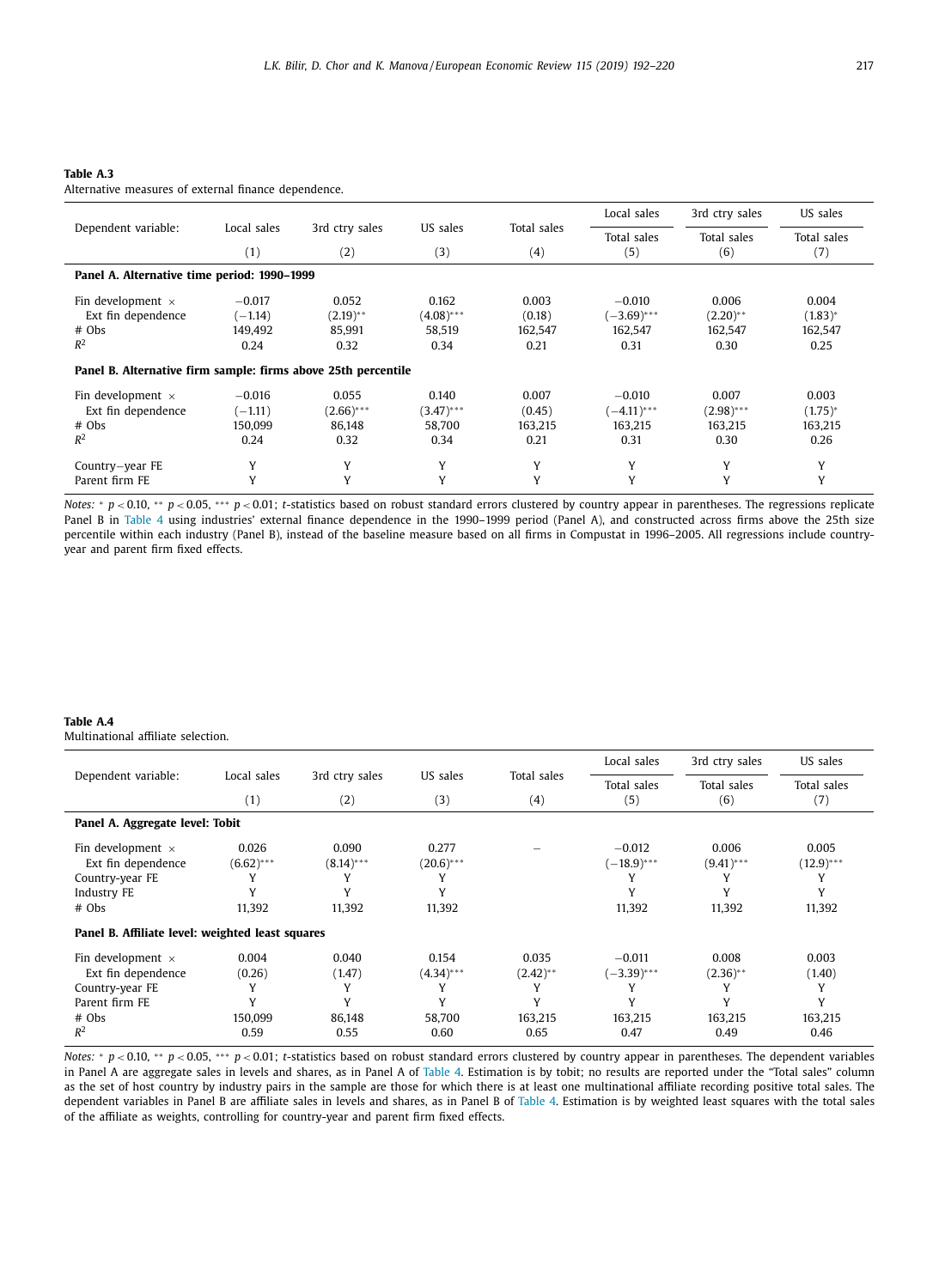#### **Table A.5**

Level effects of financial development: industry and year FE.

|                                                                                                                                                      |                                                                                                                  |             |              | 3rd ctry   |              |             | Local sales   | 3rd ctry sales | US sales     |  |
|------------------------------------------------------------------------------------------------------------------------------------------------------|------------------------------------------------------------------------------------------------------------------|-------------|--------------|------------|--------------|-------------|---------------|----------------|--------------|--|
| Dependent variable:                                                                                                                                  | $N>0$ , OLS                                                                                                      | Log N       | Local sales  | sales      | US sales     | Total sales | Total sales   | Total sales    | Total sales  |  |
|                                                                                                                                                      | (1)                                                                                                              | (2)         | (3)          | (4)        | (5)          | (6)         | (7)           | (8)            | (9)          |  |
| Panel A. Aggregate level                                                                                                                             |                                                                                                                  |             |              |            |              |             |               |                |              |  |
| Fin development                                                                                                                                      | 0.109                                                                                                            | 0.135       | 0.233        | 0.376      | 0.756        | 0.350       | $-0.057$      | 0.033          | 0.023        |  |
|                                                                                                                                                      | $(3.41)$ ***                                                                                                     | $(2.00)$ ** | (1.49)       | (1.51)     | $(3.20)$ *** | $(2.30)$ ** | $(-2.81)$ *** | $(1.88)^*$     | $(3.53)$ *** |  |
| Controls                                                                                                                                             | Log GDP, Log GDP per capita, Log Distance, Log K/L, Log H/L, Rule of Law, Tax Rate, GATT/WTO Dummy, RTA Dummies, |             |              |            |              |             |               |                |              |  |
| # Obs                                                                                                                                                | Industry FE, Year FE<br>73,684                                                                                   | 11,188      | 14,988       | 8,832      | 6,880        | 15,528      | 15,528        | 15,528         | 15,528       |  |
| $R^2$                                                                                                                                                | 0.43                                                                                                             | 0.41        | 0.44         | 0.32       | 0.26         | 0.42        | 0.22          | 0.23           | 0.13         |  |
| Panel B. Affiliate level                                                                                                                             |                                                                                                                  |             |              |            |              |             |               |                |              |  |
| Fin development                                                                                                                                      |                                                                                                                  |             | $-0.153$     | 0.237      | 0.469        | $-0.031$    | $-0.047$      | 0.030          | 0.018        |  |
|                                                                                                                                                      |                                                                                                                  |             | $(-2.27)$ ** | $(1.84)$ * | $(2.94)***$  | $(-0.60)$   | $(-2.46)$ **  | $(1.86)^*$     | $(2.20)$ **  |  |
| Log GDP, Log GDP per capita, Log Distance, Log K/L, Log H/L, Rule of Law, Tax Rate, GATT/WTO Dummy, RTA Dummies,<br>Controls<br>Industry FE, Year FE |                                                                                                                  |             |              |            |              |             |               |                |              |  |
| # Obs                                                                                                                                                |                                                                                                                  |             | 198,103      | 103,892    | 71,146       | 215,120     | 215,120       | 215,120        | 215,120      |  |
| $R^2$                                                                                                                                                |                                                                                                                  |             | 0.12         | 0.18       | 0.16         | 0.11        | 0.14          | 0.16           | 0.08         |  |

*Notes:* <sup>∗</sup> *p* < 0.10, ∗∗ *p* < 0.05, ∗∗∗ *p* < 0.01; *t*-statistics based on robust standard errors clustered by country appear in parentheses. The regressions report level effects of financial development on an average industry without interaction terms for its differential effect across industries. The unit of observation in Panel A is the country-industry-year and the outcome variables are the same as in [Tables](#page-16-0) 3 and [4,](#page-17-0) Panel A. The unit of observation in Panel B is the affiliate-year and the outcome variables are the same as in [Table](#page-17-0) 4, Panel B. All regressions control for log(GDP), log(GDP per capita), log(Distance), log(K/L), log(H/L), Rule of Law, Corporate Tax Rate, a GATT/WTO dummy, and Regional Trade Agreement (RTA) dummies. GDP and GDP per capita are from the Penn World Tables. Bilateral Distance is from CEPII. Rule of Law is from the International Country Risk Guide. The RTA dummies are from Rose [\(2004\)](#page-28-0) and WTO. All other variables are as described in the notes to [Table](#page-13-0) 2. All regressions include industry and year fixed effects.

#### **Table A.6**

Level and differential effects of financial development: industry and year FE.

|                          |                      |              |               | 3rd ctry     |              |              | Local sales   | 3rd ctry sales                                                                                                   | US sales     |
|--------------------------|----------------------|--------------|---------------|--------------|--------------|--------------|---------------|------------------------------------------------------------------------------------------------------------------|--------------|
| Dependent variable:      | $N>0$ , OLS          | Log N        | Local sales   | sales        | US sales     | Total sales  | Total sales   | Total sales                                                                                                      | Total sales  |
|                          | (1)                  | (2)          | (3)           | (4)          | (5)          | (6)          | (7)           | (8)                                                                                                              | (9)          |
| Panel A. Aggregate Level |                      |              |               |              |              |              |               |                                                                                                                  |              |
| Fin development          | 0.131                | 0.142        | 0.148         | 0.403        | 0.684        | 0.298        | $-0.058$      | 0.037                                                                                                            | 0.021        |
|                          | $(3.50)$ ***         | $(1.89)^{*}$ | (0.95)        | (1.50)       | $(2.61)$ **  | $(1.92)^{*}$ | $(-2.87)$ *** | $(1.99)$ **                                                                                                      | $(3.27)$ *** |
| Fin development $\times$ | 0.005                | 0.044        | 0.058         | 0.103        | 0.188        | 0.089        | $-0.013$      | 0.010                                                                                                            | 0.003        |
| Ext fin dependence       | $(2.01)$ **          | $(4.05)$ *** | $(2.70)$ ***  | $(4.16)$ *** | $(6.47)$ *** | $(4.78)$ *** | $(-3.67)$ *** | $(3.02)$ ***                                                                                                     | $(2.28)$ **  |
| Controls                 |                      |              |               |              |              |              |               | Log GDP, Log GDP per capita, Log Distance, Log K/L, Log H/L, Rule of Law, Tax Rate, GATT/WTO Dummy, RTA Dummies, |              |
|                          | Industry FE, Year FE |              |               |              |              |              |               |                                                                                                                  |              |
| $#$ Obs                  | 38,870               | 7.522        | 10.108        | 6.561        | 5.045        | 10.434       | 10.434        | 10.434                                                                                                           | 10,434       |
| $R^2$                    | 0.46                 | 0.43         | 0.47          | 0.35         | 0.28         | 0.45         | 0.24          | 0.24                                                                                                             | 0.15         |
| Panel B. Affiliate level |                      |              |               |              |              |              |               |                                                                                                                  |              |
| Fin development          |                      |              | $-0.231$      | 0.216        | 0.418        | $-0.091$     | $-0.040$      | 0.030                                                                                                            | 0.010        |
|                          |                      |              | $(-3.13)$ *** | (1.59)       | $(2.51)$ **  | $(-1.65)$    | $(-1.90)^*$   | $(1.69)^*$                                                                                                       | (1.10)       |
| Fin development $\times$ |                      |              | $-0.001$      | 0.044        | 0.126        | 0.014        | $-0.007$      | 0.004                                                                                                            | 0.003        |
| Ext fin dependence       |                      |              | $(-0.07)$     | $(2.69)$ *** | $(4.35)$ *** | (1.39)       | $(-3.88)$ *** | $(2.39)$ **                                                                                                      | $(1.98)^{*}$ |
| Controls                 | Industry FE, Year FE |              |               |              |              |              |               | Log GDP, Log GDP per capita, Log Distance, Log K/L, Log H/L, Rule of Law, Tax Rate, GATT/WTO Dummy, RTA Dummies, |              |
| $#$ Obs                  |                      |              | 148,538       | 85.339       | 58.433       | 161.384      | 161.384       | 161,384                                                                                                          | 161,384      |
| $R^2$                    |                      |              | 0.13          | 0.18         | 0.16         | 0.11         | 0.15          | 0.17                                                                                                             | 0.10         |

*Notes*: \* p < 0.10, \*\* p < 0.05, \*\*\* p < 0.01; t-statistics based on robust standard errors clustered by country appear in parentheses. The regressions report level and differential effects of financial development across industries. The unit of observation in Panel A is the country-industry-year and the outcome variables are the same as in [Tables](#page-16-0) 3 and [4,](#page-17-0) Panel A. The unit of observation in Panel B is the affiliate-year and the outcome variables are the same as in [Table](#page-17-0) 4, Panel B. All regressions control for log(GDP), log(GDP per capita), log(Distance), log(K/L), log(H/L), Rule of Law, Corporate Tax Rate, a GATT/WTO dummy, and Regional Trade Agreement (RTA) dummies. GDP and GDP per capita are from the Penn World Tables. Bilateral Distance is from CEPII. Rule of Law is from the International Country Risk Guide. The RTA dummies are from Rose [\(2004\)](#page-28-0) and WTO. All other variables are as described in the notes to [Table](#page-13-0) 2. All regressions include industry and year fixed effects.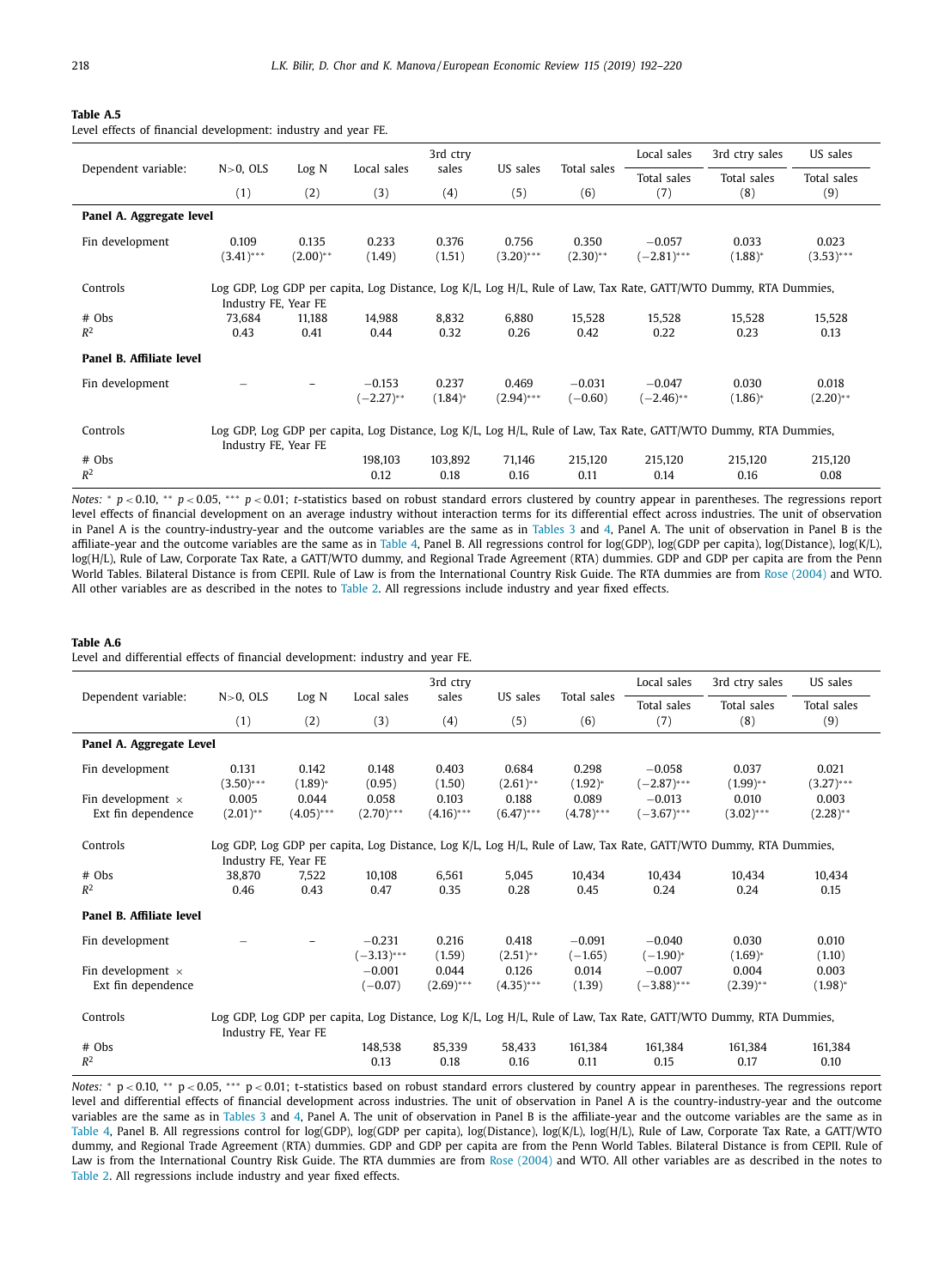

<span id="page-27-0"></span>



**c: Growth in the Share of US MNC Sales d: Growth in the Share of 3rd Country MNC Sales**



**Fig. A.1.** Economic growth and multinational activity, 1989–2009. *Notes:* This figure illustrates the relationship between economic growth and growth in aggregate multinational activity from 1989 to 2009 across 44 host countries. Observations are labeled by their country ISO code. Plotted on the vertical axis of each figure is the cumulative growth in GDP per capita. Plotted on the horizontal axis is the cumulative growth in aggregate MNC sales [\(Fig.](#page-1-0) 1a), as well as the cumulative growth in the shares of aggregate MNC sales sold in the host-country market [\(Fig.](#page-1-0) 1b), in the US [\(Fig.](#page-1-0) 1c), and in third-country markets [\(Fig.](#page-1-0) 1d).

#### **Supplementary material**

Supplementary material associated with this article can be found, in the online version, at [doi:10.1016/j.euroecorev.2019.](https://doi.org/10.1016/j.euroecorev.2019.02.008) 02.008.

#### **References**

[Abiad,](http://refhub.elsevier.com/S0014-2921(19)30039-X/sbref0001) A., [Detragiache,](http://refhub.elsevier.com/S0014-2921(19)30039-X/sbref0001) E., [Tressel,](http://refhub.elsevier.com/S0014-2921(19)30039-X/sbref0001) T., 2010. A new database of financial reforms. IMF [Staff Papers](http://refhub.elsevier.com/S0014-2921(19)30039-X/sbref0001) 57 (2), 281–302.

- [Aghion,](http://refhub.elsevier.com/S0014-2921(19)30039-X/sbref0002) P., [Fally,](http://refhub.elsevier.com/S0014-2921(19)30039-X/sbref0002) T., [Scarpetta,](http://refhub.elsevier.com/S0014-2921(19)30039-X/sbref0002) S., 2007. Credit [constraints](http://refhub.elsevier.com/S0014-2921(19)30039-X/sbref0002) as a barrier to the entry and post-entry growth of firms. Econ. Policy 22 (52), 731–779.
- [Aghion,](http://refhub.elsevier.com/S0014-2921(19)30039-X/sbref0003) P., [Howitt,](http://refhub.elsevier.com/S0014-2921(19)30039-X/sbref0003) P., [Mayer-Foulkes,](http://refhub.elsevier.com/S0014-2921(19)30039-X/sbref0003) D., 2005. The effect of financial development on [convergence:](http://refhub.elsevier.com/S0014-2921(19)30039-X/sbref0003) Theory and evidence. Q. J. Econ. 120 (1), 173–222. [Aitken,](http://refhub.elsevier.com/S0014-2921(19)30039-X/sbref0004) B.J., [Harrison,](http://refhub.elsevier.com/S0014-2921(19)30039-X/sbref0004) A.E., 1999. Do domestic firms benefit from foreign direct [investment?](http://refhub.elsevier.com/S0014-2921(19)30039-X/sbref0004) Evidence from Venezuela. Am. Econ. Rev. 89 (3), 605–618.
- [Alfaro,](http://refhub.elsevier.com/S0014-2921(19)30039-X/sbref0005) L., [Chanda,](http://refhub.elsevier.com/S0014-2921(19)30039-X/sbref0005) A., [Kalemli-Ozcan,](http://refhub.elsevier.com/S0014-2921(19)30039-X/sbref0005) S., [Sayek,](http://refhub.elsevier.com/S0014-2921(19)30039-X/sbref0005) S., 2004. FDI and [economic](http://refhub.elsevier.com/S0014-2921(19)30039-X/sbref0005) growth: The role of local financial markets. J. Int. Econ. 64 (1), 89–112. [Alviarez,](http://refhub.elsevier.com/S0014-2921(19)30039-X/sbref0006) V., 2019. [Multinational](http://refhub.elsevier.com/S0014-2921(19)30039-X/sbref0006) production and comparative advantage. J. Int. Econ. [Forthcoming.](http://refhub.elsevier.com/S0014-2921(19)30039-X/sbref0006)
- [Amiti,](http://refhub.elsevier.com/S0014-2921(19)30039-X/sbref0007) M., [Weinstein,](http://refhub.elsevier.com/S0014-2921(19)30039-X/sbref0007) D., 2011. Exports and financial shocks. Q. J. Econ. 126 (4), [1841–1877.](http://refhub.elsevier.com/S0014-2921(19)30039-X/sbref0007)
- [Antràs,](http://refhub.elsevier.com/S0014-2921(19)30039-X/sbref0008) P., 2003. Firms, contracts, and trade structure. Q. J. Econ. 118 (4), [1375–1418.](http://refhub.elsevier.com/S0014-2921(19)30039-X/sbref0008)
- [Antràs,](http://refhub.elsevier.com/S0014-2921(19)30039-X/sbref0009) P., [Caballero,](http://refhub.elsevier.com/S0014-2921(19)30039-X/sbref0009) R., 2009. Trade and capital flows: A financial frictions [perspective.](http://refhub.elsevier.com/S0014-2921(19)30039-X/sbref0009) J. Polit. Econ. 117 (4), 701–744.
- [Antrás,](http://refhub.elsevier.com/S0014-2921(19)30039-X/sbref0010) P., [Chor,](http://refhub.elsevier.com/S0014-2921(19)30039-X/sbref0010) D., 2013. Organizing the global value chain. [Econometrica](http://refhub.elsevier.com/S0014-2921(19)30039-X/sbref0010) 81 (6), 2127–2204.
- [Antrás,](http://refhub.elsevier.com/S0014-2921(19)30039-X/sbref0011) P., [Desai,](http://refhub.elsevier.com/S0014-2921(19)30039-X/sbref0011) M., [Foley,](http://refhub.elsevier.com/S0014-2921(19)30039-X/sbref0011) C.F., 2009. [Multinational](http://refhub.elsevier.com/S0014-2921(19)30039-X/sbref0011) firms, FDI flows and imperfect capital markets. Q. J. Econ. 124 (3), 1171–1219.
- [Arkolakis,](http://refhub.elsevier.com/S0014-2921(19)30039-X/sbref0012) C., [Ramondo,](http://refhub.elsevier.com/S0014-2921(19)30039-X/sbref0012) N., [Rodríguez-Clare,](http://refhub.elsevier.com/S0014-2921(19)30039-X/sbref0012) A., [Yeaple,](http://refhub.elsevier.com/S0014-2921(19)30039-X/sbref0012) S., 2018. Innovation and production in the global economy. Am. Econ. Rev. 108 (8), [2128–2173.](http://refhub.elsevier.com/S0014-2921(19)30039-X/sbref0012)
- [Arnold,](http://refhub.elsevier.com/S0014-2921(19)30039-X/sbref0013) J.M., [Javorcik,](http://refhub.elsevier.com/S0014-2921(19)30039-X/sbref0013) B.S., [Mattoo,](http://refhub.elsevier.com/S0014-2921(19)30039-X/sbref0013) A., 2011. Does services liberalization benefit [manufacturing](http://refhub.elsevier.com/S0014-2921(19)30039-X/sbref0013) firms? Evidence from the Czech Republic. J. Int. Econ. 85 (1), 136–146.

[Barro,](http://refhub.elsevier.com/S0014-2921(19)30039-X/sbref0014) R., Lee, [J.-W.,](http://refhub.elsevier.com/S0014-2921(19)30039-X/sbref0014) 2013. A new data set of [educational](http://refhub.elsevier.com/S0014-2921(19)30039-X/sbref0014) attainment in the world, 1950–2010. J. Dev. Econ. 104 (C), 184–198.

- [Beck,](http://refhub.elsevier.com/S0014-2921(19)30039-X/sbref0015) T., 2003. Financial dependence and [international](http://refhub.elsevier.com/S0014-2921(19)30039-X/sbref0015) trade. Rev. Int. Econ. 11 (2), 296–316.
- [Beck,](http://refhub.elsevier.com/S0014-2921(19)30039-X/sbref0016) T., [Demirgüç-Kunt,](http://refhub.elsevier.com/S0014-2921(19)30039-X/sbref0016) A., [Levine,](http://refhub.elsevier.com/S0014-2921(19)30039-X/sbref0016) R., 2009. Financial [institutions](http://refhub.elsevier.com/S0014-2921(19)30039-X/sbref0016) and markets across countries and over time data and analysis. World Bank Policy Research Working Paper #4943.

[Beck,](http://refhub.elsevier.com/S0014-2921(19)30039-X/sbref0017) T., [Demirgüç-Kunt,](http://refhub.elsevier.com/S0014-2921(19)30039-X/sbref0017) A., [Maksimovic,](http://refhub.elsevier.com/S0014-2921(19)30039-X/sbref0017) V., 2005. Financial and legal [constraints](http://refhub.elsevier.com/S0014-2921(19)30039-X/sbref0017) to firm growth: Does size matter? J. Finance 60 (1), 137–177.